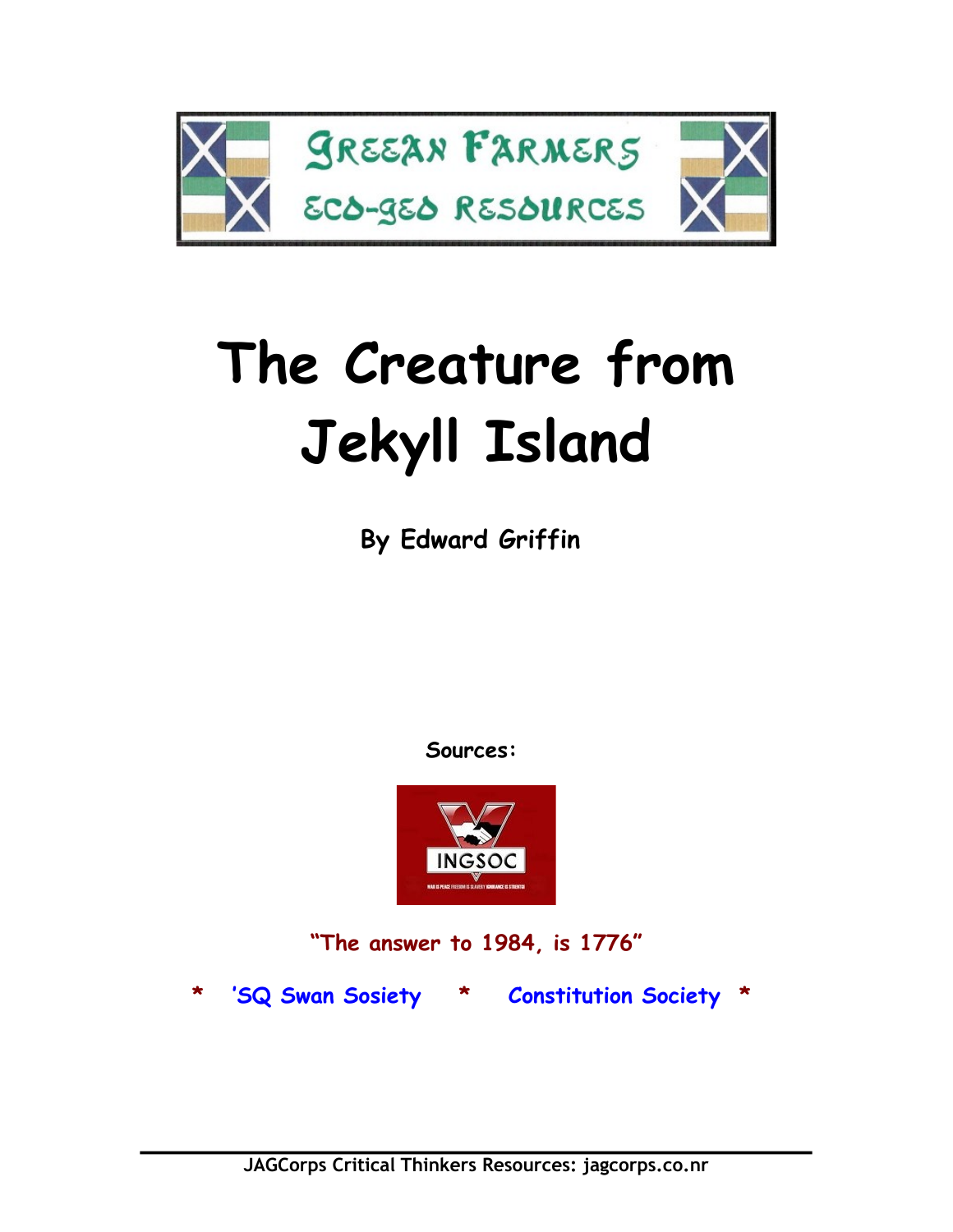# **THE CREATURE FROM JEKYLL ISLAND By Edward Griffin Posted 2/11/03**

#### **[\[Plus Update 11.26.06](http://www.theantechamber.net/UsHistDoc/CreatureJekyllIsland.html#mm) [WHAT IS THE MANDRAKE MECHANISM?](http://www.theantechamber.net/UsHistDoc/CreatureJekyllIsland.html#mm) [below\]](http://www.theantechamber.net/UsHistDoc/CreatureJekyllIsland.html#mm)**

**The Creature from Jekyll Island: A Lecture on the Federal Reserve "G. Edward Griffin exposes the most blatant scam of all history. It's all here: the cause of wars, boom-bust cycles, inflation, depression, prosperity. It's just exactly what every American needs to know about the power of the central bank."**

#### **[AUDIO FILE](http://debt-forgiveness.us/g_edward-griffin/creature-.ram)**

Running time: 1:29:28.3 <http://www.debt-forgiveness.us/free-audio-download.html>

> **[WORLD NEWS STAND](http://www.wealth4freedom.com/creature.htm)** How It REALLY Happened

Or read transcript below (originaly posted at) **[http://philologos.org/bpr/files/Misc\\_Studies/ms060.htm](http://philologos.org/bpr/files/Misc_Studies/ms060.htm)** Submitted by: **[research-bpr@philologos.org](mailto:research-bpr@philologos.org)** Date: April 04, 2000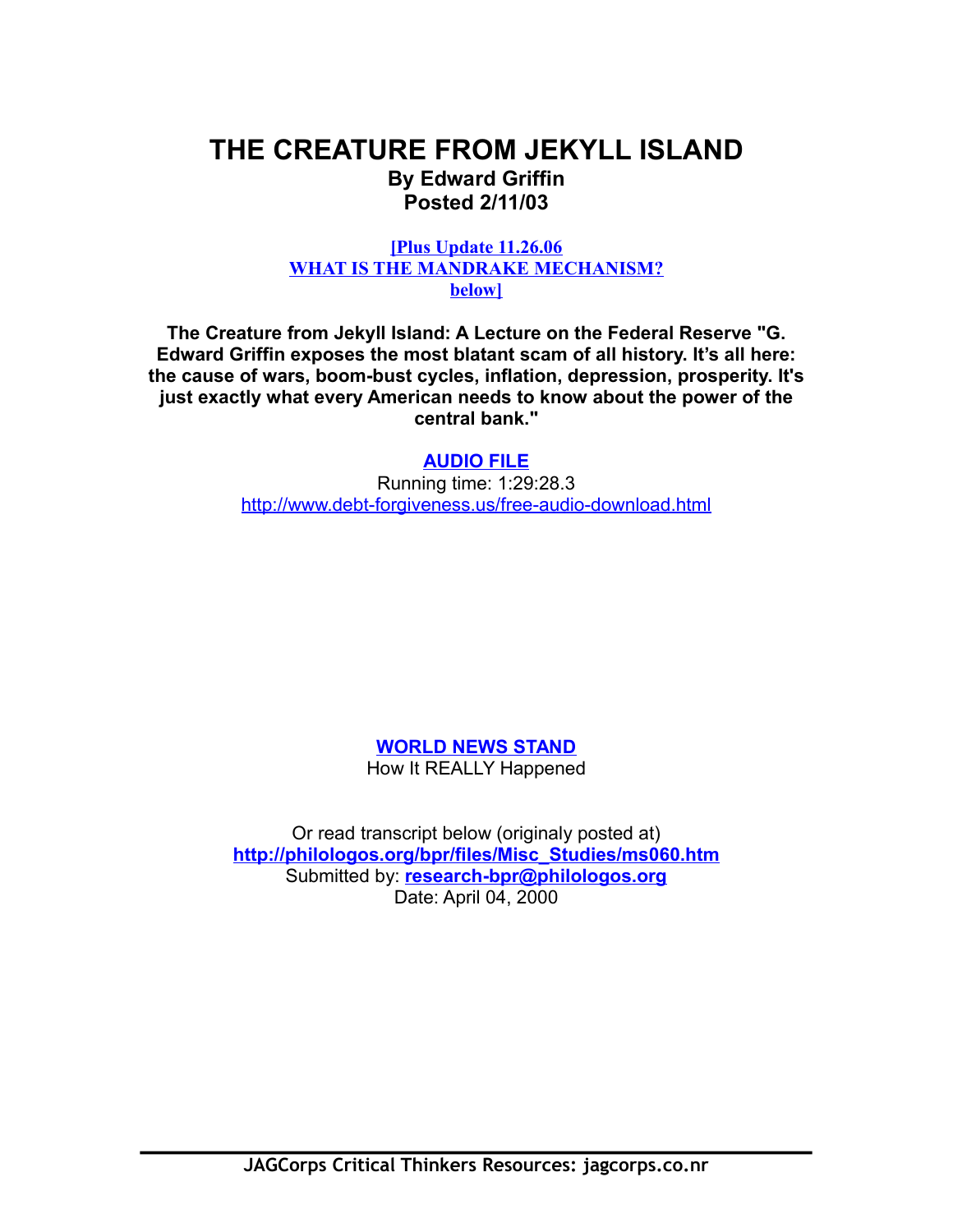Creature of Jekyll Island Edward Griffin

Introduction:

Mr. Griffin is a graduate of the University of Michigan where he majored in Speech Communication. He is the recipient of the Telly Award for Excellence in TV Production. He is the founder of the Cancer Cure Foundation and has served on the board of directors of the National Health Federation and the International Association of Cancer Victims and Friends. He is a contributing editor for the New American Magazine and is President of American Media, a publishing and video production company in southern California.

Edward Griffin: We'll start way back in history to give some kind of historical perspective to this; we'll go back to the first century BC and the tiny kingdom of Phrygia. There was a philosopher by the name of Epictetus and it was Epictetus who said "Appearances are of four kinds: things either are as they appear to be; or they neither are nor appear to be; or they are but do not appear to be; or they are not and yet appear to be." When I read that statement for the first time, I had a big chuckle over it and I thought for sure that if Epictetus were alive today he would probably be a Harvard professor of money and banking; it sounds like so many explanations that I have read about various aspects of the Federal Reserve System. What he did was he took a fairly simple concept but by the time that he was through explaining it, we didn't have any idea what he was talking about. All Epictetus said was that appearances can sometimes be deceiving. That's all he said but by the time he was through explaining the four different ways in which they can be deceiving, we were left back at the switch somewhere.

Nevertheless, I thought, accidentally perhaps, Epictetus had given me a track to run on so-to-speak. Actually it could be the theme since if there's anything in the world that is deceiving it is the Federal Reserve System. In fact, it is one of those appearances of the fourth kind which are those appearances which are not and yet appear to be. I'm going to use that as sort of a hook on the topic. We'll come back to it from time-to-time and punctuate it if I can remember to do that because it tells us something at the most fundamental level about the Federal Reserve System and that is that appearances can be deceiving.

When I did my research on this topic I came to the startling conclusion that the Federal Reserve System does not need to be audited, it needs to be abolished. This is very intriguing to think we should audit the Fed but I discovered that probably if they audited the Fed it would get a clean bill because it's undoubtedly doing exactly what it's supposed to do according to the law. What it is supposed to do according to the law is justification for abolishing it so all we have to do is understand what the Federal Reserve System is supposed to do and we'll be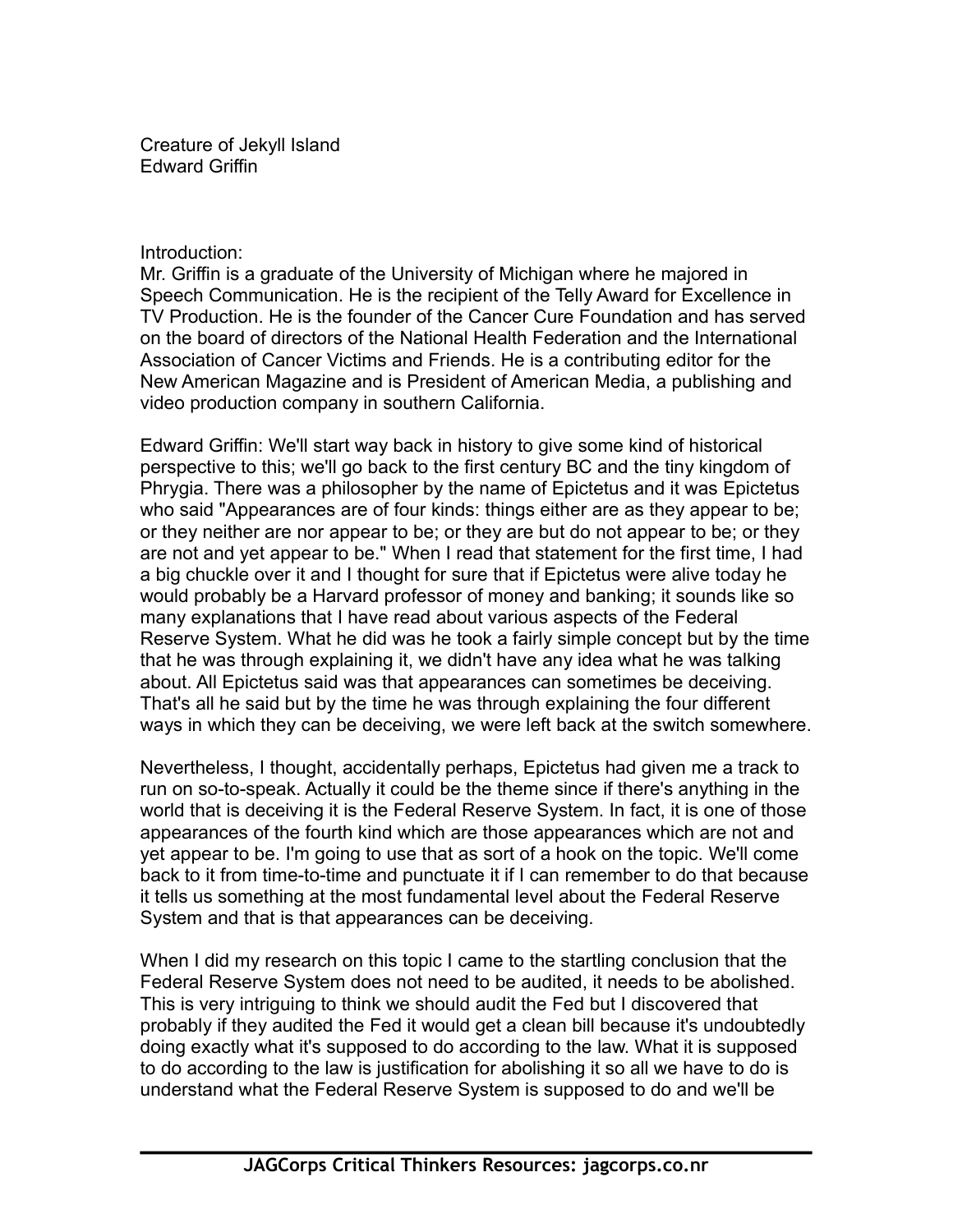pretty upset about it. The fact of the matter is that most people haven't the foggiest idea of what it is in fact supposed to do.

I came to the conclusion that the Federal Reserve needed to be abolished for seven reasons. I'd like to read them to you now just so that you get an idea of where I'm coming from, as they say. I put these into the most concise phrasing that I can to make them somewhat shocking and maybe you'll remember them.

- 1. The Federal Reserve is incapable of accomplishing its stated objectives.
- 2. It is a cartel operating against the public interest.
- 3. It's the supreme instrument of usury.
- 4. It generates our most unfair tax.
- 5. It encourages war.
- 6. It destabilizes the economy.
- 7. It is an instrument of totalitarianism.

I don't know what you think about those seven points. I know a lot of you folks agree with them right off the bat, but I presume that there are some skeptics here tonight and I hope there are otherwise I am the minister talking to the choir. I know in fact that there are always quite a few skeptics that come to these meetings and frankly you are the folks I'm talking to tonight because once, not too long ago, I was in that same frame of mind. I would've thought to myself those are rather extreme statements, I don't think they can be supported by fact. Though time doesn't permit me to cover all of those seven points here tonight, I would like to splash around on the first four topics for a little while and show you that there is in fact quite a bit of reason for a rational person to conclude that those statements are true.

I think the best place to begin is with the formation of the "creature from Jekyll Island"; the creation of the Federal Reserve. It takes me back to the title of the book "The Creature from Jekyll Island" and anybody that's here thinking that we're going to show a movie which is a sequel to Jurassic Park, you're in the wrong place. The title was designed, of course, to attract attention but it does have a great deal of significance to it. For those of you who have not yet had a chance to delve into this, I should explain to you that Jekyll Island is a real island that's off the coast of Georgia. It was on that island back in 1910 that the Federal Reserve System was created at a highly secret meeting that took place there. What I'd like to do is illustrate to you that the meeting did in fact take place and I'll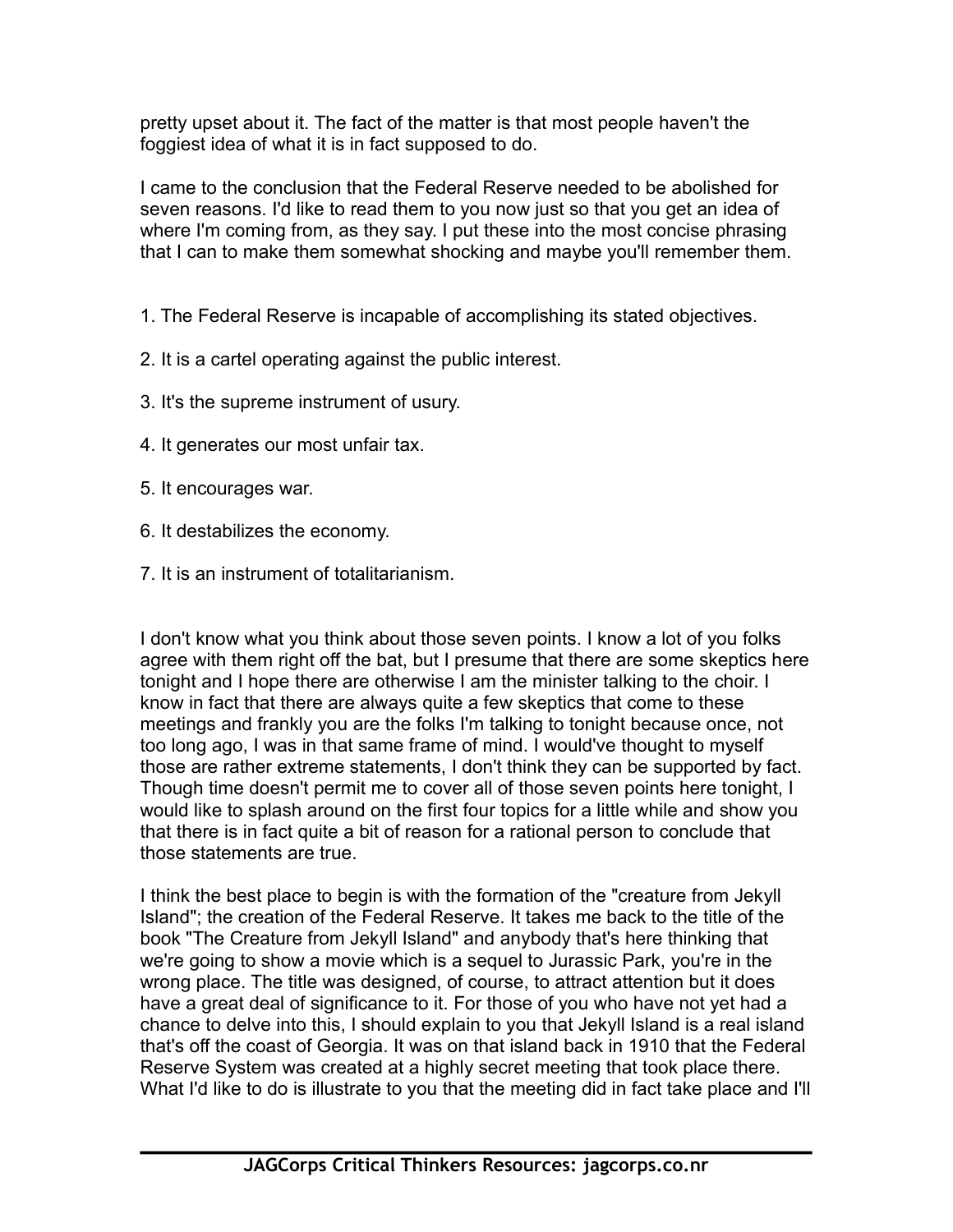show some of the documentation that is available for that to prove that the secrecy was extreme and then we'll come face-to-face with the question "why the secrecy"? When things are done in secret quite often there's something to hide and we'll explore what it was that they wanted to hide. Once we've come to an understanding of that, then we'll finally understand a very important aspect of the Federal Reserve System which is not generally understood.

Back in 1910, Jekyll Island was completely privately owned by a small group of millionaires from New York. We're talking about people such as J. P. Morgan, William Rockefeller and their associates. This was a social club and it was called "The Jekyll Island Club." They owned the island and it was where their families came to spend the winter months. There was a magnificent structure there, the clubhouse, which was the center of their social activities. That clubhouse is still there, by-the-way. The island has since been purchased by the state of Georgia, converted into a state park and the clubhouse has been restored and you can visit it. I think you'd be very impressed by it. As you walk through the downstairs corridors you'll come to a door and on the door there is a brass plaque and it says: "In this room the Federal Reserve System was created." This is not a secret anymore; it's a matter of public record. Around the clubhouse there were some cottages as they were called which were built by some of the families to quarter themselves. They're attractive little things; they were magnificent examples of the architecture of the turn of the century. One of the cottages through which they take tours if you're interested in doing that, as I recall the guide told us that there were 14 bathrooms in that cottage--not exactly what we would call a cottage.

The clubhouse is where the Federal Reserve System was created. Let's retell that story in detail and see how it came about. The year was 1910, that was three years before the Federal Reserve Act was finally passed into law. It was November of that year when Senator Nelson Aldrich sent his private railroad car to the railroad station in New Jersey and there it was in readiness for the arrival of himself and six other men who were told to come under conditions of great secrecy. For example, they were told to arrive one at a time and not to dine with each other on the night of their departure. They were told that should they arrive at the station at the same time they should pretend like they didn't even know each other. They were instructed toavoid newspaper reporters at all cost because they were well-known people and had they been seen by a reporter they would've asked questions. Especially if two or three of them had been spotted together, this would've raised eyebrows and they would've asked a lot of questions. One of the men carried a shotgun in a big black case so that if he had been stopped and asked where he was going he was prepared to say that he was going on a duck hunting trip. The interesting thing about that part of the story is that we find out later from his biographer that this man never fired a gun in his life, in fact he borrowed that shotgun just to carry with him on this trip as part of the deception.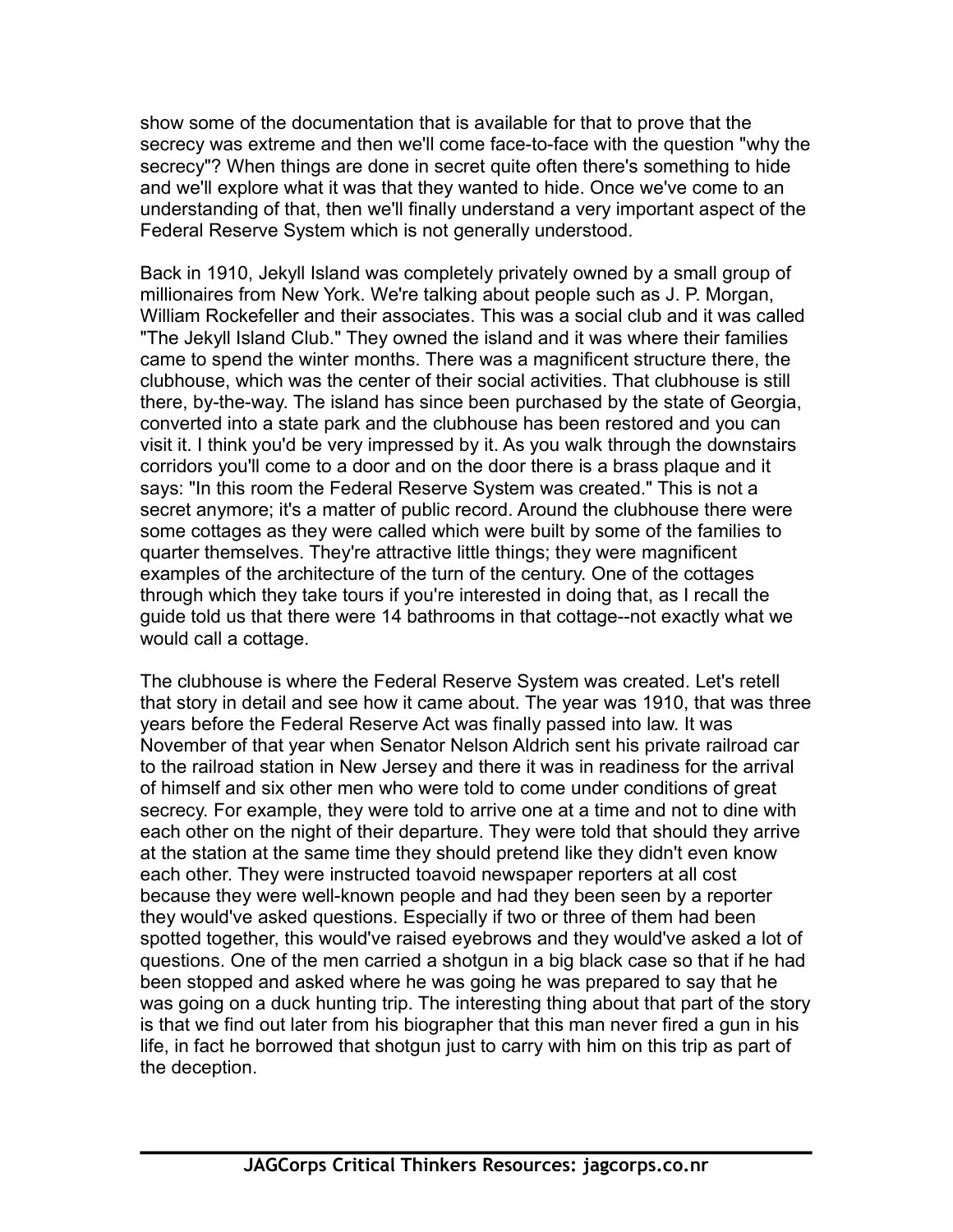Once they got on board the private railroad car this pattern continued. They were told to use first names only, not to use their last names at all. A couple of the men even adopted code-names. The reason for that is so that the servants on board the train would not know who these people were. They were afraid that if the servants would talk about it then the word would leak out and it might get into the press. They traveled for two nights and a day on board this car and they arrived after a 1,000 mile journey to Brunswick, Georgia. From there they took a ferry across the inland straits and they ended up on Jekyll Island in the clubhouse where for the next nine days they sat around the table and hammered out all the important details of what eventually became the Federal Reserve System. When they were done they went back to New York.

For quite a few years thereafter these men denied that any such meeting took place. It wasn't until after the Federal Reserve System was firmly established that they then began to talk openly about their journey and what they accomplished. Several of them wrote books on the topic, one of them wrote a magazine article and they gave interviews to newspaper reporters so now it's possible to go into the public record and document quite clearly and in detail what happened there.

Who were these seven men? The first one I have already mentioned, Senator Nelson Aldrich was the Republican whip in the Senate, he was the chairman of the National Monetary Commission which was the special committee of Congress created for the purpose of making a recommendation to Congress for proposed legislation to reform banking. The public was quite concerned in those days over what was going on in the banking industry; a lot of banks were folding, people were losing their investments in banks, they had broken their promise to guard the depositors assets, there were runs on the bank, banks couldn't give the people their money back. In particular they were concerned over the concentration of wealth in the hands of a few large banks in New York on Wall Street. This is what they called the "money trust" in those days. The money trust was a common phrase. Quite a few politicians had been elected to office on their campaign promise to break the grip of the money trust. President Wilson was one of those politicians that campaigned on that even though Wilson was himself hand-picked by the money trust and financed by the money trust and surrounded by the money trust--all of his advisors and politic cronies. The public didn't know that at the time and it was a popular issue. If you campaigned against the money trust you were quite apt to be elected and that was what I call "the people you love to hate" money trust.

That was one of the purposes of the National Monetary Commission which was to propose legislation to break the grip of the money trust and Aldrich was chairman of that committee. He was also the very important business associate of J. P. Morgan. He was the father-in-law of John D. Rockefeller, Jr. which means that eventually he became the grandfather of Nelson Rockefeller, our former vice-president. You remember his full name was Nelson Aldrich Rockefeller; his middle name being derived from his famous grandfather.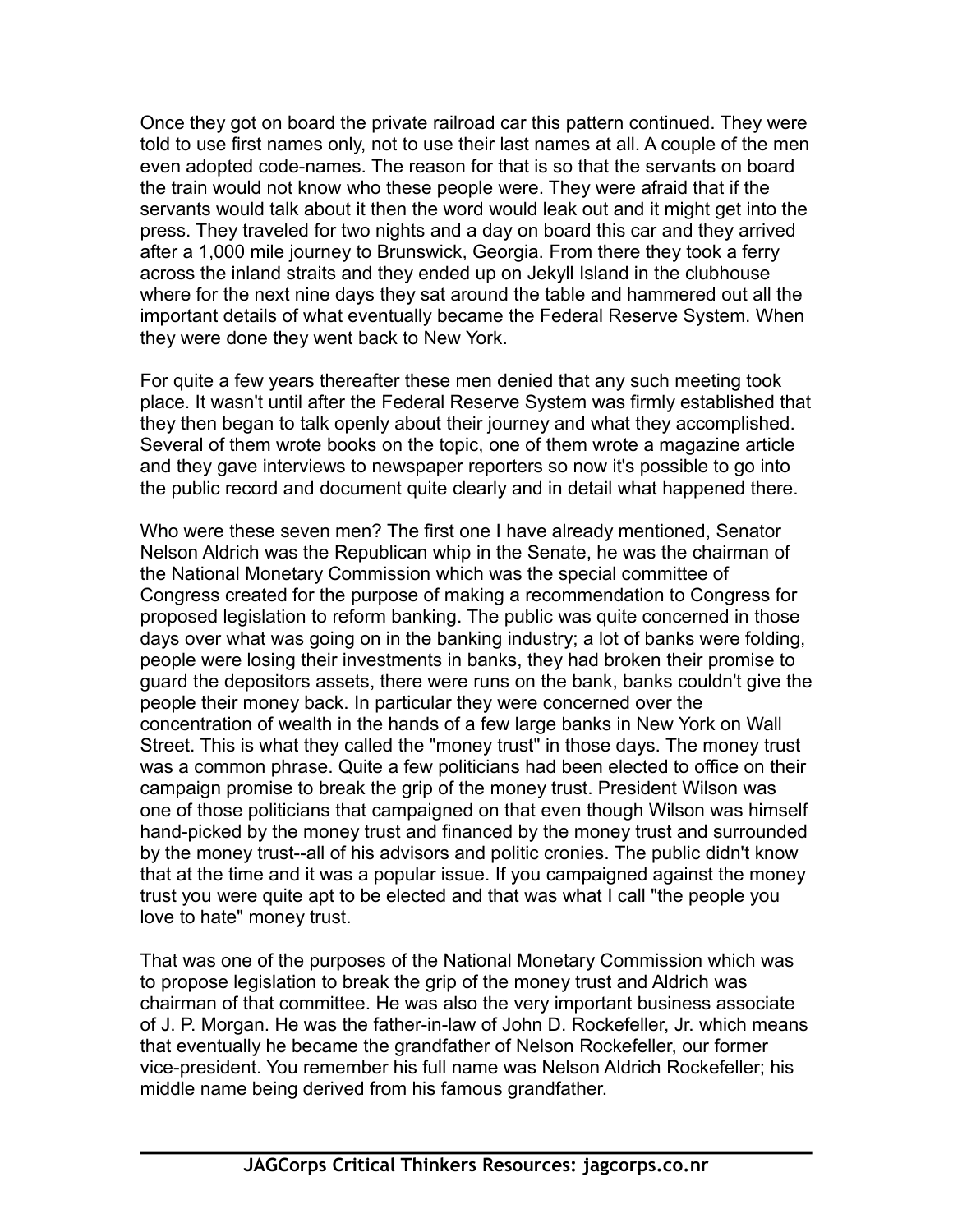The second important person there was Abraham Andrew who was Assistant Secretary of the Treasury. He later became a Congressman and he was very important in banking circles.

Frank Vanderlip was there. He was the President of the National City Bank of New York which was the largest of all of the banks in America representing the financial interests of William Rockefeller and the international investment firm of Kuhn, Loeb & Company.

Henry Davison was there, the senior partner of the J. P. Morgan Company. Charles Norton was there; he was the President of the First National Bank of New York which was another one of the giants. Benjamin Strong was at the meeting; he was the head of J. P. Morgan's Banker's Trust Company and Benjamin Strong three years later would become the first head of the Federal Reserve System.

Finally, there was Paul Warburg who was probably the most important at the meeting because of his knowledge of banking as it was practiced in Europe. Paul Warburg was born in Germany and eventually became a naturalized American citizen. He was a partner in Kuhn, Loeb & Company and was a representative of the Rothschild banking dynasty in England and France where he maintained very close working relationships throughout his entire career with his brother, Max Warburg, who was the head of the Warburg banking consortium in Germany and the Netherlands. Paul Warburg was one of the wealthiest men in the world. In fact, those of you who are Little Orphan Annie fans will remember Daddy Warbucks. Daddy Warbucks was the characterization of Paul Warburg and everyone at the time was well aware of that fact. Ihave his photograph in my book and if you compare the photograph to the cartoon drawing you'll see the resemblance between Paul WARburg and Daddy WARbucks. And while we're on the topic of cartoon characters, if you played Monopoly, you remember the drawing of the capitalist with the handle-bar mustache and the cigar? That's J. P. Morgan.

These were the seven men aboard that railroad car who were at Jekyll Island. Amazing as it may seem, they represented approximately 1/4 of the wealth of the entire world. These are the men that sat around the table and created the Federal Reserve System. For the skeptic who's wondering it didn't happen that way surely Griffin is exaggerating to make some kind of a point. Let me put your mind at ease that it did happen that way (perhaps not at ease but in a state of tension).

How do we know? For example, Frank Vanderlip who was at the meeting wrote an article that appeared in the Saturday Evening Post on February 9, 1935 and I'd like to read for you just a short excerpt from that article. This is what Vanderlip said: "I do not feel it is any exaggeration to speak of our secret expedition to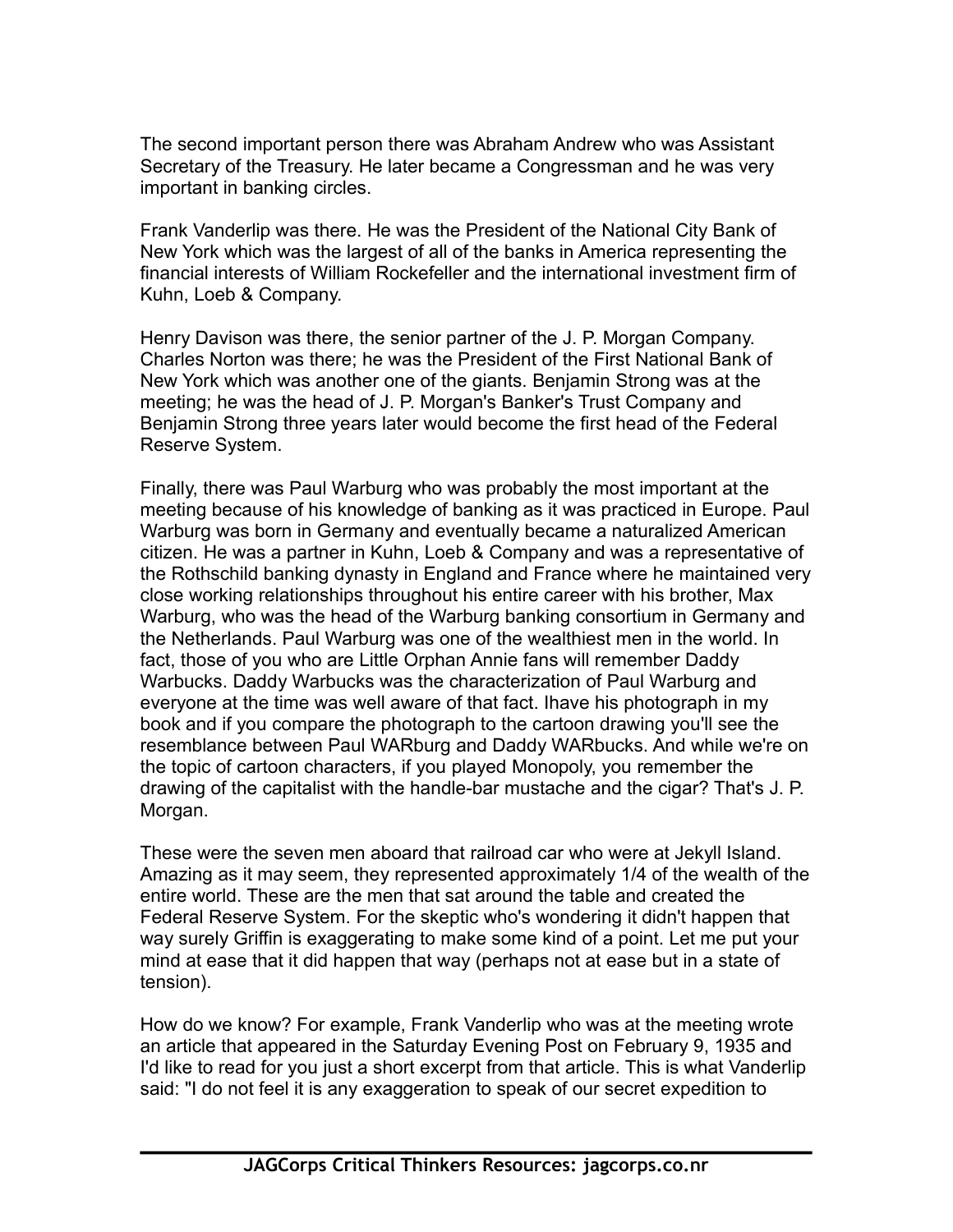Jekyll Island as the occasion of the actual conception of what eventually became the Federal Reserve System. We were told to leave our last names behind us. We were told further that we should avoid dining together on the night of our departure. We were instructed to come one at a time and as unobtrusively as possible to the railroad terminal on the New Jersey littoral of the Hudson where Senator Aldrich's private car would be in readiness attached to the rear-end of a train to the south. Once aboard the private car we began to observe the taboo that had been fixed on last names. We addressed one another as Ben, Paul, Nelson and Abe. Davison and I adopted even deeper disguises abandoning our first names. On the theory that we were always right, he became Wilbur and I became Orville after those two aviation pioneers the Wright brothers. The servants and train crew may have known the identities of one or two of us, but they did not know all and it was the names of all printed together that would've made our mysterious journey significant in Washington, in Wall Street, even in London. Discovery we knew simply must not happen."

Why not? why the secrecy? what's the big deal about a group of bankers getting together in private and talking about banking or even banking legislation. And the answer is provided by Vanderlip himself in the same article. He said: "If it were to be exposed publicly that our particular group had gotten together and written a banking bill, that bill would have no chance whatever of passage by Congress." Why not? Because the purpose of the bill was to break the grip of the money trust and it was written by the money trust. And had that fact been known at the get-go, we would never have had a Federal Reserve System because as Vanderlip said it would have had no chance of passage at all by Congress. So it was essential to keep that whole thing a secret as it has remained a secret even to this day. Not exactly a secret that you couldn't discover because anybody can go to the library and dig this out, but it is certainly not taught in textbooks. We don't know any of this in the official literature from the Federal Reserve System because that was like asking the fox to build the henhouse and install the security system.

That was the reason for the secrecy at the meeting. Now we know something very important about the Federal Reserve that we didn't know before, but there's much more to it than that. Consider the composition of this group. Here we had the Morgans, the Rockefellers, Kuhn, Loeb & Company, the Rothschilds and the Warburgs. Anything strange about that mixture? These were competitors. These were the major competitorsin the field of investment and banking in those days; these were the giants. Prior to this period they were beating their heads against each other, blood all over the battlefield fighting for dominance in the financial markets of the world. Not only in New York but London, Paris and everywhere. And here they are sitting around a table coming to an agreement of some kind. What's going on here? We need to ask a few questions.

This is extremely significant because it happened precisely at that point in American history where business was undergoing a major and fundamental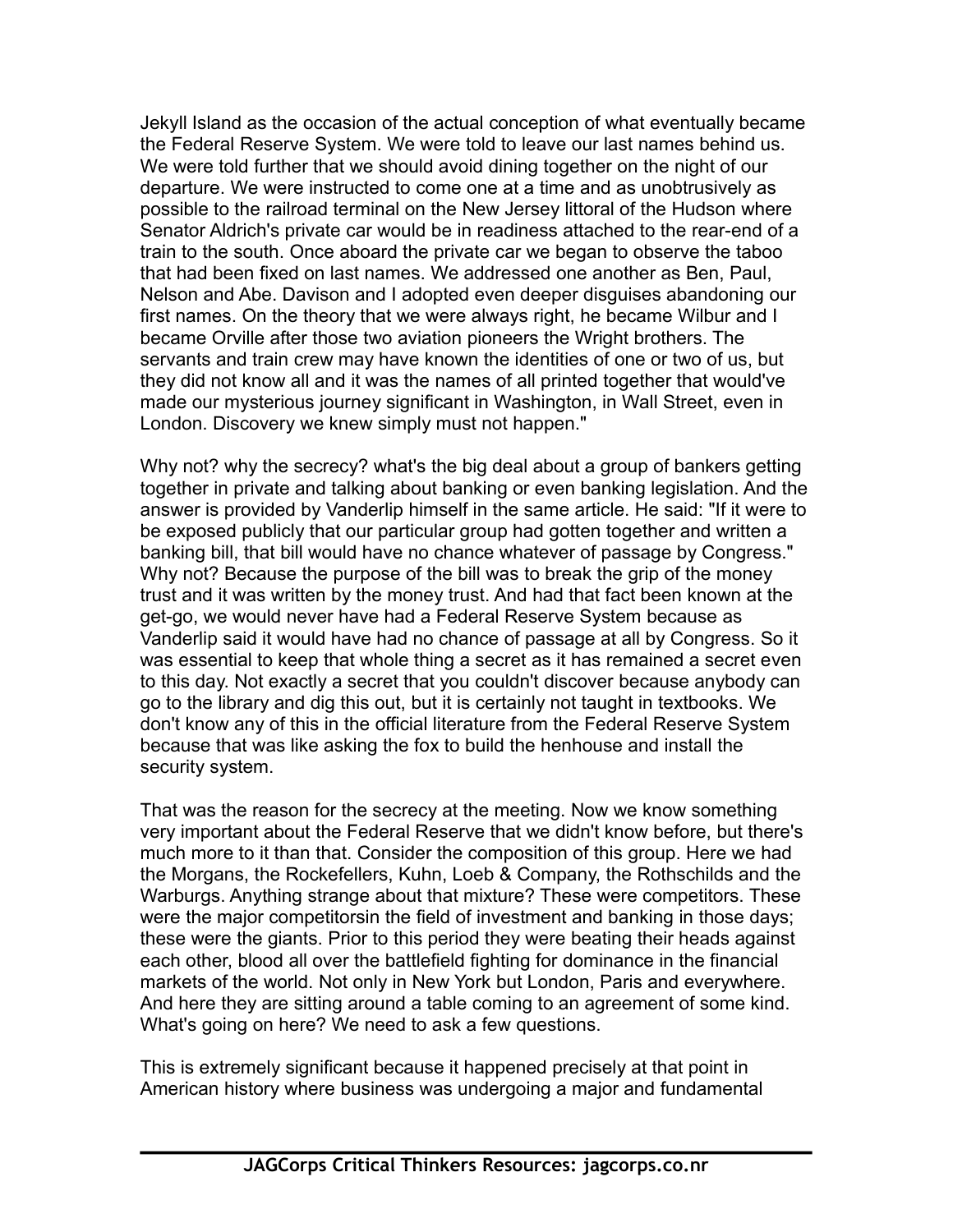change in ideology. Prior to this point, American business had been operating under the principles of private enterprise--free enterprise competition is what made American great, what caused it to surpass all of the other nations of the world. Once we had achieved that pinnacle of performance, however, this was the point in history where the shift was going away from competition toward monopoly. This has been described in many textbooks as the dawning of the era of the cartel and this was what was happening. For the fifteen year period prior to the meeting on Jekyll Island, the very investment groups about which we are speaking were coming together more and more and engaging in joint ventures rather than competing with each other. The meeting on Jekyll Island was merely the culmination of that trend where they came together completely and decided not to compete--they formed a cartel.

I need to define that word so that you will know what I mean when I use the word cartel. It is a group of independently owned businesses which come together for the purpose of reducing or eliminating competition between themselves to enhance their profit margin or to secure their positions in the market. They do this by various means one of which is price fixing--no competition on price. There are other means. If we were forming a cartel here I might insist that I get the north and you can have the south and we won't compete. Or I would say I'll produce the gizmo and you can have the widget and we won't compete or we'll share patents and processes and whatever we do we agree to eliminate competition between ourselves. The more layers of agreement that we put one on top of the other, the more we become encased in this cartel structure and we become as one insofar as the market is concerned even though within that grouping we are separately owned.

This is just as true with a banking cartel as it is with any other industry. We come to the conclusion when we analyze the nature of the Federal Reserve System how it operates, read the Federal Reserve Act, place it against the context of the historical background and we come smack to the realization that the Federal Reserve System although it parades around looking as though it's a government operation of some kind, is merely a cartel of banks right under our noses and it is protected by law. I sometimes get the impression that it's been there dangerously operating all these years and we didn't even know it. I saw a video some years ago about the lava tubes in Hawaii. They are very impressive because apparently once in a while the ground will just break out, a hole will fall down and you can look into the hole and you see that there's a river of lava actually flowing just a few feet under your feet and you don't even know it's down there unless something breaks through and you hope you're not on the piece that breaks through. I got the feeling that this is how the Federal Reserve has been operating right under our feet; this cartel has been running and we didn't even know it because that fact has been carefully concealed from us.

Conclusion number 2 about the Federal Reserve System, a very important thing that we didn't know is the cartel. There's even more to it than that. Perhaps the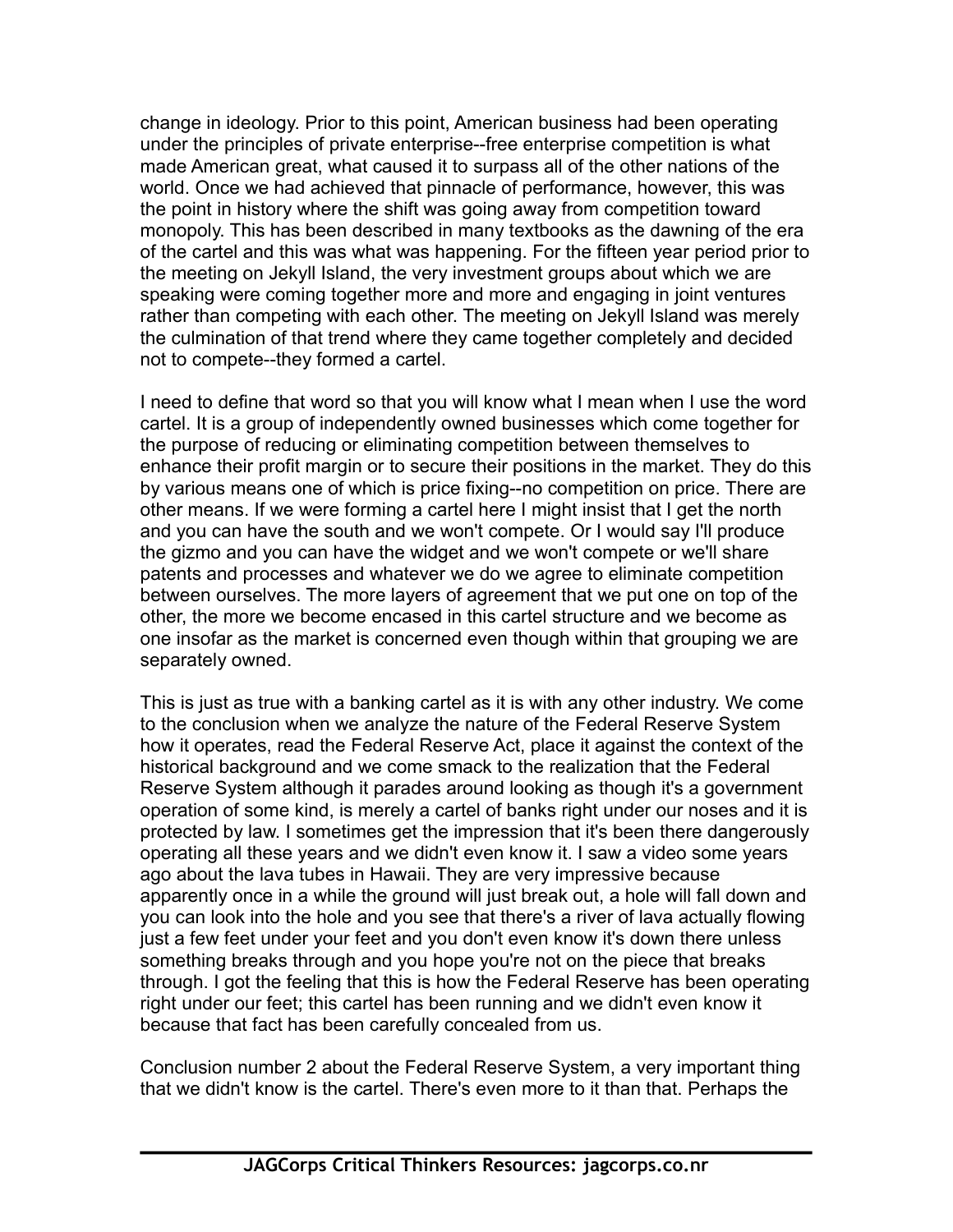third ingredient is the most important of all and that is the realization that this cartel went into partnership with the government. Now we have hold of something extremely significant. Cartels often go into partnership with governments because they need the force of law to enforce their cartel agreement but in this case they did it in spades.

Whenever a partnership is formed there has to be a benefit to the partners otherwise they don't form it. So we need to ask the question what is the benefit, the payoff, for these two partners? Why did they go into it? Why did the government go into a partnership like this and why does the banking cartel? In answering those questions we finally come to grips with the reality of what this creature from Jekyll Island is. Let's take a look at that; what's the payoff to these two partners? In order to see that we'll have to examine in some detail the mechanism by which the Federal Reserve System creates money. This is a real interesting study. I call it the "Mandrake Mechanism" named after that comicbook character of the 40s, Mandrake the Magician, who could create something out of nothing and then wave his cape and it was back into the void again. That's a pretty descriptive phrase for the way the Federal Reserve System does it.

Let's take a look at it and see how they create money through the Mandrake Mechanism. I am going to do this in a very simplified form. I want to warn you that it's going to sound like it's too simple. It's not. I'm going to strip out all the banking terminology, all the banker language, all the accounting phrases that need to be defined and speak in very plain English that anybody can understand. It may sound to you as though I've simplified it too much and I want to assure you that in spite of the simple language everything I'm going to tell you is absolutely 100% technically accurate. The other thing I want to warn you about is don't try andmake sense out of this because it can't be done; this does not make sense and you'll blow a fuse trying to make it make sense. Just remember that it is a scam and if you keep that fact in mind then you'll have no trouble comprehending what's going on.

Here's how it works. It starts with the government side of the partnership, it starts in Congress which is spending money like crazy. It spends far more money than it takes in. It is spending way beyond its income. How can it do that? Basically this is what happens. Let's say Congress needs an extra billion dollars today so it goes to the treasury and says "we want a billion dollars" and the treasury official says "you guys have got to be kidding, we don't have any money here, you spent it all a long time ago, everything that we've taken in taxes you fellows have spent by March." Congress says "we thought that was true but we thought we'd stop by just in case somebody sent some more in." They get together and they go down the street and they get the idea that we'll borrow the money. So they stop at the printing office and they don't print money at the printing office, they print certificates and they're very fancy things with borders on the edge with an eagle across the top and a seal at the bottom and it says "US Government Bond" or "Note" or "Bill" depending on the length of the maturity of it. If you hold it up to the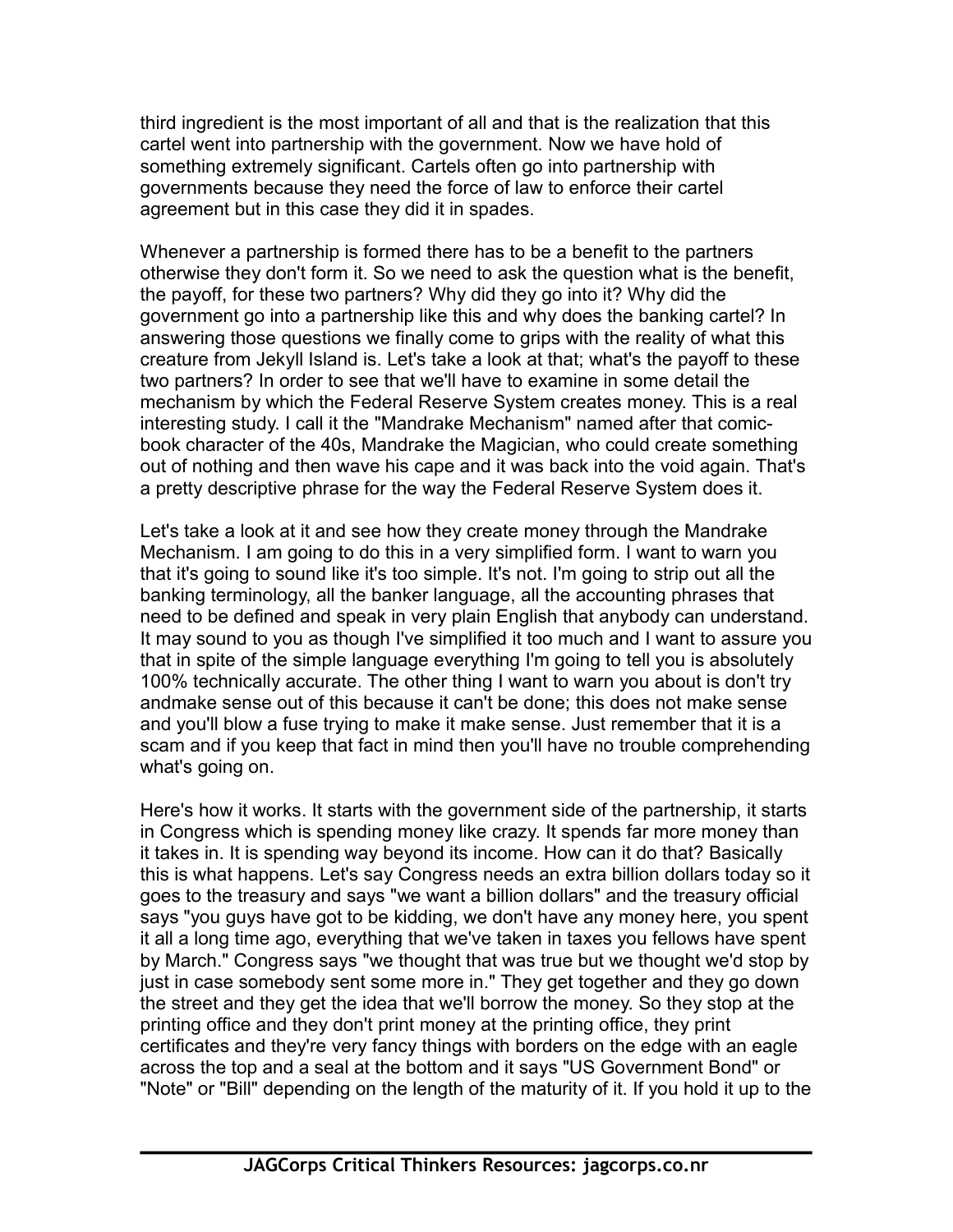light it really says "IOU" because that's what it is. They print these things up and it looks very impressive and then they offer them to the private sector; they're hoping that people will come up and loan money to the federal government and a lot of people do and are anxious to lend money to their government. Why? Because they've been told by their investment advisors that that's the most sound investment that you can make. Why? We've all heard that these loans are backed by the full faith and credit of the US government. They're not quite sure what that means but it sure sounds good. I'd like to explain for you who are in doubt what that means. The full faith and credit of the US government means that the government solemnly promises to pay back that loan plus interest if it has to take everything you and I have in the form of taxes in order to do it, it's going to do it. It will take everything we have if necessary to hold its pledge. People don't realize that they're putting themselves on the line, they're going to get their own money back minus a substantial handling fee.

Plenty of money is loaned to the government but never enough. Congress needs more money than that. They say not to worry. They go further down the street to the Federal Reserve building. The Fed has been waiting for them, that's one of the reasons it was created. By the time they get inside the Federal Reserve building the officer of the Fed is opening his desk drawer. He knows they're going to be there and he's ready and he pulls out his checkbook and he writes a check to the US Treasury for one billion dollars or whatever the amount is that they need. He signs the check and gives it to the treasury official.

We need to stop here for a minute and ask a question. Where did they get a billion dollars to give to the treasury? who put that money into the account at the Federal Reserve System? The amazing answer is there is no money in the account at the Federal Reserve System. In fact, technically, there isn't even an account, there is only a checkbook. That's all. That billion dollars springs into being at precisely the instant the officer signs that check and that is called "monetizing the debt," that's the phrase they throw at you. That means they just wrote a check, a big rubber check. If you and I were to do that we would go to jail but they can do it because Congress wants them to do it. In fact, this is the payoff, this is the benefit to the government side of this partnership, this is how the government gets its instant access to any amount of money at any time without having to go to the taxpayer directly and justify it or ask for it. Otherwise, they would have to come to the taxpayer and say we're going to raise your taxes another \$3,000 this year and of course if they did that, they would be voted out of office real fast. They like the Mandrake Mechanism because it's a no questions asked source of money. You may have noticed that it's been many years since Congress has even discussed what anything costs, it's not an issue. It doesn't make any difference what the cost is because regardless of the overrun they know they can go down the street to the Federal Reserve and by law the officer has to write that big check and give it to them and they're off and running.

There in a nutshell is the reason the government likes the Mandrake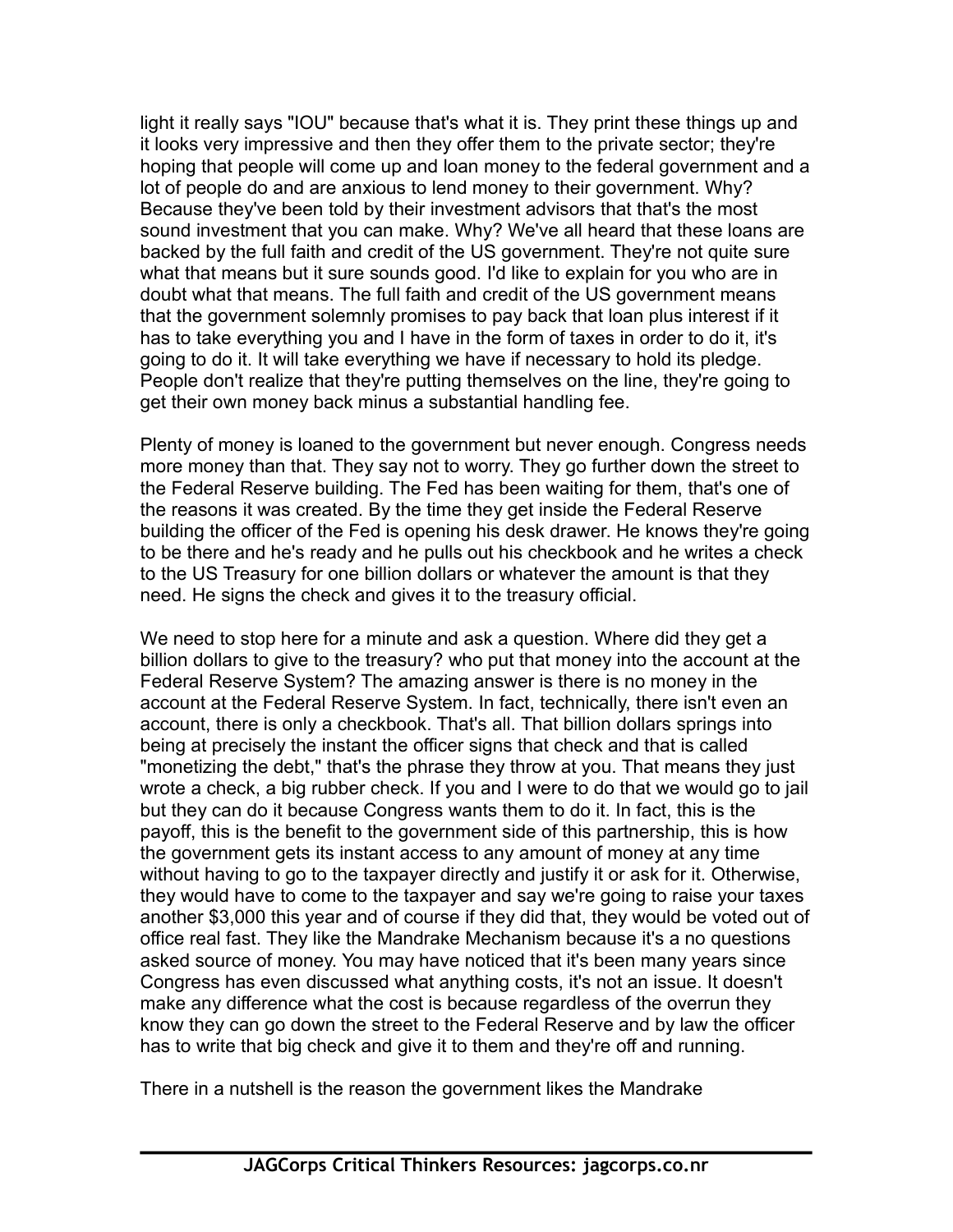Mechanism--easy instant access to any amount of money of any kind without the taxpayer being involved directly in the loop. But what about the banking side? This is where it really gets interesting. Let's go back to that billion dollar check. The treasury official deposits the check into the government's checking account and all of a sudden the computers start to click and it shows that the government has a billion dollar deposit meaning that it can now write a billion dollars in checks against that deposit which it starts to do real fast. For the sake of our analysis, let's just follow \$100 out of that billion in a check that for some reason they write to the fellow that delivers the mail to our door. The postal worker gets a check for \$100 and he looks at this thing and he can't imagine in his wildest dreams that that money didn't exist two days ago anywhere in the universe. It's spendable so he wouldn't even care if you told him. He deposits it now into his personal checking account. Now we're finally out of the Federal Reserve and out of the government's check and we're into the private banking system. We're in finally to that part of the partnership which is involved in the cartel. A \$100 deposit has now beenmade in the local bank and the banker sees that and runs over to the loan window and opens it up and says attention, everybody, we have money to loan, someone just deposited \$100." Everyone is overjoyed at that because that's one of the reasons they come to the bank, they come to borrow money. That's a sign of national health if you're in debt so they're anxious to know that the bank has money to loan, they line up for these loans. They heard the banker and they say \$100 that's not very much and he says not to worry we can loan up to \$900 based on that \$100 deposit. How can that be done? It gets complicated the way they do it and I'll tell you in very simple terms. The Federal Reserve System requires that the banks hold no less than 10% of their deposits in reserve. The bank holds 10% of that \$100 in reserve, \$10, and it loans this first fellow in line \$90. What does he do with it? He wants to spend it so he puts it into his checking account. In fact it probably goes directly into his checking account. Let's assume that they gave it to him and he puts it back, when he puts it back it's a deposit isn't it?

Only a \$100 deposit but \$900 in loans and that deposit is still there. Where did the \$900 come from and the answer is the same--there was no money. This springs into existence precisely at the point at which the loan is made. Notice the difference, an important distinction is when the money is created out of nothing for the government it is spent by the government. On the banking side, however, when it's created out of nothing it's not spent by the banks it is loaned by the banks to you and to me and we spend it. Notice that when they loan it to us we have to pay them interest on it. Think about this for a minute. This money was created out of nothing and yet they collect interest on it which means that they collect interest on nothing. Not too shabby! What a concept, why didn't I think of that! I wish I had a magic checkbook like that where I could just write checks all day long and didn't have to have any money any place just checks, loan it to you folks and you're silly enough to pay me interest on it. That's how it works.

Now you see what the benefit is to the banking cartel for being involved in this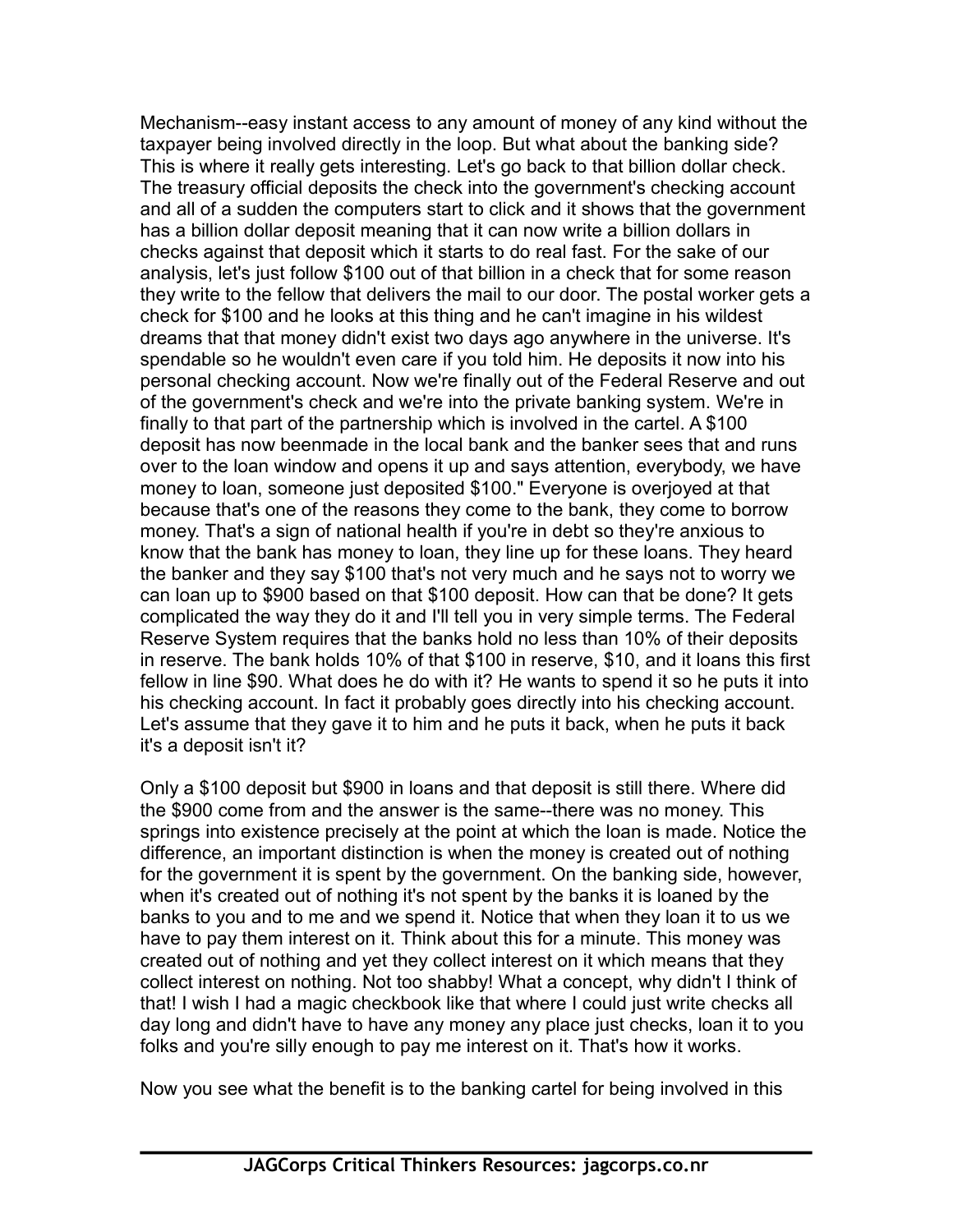Federal Reserve System, interest on nothing. The process doesn't end there, however. It has consequences to you and to me. I've heard some people say "isn't that interesting, these fellows are sure smart, I guess they deserve to be rich." It's as though we're out of the loop, it doesn't affect us any, they got rich but we're ok. Well no, they got rich alright but they got it by taking it from us. How does that work? Let's follow this.

This newly created money goes out into the economy and it dilutes down the value of the dollars that were already out there. It's like pouring water into a pot of soup, it dilutes the soup. So by throwing more and more money into the economic soup out there the money gets weaker and weaker and weaker and we have the phenomenon called inflation which is the appearance of rising prices. I emphasis the word "appearance" because in reality prices are not rising at all. What we're seeing is that the value of the dollar is going down, that's the real side of the equation. If we had real money based on gold or silver or anything tangible that couldn't just be created out of thin air, it could be based on microphones, that they couldn't just create with the stroke of a pen, you would see then that prices would remain stable over a long period of time.

To illustrate that point, it's interesting to know that if we had lived in ancient Rome with a one ounce gold coin we would've been able to buy a very fine toga, a hand-crafted belt and a pair of sandals--that was the price in Rome. Today, if we have a one ounce gold coin what can we buy with it? We can go into any men's store and buy a very fine suit, a hand-crafted belt and a pair of shoes. The price of these items hasn't changed in thousands of years when expressed in terms of real money but when expressed in terms of these things we carry around in our pockets called Federal Reserve notes which is not really money at all, fiat money anyway, the prices keep going up and up and up because the value of those units keeps going down and down and down because they keep making more and more and more of them and dumping them into the economic soup.

That's still not the end of the process. We lost some purchasing power through this process called inflation. We lost something and very few people ask the question "who got it"? It's as though nobody got it, we all lost it, it's like it evaporated and went up to heaven somewhere. No, somebody got it. For every loser there's a winner. Or I should say for every fifty losers there's one winner that gets it all. Somebody got it. Who? Those people that got our lost purchasing power are the ones who were right up at the point where the fresh money was injected into the economic pot of soup. The ones that got the money first gained because they had full purchasing power at that instant when the money was created. By the time they spent it and gave it to you and you spent it on something and gave it to him and by the time that it got out to the edge of the pot where most of us are it's diluted. The ones that were right up at the nozzle got our lost purchasing power. Who are they? Obviously the government was up there first. Remember the billion dollar check, the very beginning of this process went to the government and they spent it instantly and that money went out into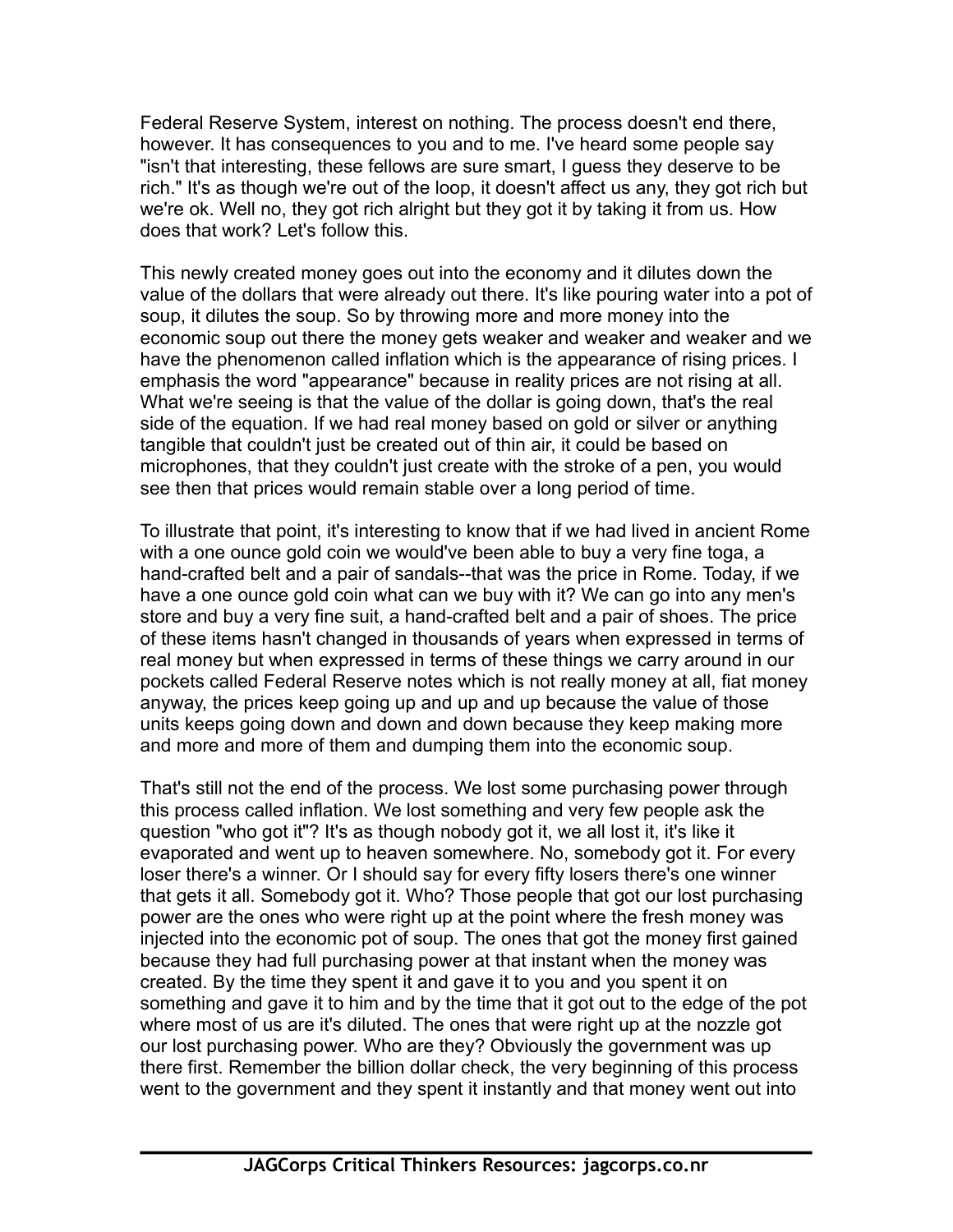the economy and that was the beginning of this ripple effect. Who else? The next ones were the people who were up at the loan window. They got the money that was freshly created by the banking system because they were the borrowers. We all know that in times of inflation borrowers gain, this is no mystery. We've been told and advised to borrow money and stay up to the hilt in debt because you borrow in dollars but because of inflation you can pay back with 50 cent pieces.

So everybody knows about this part of it. What they forget is that the alleged benefits of doing this are surrendered to the bank in the form of interest payments. They're really not gaining that much. The gain that they are getting through the inflation process they're having to give to the bank in the form of interest on nothing. And it seems that they're gaining because they have these paper profits. The value of this real estate is going up and up and up or the value of my stock is going up and up and up but it's all paper. As far as purchasing power is concerned it's not going up, up, up at all. Nevertheless they're still having to pay for that illusion in the form of interest payments on nothing.

Then comes the inevitable contraction of the economy. People don't realize that the economy moves traditionally like a sawtooth--it goes up gradually for a long period of time and seems like forever it's going to go up, you can plan on it forever and don't worry about it and then clunk! it falls down very quickly and then it starts the next long climb and people forget that every once in a while it comes down very abruptly. When it contracts people are extended out there and they can't service their debt and make the payments and they lose their assets.

Another interesting thing about this is that when the bank loans you money which it created out of nothing, it costed nothing to make it, it wants something from you. It wants you to sign on the dotted line and pledge your house, your car, your inventory, your assets so that in case for any reason you cannot continue to make your payments they get your marbles, they get all of your assets. They're not going to lose anything on this. Whether it's expansion or contraction, inflation or deflation the banks are covered and we like sheep go right along with it because we haven't figured it out, we don't know that this is a scam. Of course we have no choice either right now because it's all enforced by law. We have no escape. We have no choice but it's even better that we don't understand it because we can't complain about it either. There you have it.

The two groups that got our lost purchasing power--is anyone surprised?- the two members of the partnership, the government and the banking cartel. The two groups that comprise the Federal Reserve System.

This lost purchasing power which is going from us to them is a tax. We don't think of it as a tax but it is. We have no escape from it. In fact, it's more a tax than the income tax or the excise tax which you can escape in one way or another. You can't escape this one. There are no deductions, no exemptions, everyone pays it and it is the most cruel, unfair tax of all because it falls most heavily on those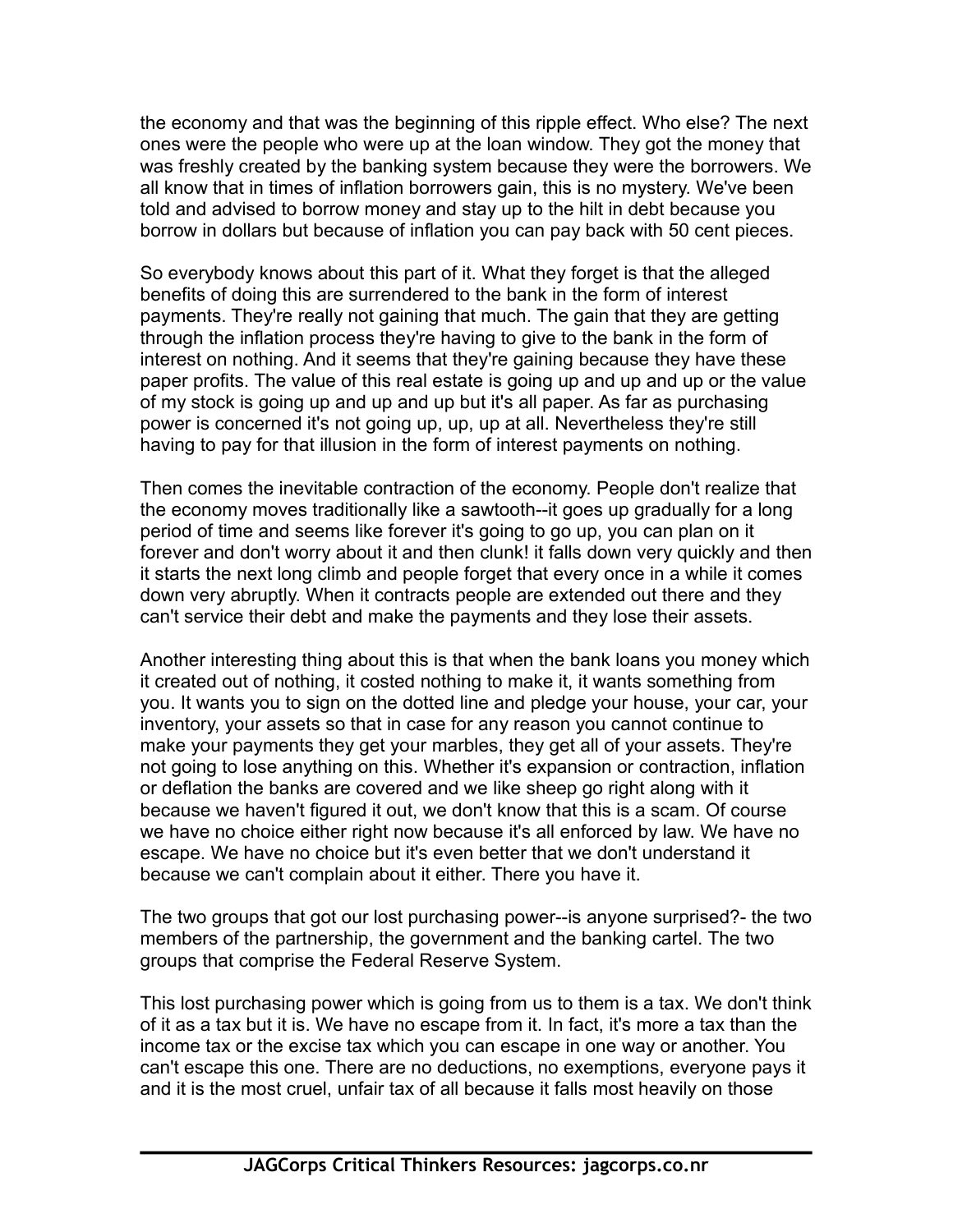who can least afford to pay it. It falls on those on fixed incomes, those who are retired. Anyone who has saved their money is paying this tax in direct proportion to the degree to which they have been frugal. It's a tax even though we don't think of it as that and it's time to think of it as that. It's a tax that goes from us to the government and to the banking cartel.

Let's summarize. What is the benefit to the members of the partnership? The government benefits because it is able to tax the American people any amount it wishes through a process which the people do not understand called inflation. They don't realize they're being taxed which makes it real handy when you're going for re-election. On the banking side they're able to earn perpetual interest on nothing. I emphasis the word "perpetual" because remember when the loan is paid back it's turned around and loaned out to somebody else. Once that money is created the object of the bank is to stay loaned up" as they say. In reality the banks can never stay 100% loaned up and that ratio varies a lot but the objective is to stay loaned up to whatever extent is possible. Generally speaking once this money is created in the loan process it is out there in the economy forever, perpetually earning interest for one of the members of the banking cartel which created that money.

There you have in a condensed form a crash course on the Federal Reserve System and I can assure you that you know more about the Federal Reserve than you would probably if you enrolled in a four year course in economics because they don't teach this reality in school.

So what, they say? Can you imagine that? I knew when I wrote this book and it got out that there would be some objection to it but I never dreamed what it would be. I couldn't think of any objection to it, I thought what are they going to say, what are the defenders of the Federal Reserve System going to say to me? I figured they were going to try and pick some error that I had made in some technical issue and try and make me look like a buffoon. But I never dreamed that the only opposition, at least that I've run into so far, is the question "so what"?

I was on the Pat Buchanan radio show about a month ago and they have a cohost which is usually a representative of the opposing point of view and this day they had a fellow by the name of Barry Lind (?) who was an ACLU type highpowered intellectual and I was kind of nervous thinking here it comes, I'm going to get it now and I'm going to be made a fool of right in front of all these millions of people out there in radio land. I was really worried. It's kind of hard on these radio shows to get your point across as they don't let you speak like you folks let me do here. The lion's share of the time goes to Buchanan and then the cohost gets his shot and then the commercials come in and you've got three minutes to say your whole thing and they're always interrupting you. I made my little shot as best I could and it was Barry Lind's turn and he looked at me and he said: "Well, what you say is true, but so what?" I couldn't believe it. And then he capped it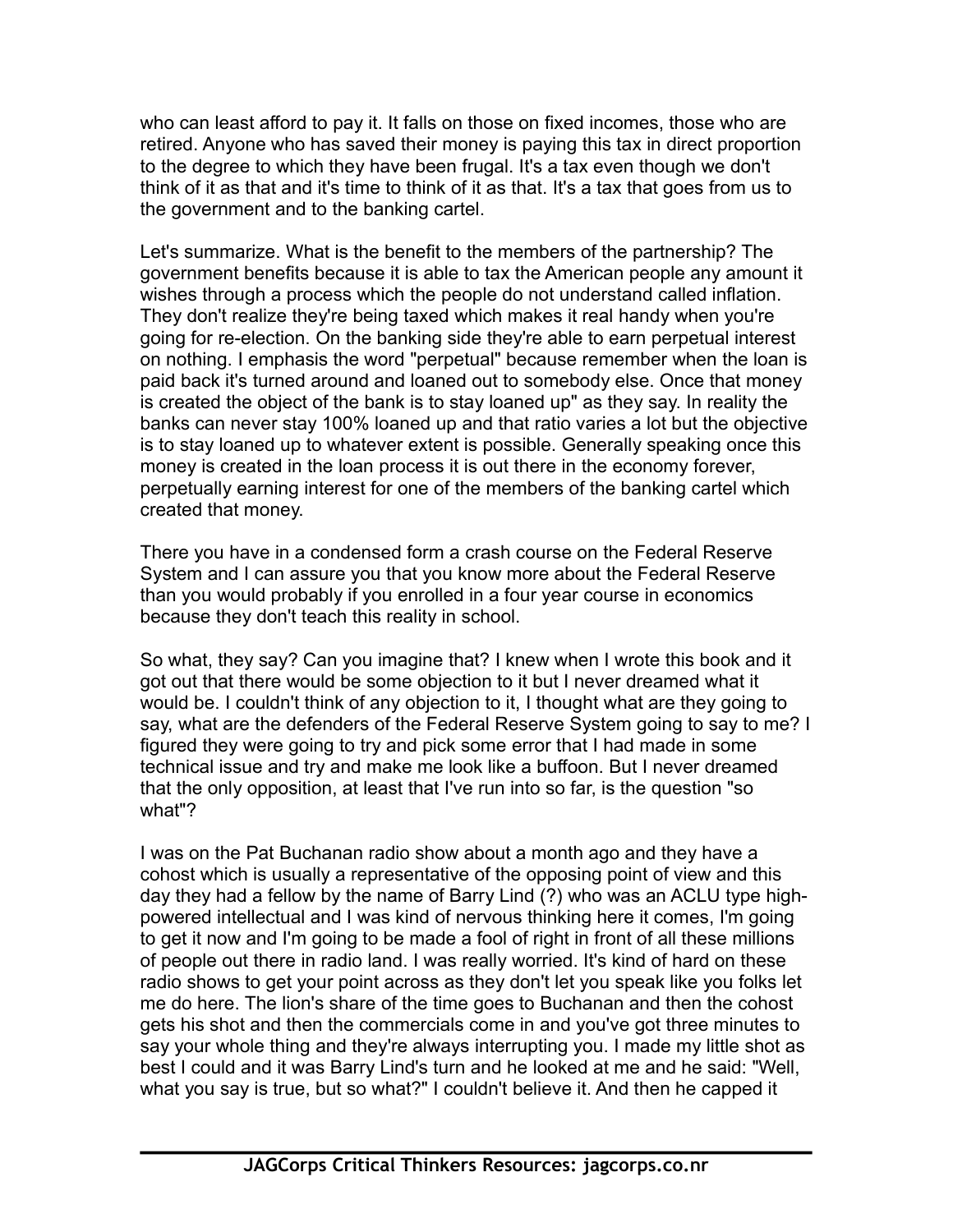with, which is the real argument: "We're living well aren't we?"

This is an interesting question and I have run into that repeatedly since then. What are you complaining about? we're living well aren't we? And the implication is that without this scam we couldn't be living well, without this scam somehow we'd be still crawling around in caves. We wouldn't have society with a high standard of living, we wouldn't have any of the things that we cherish without this scam, that's the whole implication. So how do you answer that? So what?

First of all, we are not living that well. People like Barry Lind are undoubtedly living very well and there are plenty of people in the system who are living very well. Generally those are the ones who are up at the nozzle where this new money is coming into the system or they're involved in the government or they have government subsidies of they're close to the nozzle. For most people, away from the nozzle, it's not going so well, we're not living that well. It is a matter of fact that the only reason that America has been able to maintain the appearance of a high standard of living since the Federal Reserve System has gotten into full swing, especially after WWII, is because of the shift towards two family incomes. It now takes two working people to just maintain the semblance of where we used to be with one person working in the family. And in spite of the two family income real wages are down for the common man today, real wages in terms of the number of hours a person must work in order to acquire the necessities of life. Young couples who are living on a single income now have a lower standard of living than their parents did. The net worth of the average household is falling. The leisure time for the average American is shrinking. The percentage of families who own their own homes is dropping. The age at which a family acquires its first home is rising. The number of families that are counted in the middle class is falling. The number of people below the poverty line is rising. Personal bankruptcies today are about three times what they were in the 1960s and over 90% of Americans are broke at the age of 65. So we're not living well at all as a result of this creature.

Furthermore, there's another thing wrong with it. That is that when you have a money supply based upon thin air it not only expands but it contracts. If it were based on gold or silver or microphones, the money supply couldn't expand and contract because there they are but when it's politically motivated it can contract and that is the core cause of all of the booms and busts that have plagued America for so many years. In other words, this is the concept behind the recession and the depression and that is another thing that's wrong with it.

The third thing that's wrong with it is that it is dishonest. You don't really need anything more than that do you? Even if it were the element that was creating our prosperity, even if it didn't cause recessions and depressions the fact that it is fraud, the fact that it is deception, it's dishonest and theft is really a good enough reason in my opinion to get rid of it. That's what's wrong with this scam. Let's go back to Jekyll Island. They had an interesting problem there which was what to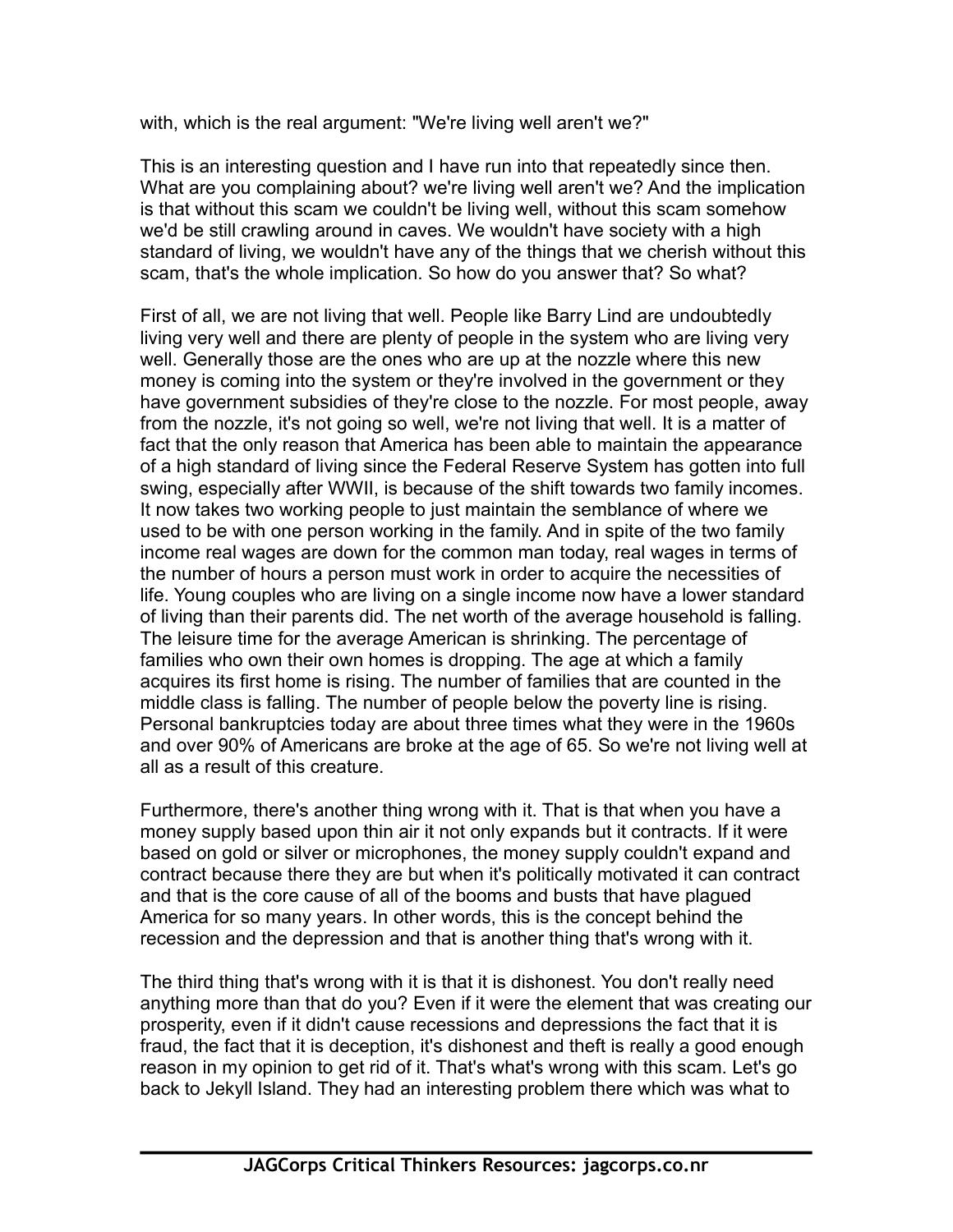call their creature. This partnership between government and banks which we've been discussing was not new with the Federal Reserve System. In fact, it was a concept that was created in Europe in the 16th century. It was perfected with the formation of the Bank of England in 1694 and from that point forward all of the governments of Europe had used this Mandrake Mechanism. They didn't call it the Mandrake Mechanism, of course, they called it a "central bank," that's the technical phrase for this partnership. If you want to look it up in a textbook or encyclopedia you'll find it under the heading "Central Bank."

From the Bank of England forward all the governments of Europe had central banks for a very good reason. The kings and princes of Europe had learned from hard experience that they could raise the taxes of their subjects only so high and then they had a revolt on their hands and they tended to lose their jobs (and heads). It appears that that natural level was about 40-43%; people will tolerate taxes up to about 40-43% and then they start digging in their heels and they just won't allow it to go any further. But with the central bank mechanism in place the lid was off. Now these governments could tax their people 50%, 60%, 70% and in some cases 80% of everything they produced and they did not have a revolt on their hands. They did not have resentment because the people didn't know that they were paying a tax. They knew that prices were going up, but they didn't understand why, they didn't know who was getting their lost purchasing power.

It was a nifty arrangement for these governments. It was at that point in history that governments' wars began to heat up. They always had wars but they were relatively small things because wars are expensiveand the people won't pay more than 40% for everything including wars. But now that they had a way to tax higher than that, they could engage in very expensive wars. It's at that point in history that Europe plunged headlong into continuous war and big, very, very expensive wars. The people paid for them uncomplainingly through the process of inflation.

So when it came time to transplant this concept to America these seven men on Jekyll Island knew very well that they were creating a central bank; that was the reason that Paul Warburg was so valuable because he was the man with the intense knowledge, the detailed technical knowledge of how central banks operate. But they had a problem. How could they conceal that from the American people because Congress was already on record as saying they did not want a central bank in America. I don't think they knew what that phrase really meant, but they knew that Europe had them, whatever they were, and we didn't want any. They said in America if we're going to have banking reform we don't want what they do over in Europe, we want something that is unique for America and its principles and economy.

The problem before these men on Jekyll Island is what to call the central bank so that nobody would know it was a central bank. And they theorized over this and this was their strategy: they said first let's give it a name and we'll add the word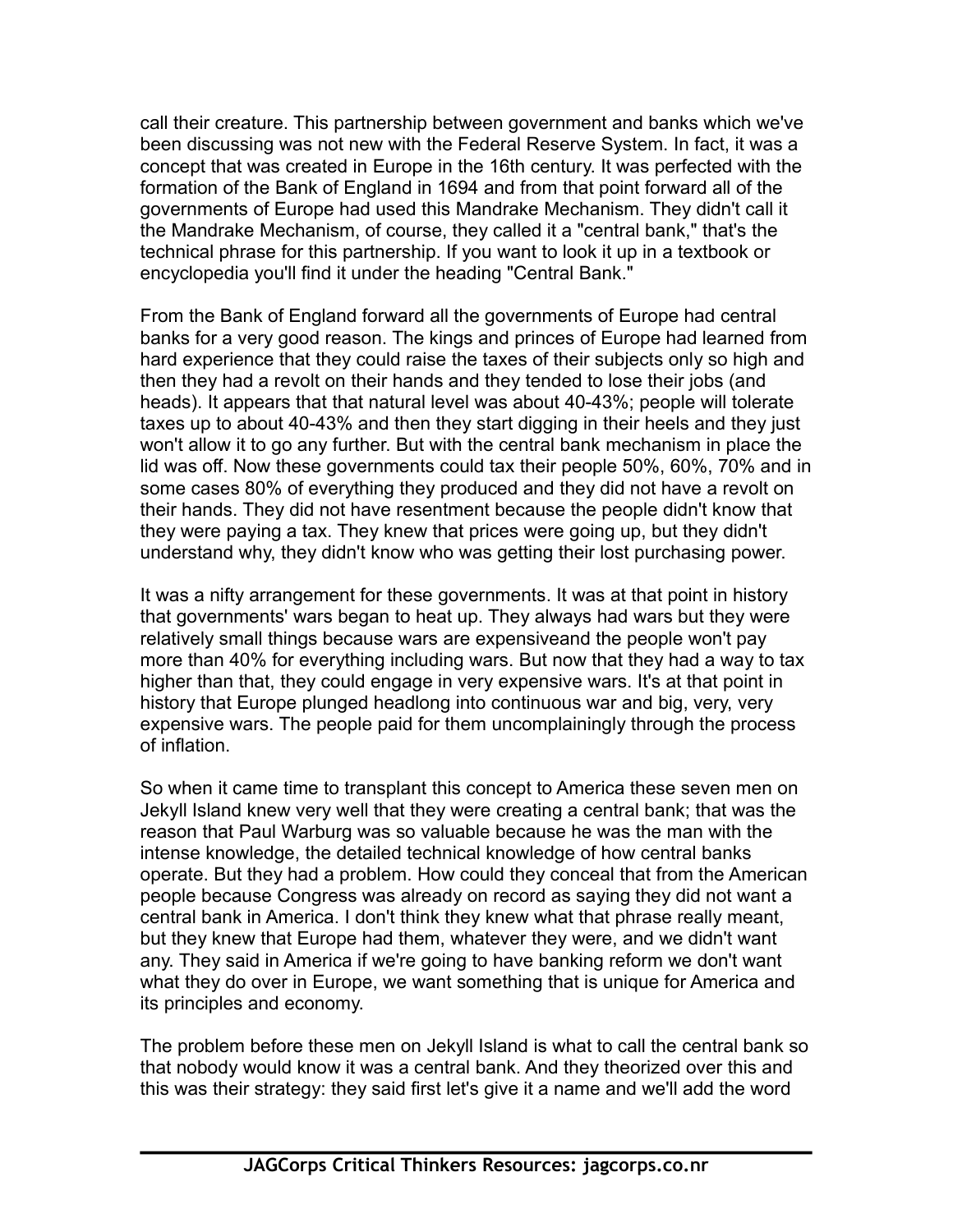"Federal" to it to make it sound like it's government. Then we'll add the word Reserve" to make it seem like there are reserves somewhere, like it was a banking concept. We'll add the word "System," a very important word even though it may seem obscure now because remember in those days the concern was the concentration of financial power in New York so they had to sell the idea of a system of regional banks which would diffuse that power all over the nation. First they talked about ten regions and then they said that wasn't enough, twelve regions, we'll have twelve banks. And we'll build big buildings out there in all of those regions so the local yokels can go and look at the building and say "golly we've got one of those out here." Diffusion of power away from New York; you can go and touch the building. The word "System" was very important.

When you look at it you realize that what they created there was not federal, there are no reserves, it's not a system at all in the sense of diffusion of power and these Federal Reserve banks aren't even banks. On all four words we're dealing with appearances of the fourth kind. It was brilliant strategy.

The next thing was to sell this creature to the public. The first draft of the Federal Reserve Act as it was presented to Congress was called the Aldrich Bill named after the sponsor, Senator Nelson Aldrich. This was against the good advice of Paul Warburg. He said: "Nelson, don't put your name on that bill because you are so identified with big business interests that Congress will vote it down; the people will not accept it." And apparently Aldrich's ego was too big. He must've said: "Well no, after all I'm highly respected in the Senate and I am the Chairman of the National Monetary Commission" and for whatever reason he insisted that his name be on the bill. It appears that he wanted to go down in history as the originator of the Federal Reserve System. Warburg was right. When the bill was introduced Congress put thumbs-down on it. "The Bill of Big Business."

They took the bill back for it was just a minor setback, they scrambled the paragraphs around a little bit, took Aldrich's name off real fast and they found a couple of Democrats to sponsor the bill. This was different. Everybody knew that the Republicans represented big business but they also knew that Democratsrepresented the common man, the little guy, the fellow on the assembly line (like Ted Kennedy). They found a couple of millionaire Democrats to sponsor the bill. They found Carter Glass in the House and Senator Robert Owen who himself was a banker. Now it was the Glass-Owen bill and it was totally different and acceptable.

The next thing, Aldrich and Vanderlip began to give speeches and interviews to newspaper reporters condemning the bill. They said: "This bill will be ruinous to banking. It will be terrible for the country." By the time the common man read that in his newspaper he said: "Oh golly, I guess these big bankers don't like the bill very much so it must be pretty good."

These fellows were not stupid. You have to give them credit. They didn't get to be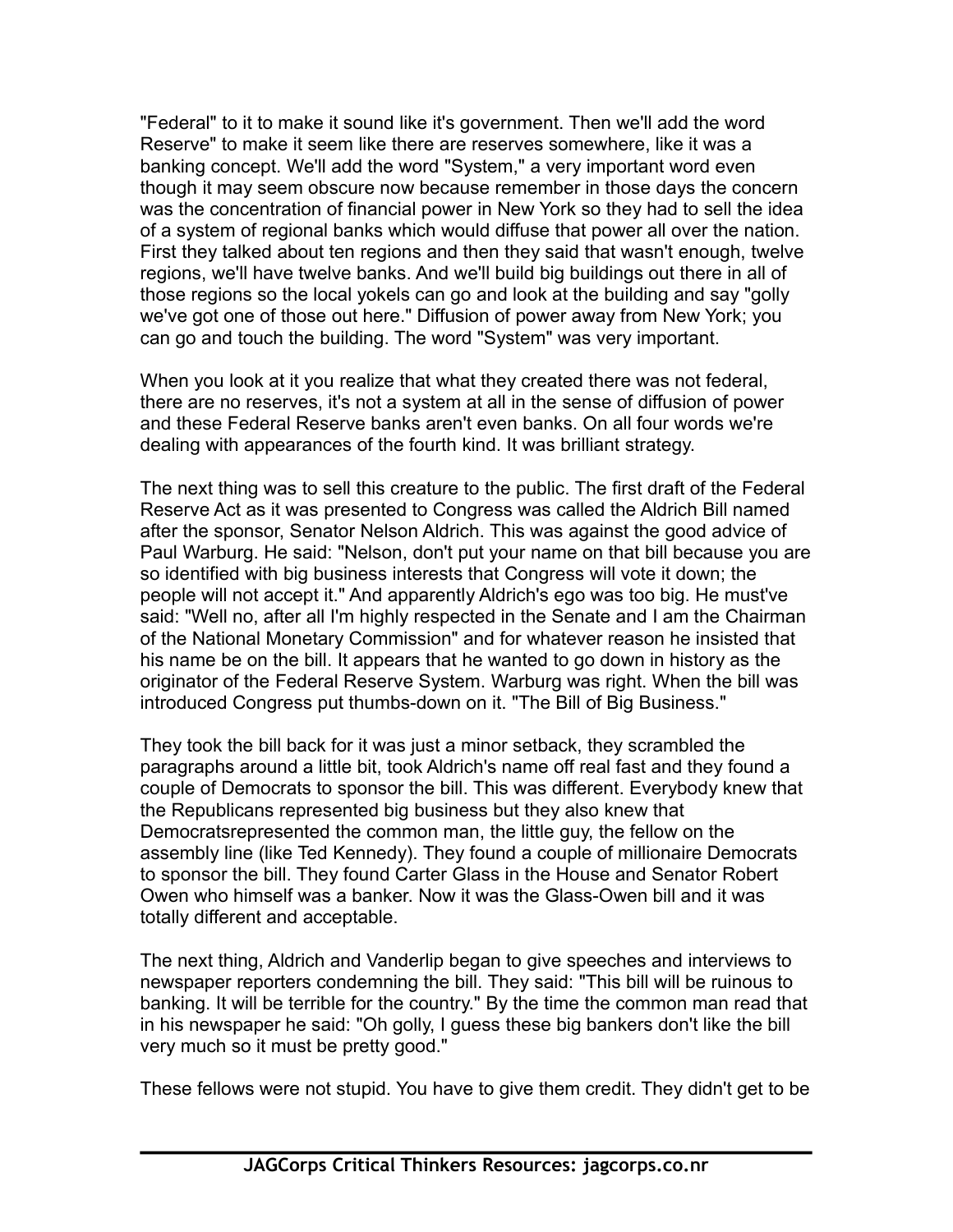where they were by being country bumpkins. They understood politics, they understood mass psychology and they played their cards exceedingly well. Meanwhile these same individuals out of their own pockets were paying the price for the costs of bringing up what they called grassroots study clubs all over the country. They sponsored these clubs and they held public meetings and printed brochures and pamphlets extolling the virtues of the Federal Reserve System. They gave large amounts of money to some of the better known universities in America; they created newly formed departments of economics with that money; they hand picked their own people to be the professors to head up those departments and then those professors with all of their academic credentials gave speeches and wrote scholarly essays extolling the virtues of the Federal Reserve System. And then at the insistence of Paul Warburg who was forever the master strategist, they added several very sound provisions to the Federal Reserve Bill. By that I mean they added some provisions which seriously restricted the ability of the Federal Reserve to create money out of nothing. Warburg's associates said, Paul, what are you doing? We don't want those in there this is our bill." And his response was this, he said, Relax fellas, don't you get it? Our object is to get the bill passed. We can fix it up later." Those were his exact words. "We can fix it up later." He was so right. It was because of those provisions that they won over the support of William Jennings Bryan the head of the Populist Movement, the last hold-out against the bill. Bryan was concerned that this would be an instrument for ruining the nation's money supply but when he saw those provisions he said, "Oh well, those are good provisions, I guess I can support the bill now" never dreaming that this was temporary. Everything is temporary in politics. When people go to sleep things can get changed.

?Warburg was right and they fixed it up later. The Federal Reserve Act since it was passed has been amended over 100 times. Every one of those provisions were long ago removed and many more have been added which greatly expand the power and reach of the Federal Reserve System to create money out of nothing. With this kind of professional strategy and deception these people were real professionals and the public didn't stand a chance. It is no surprise that popular support was finally gained for the bill and on December 22, 1913 the bill was passed by Congress and the following day was signed into law by President Wilson and the creature from Jekyll Island finally moved into Washington, DC.

Let's stand back from the creature a few paces and take a look at its general form and shape and see what it is we got. We got a corporation chartered by Congress which was given an exclusive franchise to create our nation's money supply. We got a mechanism whereby Congress has been able to raise unlimited taxes from the American people without them even knowing that they're paying a tax and we got a mechanism whereby the banks can earn perpetual interest on nothing. That is the shape and form of the creature from Jekyll Island.

Here's an interesting question, Who owns the Federal Reserve System? You hear a lot of discussion on this particularly on talk radio nowadays. When the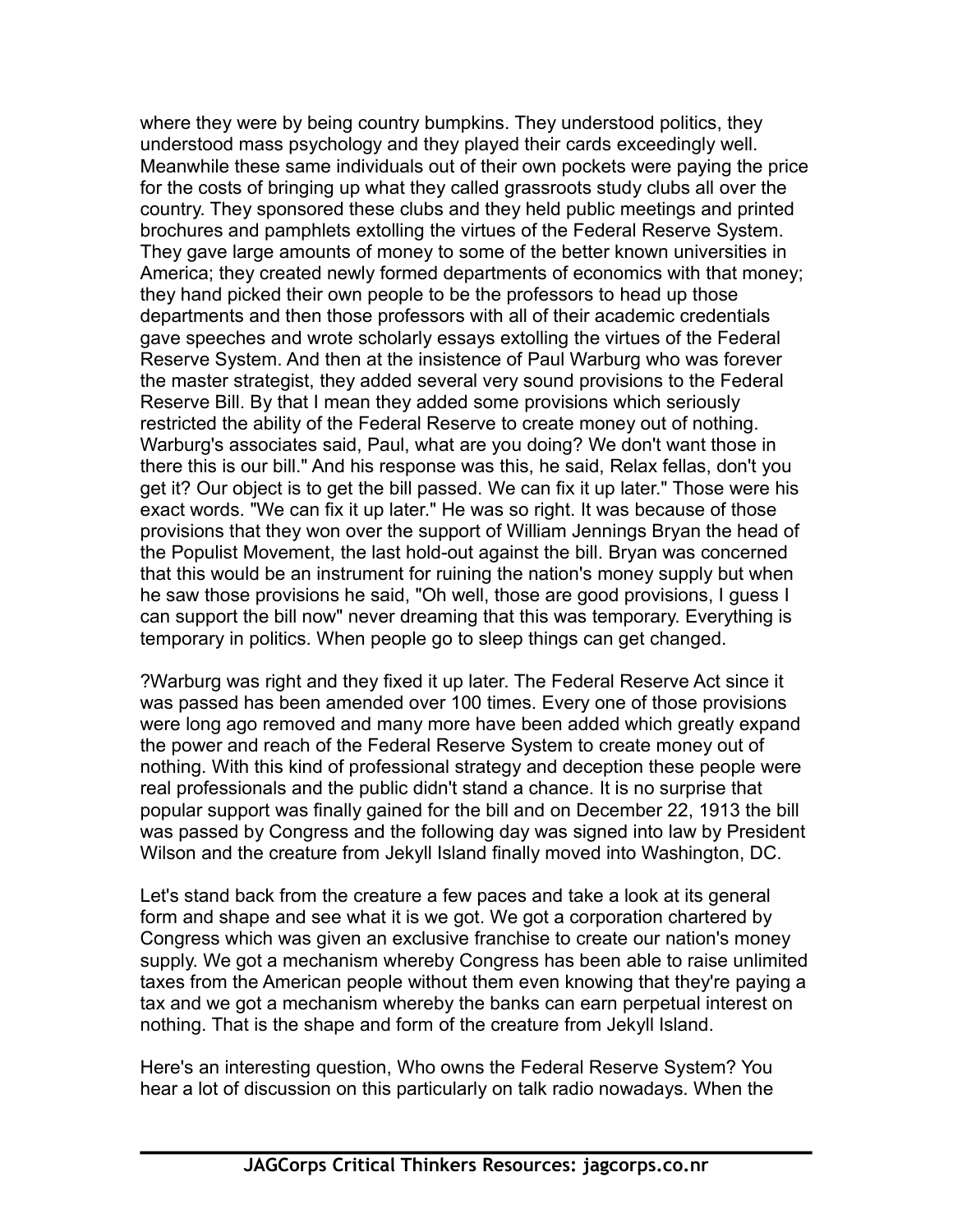subject of money comes up somebody calls in and says, "Did you know the Federal Reserve is completely owned by the private banks? It's a private corporation. What we need to do," they say "is abolish the Fed and turn it over to the government so they can operate it for the benefit of the people." Some of you are laughing and I'm sure there are some people here thinking what's wrong with that so let's analyze it.

First of all it is a half-truth and it is a non-solution. Let's deal with the half truth first. It is true that the Federal Reserve System is not an agency of the federal government in any shape or form. As I mentioned before, it is a corporation that is chartered by Congress and like all corporations it has stock certificates and those stock certificates in this case are held by the banks within the Federal Reserve System. Every bank that's in the system is an owner of the Federal Reserve--remember this is a cartel. They own it in one sense of the word, in the sense that they have stock certificates but up to that point it looks as though it has all the attributes of a privately held corporation. But that's as far as it goes because those stock certificates do not carry with them any of the attributes of private ownership. For example, the holders of these certificates cannot sell them. If you can't sell something then you don't really own it, that's one of the tests of ownership, your ability to dispose of it. You cannot sell it. Furthermore the larger banks put up more money than the smaller banks, it's a ratio to their assets, so the larger banks have more stock certificates in the system than the small ones and yet regardless of the number that they hold, every bank has just one vote. There's another violation of the principle of private ownership. Furthermore that vote doesn't buy them anything. They can't vote for anything of substance; they cannot vote for their national management which is the most important thing, isn't it? The board of directors and chairman of the Federal Reserve System are appointed by the President, they're not elected by the banks that are part of the system, the President does that.

All that the local banks can vote for with their vote are the boards of directors of the regional banks, so-called, which are subdivisions within the system. They can't even vote for the leadership in their local subdivisions because the chairman and the vice-chairman of those 12 regional banks are appointed by the national board. They can vote for their officers at those regional banks, the president, the vice-president and treasurer but guess what? Those are subject to veto by the national board. Get the picture? All power has always been at the top of this system. The only thing that the charter allows them to vote for, those boards of directors, of substance is to set the interest rates within their regions. But this should come as no surprise to anybody that even that is subject to veto by the national board. You see this concept of diffusion of power throughout the regions of the US is a scam. There is no power at the local level. There is nothing that these boards of directors who are voted in by the banks who hold the certificates can do of substance. All they're allowed to do really is play golf.

It is not a privately held corporation in the traditional sense of the word. This idea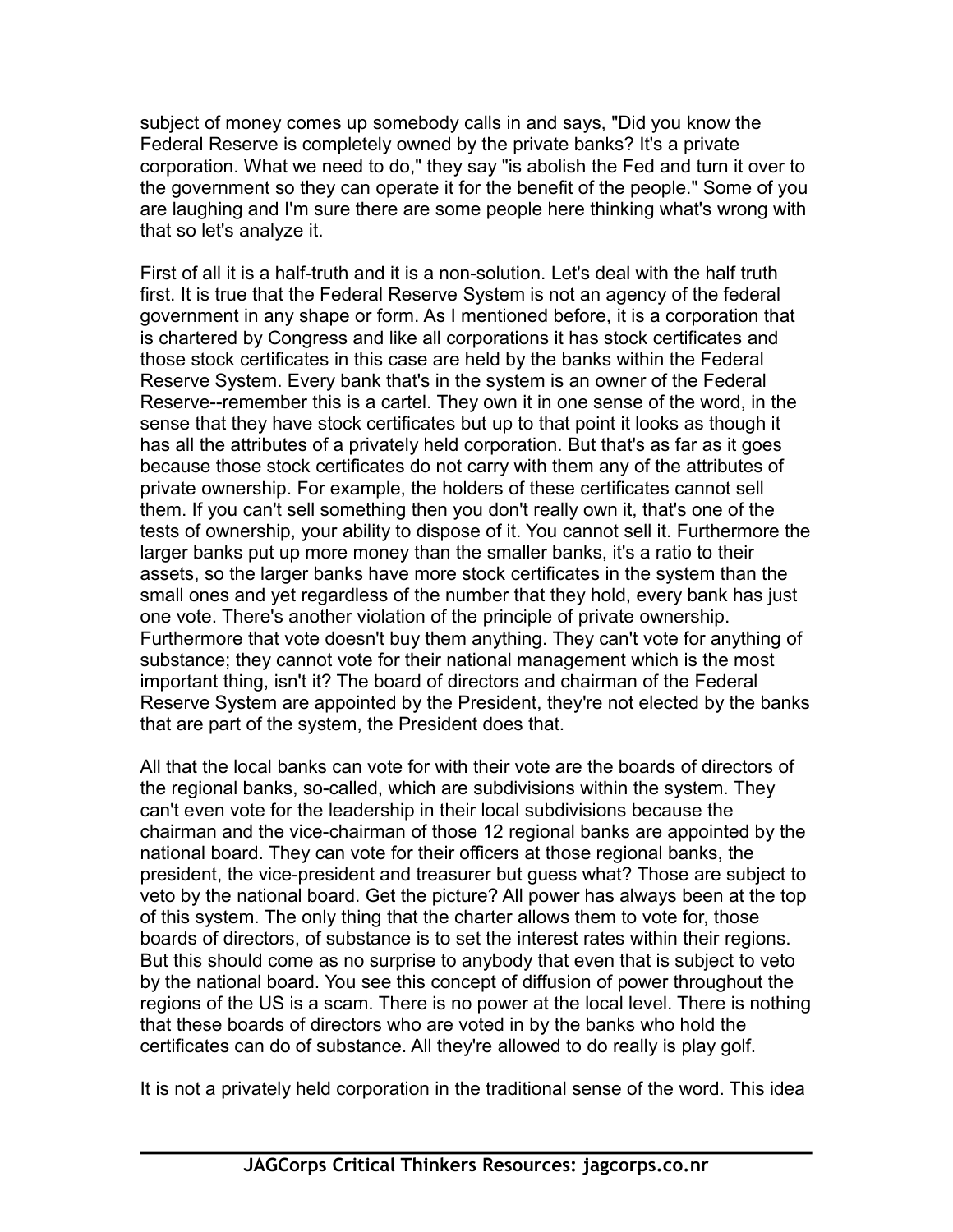of diffusion of power over the 12 regional banks was just a necessity of 1913 to sell the concept to the American people. If it hadn'tbeen for this aversion against the concentration of power in New York they would never have had these 12 regions; it's just a leftover from the necessity to sell it and doesn't serve any function whatsoever. So it's not a corporation in the traditional sense of the word, it's not a government agency in the traditional sense of the word so what is it? It's a hybrid, part corporation and part government, part private, part government. In fact, it is exactly what you would expect it to be considering the fact that it is a partnership between the private banking cartel and the government. It's a unique structure which was designed to perform a unique function.

Is it a solution to abolish the Fed and turn it over to the Congress to run on behalf of the people? At least we get the dirty bankers out of the loop, right? And that makes everybody feel good...well, we're not paying interest to the banks anymore but what happens? Now the government is running the whole thing by itself. Now that solves a lot of problems doesn't it? Now they're creating money out of nothing all by themselves. Well, they've always been able to do that. The government doesn't want to do that, that's the reason they got into this partnership in the beginning because when the government creates money directly it's too obvious. That's why the kings and princes of Europe couldn't do it. They printed money, that's how they did it generally, but when the government prints money you can see all this money around that says the government on there and you know exactly what's going on. They like to work through the banking system because when it appears in your checking account it doesn't say government on it and you don't know how it got there.

The government really doesn't want to do it that way but even if they did it wouldn't make much difference because it's not important who owns the Federal Reserve System. The important thing is what it does and aslong as it a central bank, which means as long as it has the power and the mandate to create money out of nothing it will create money out of nothing. That's what it will do and it will continue to do exactly the same thing and be run no doubt by the same people as it is now and we would not have solved anything. We must keep in mind that in Europe all of the central banks there are in fact direct agencies of their respective governments; they are not hybrid organizations at all like ours. And yet in those countries they do exactly the same as the Federal Reserve System has been doing here. Just turning it over to the government is a non-solution.

Let's talk briefly about what the objectives of the Federal Reserve System are. We've been told over and over again that the purpose of the Fed is to stabilize the economy. Right now with the interest rates going up, up, up what are we told? why are they doing that? Well, that's to stabilize the economy so we won't have massive inflation right? It's being done for us folks! Don't you feel just warm all over knowing that they're looking out for you? That's always the answer; the purpose of the Fed is to look out for us and stabilize the economy, put an end to banking anarchy and all that sort of thing. Right now the textbook that is most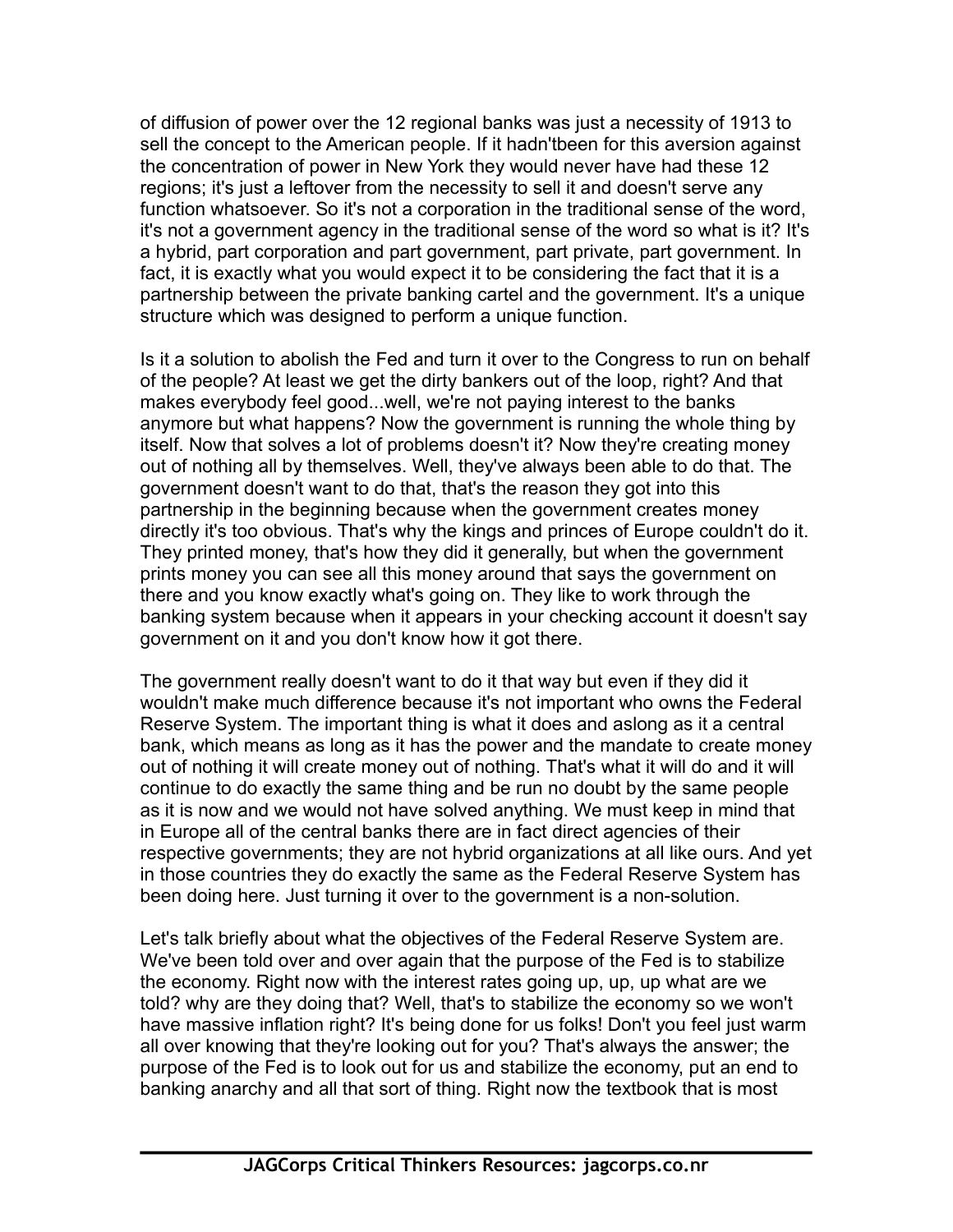commonly used in our school systems in economics is a book written by Paul Samuelson and in that book here's what he says regarding the purpose of the Fed: "The Federal Reserve sprang from the panic of 1907 with its alarming epidemic of bank failures. The country was fed-up once and for all with the anarchy of unstable private banking." That's what the students are learning.

Let's let that go for the moment and say ok if that is the purpose of the Fed, let's give it a report card and see how well it has done in stabilizing the economy. Since it was created in 1913 the Federal Reserve System has presided over the crashes of 1921 and 1929, the Great Depression of 1929 1939, recessions in the years 1953, 1957, 1969, 1975 and 1981, and a stock market Black Monday in 1987. We all know that corporate debt is soaring, personal debt is greater than ever before, both business and personal bankruptcies are at an all-time high, banks and savings and loan associations have failed in greater numbers than ever before in our history, interest on the national debt now consumes half of all of our tax dollars, heavy industry has all but been replaced by overseas competition, we're facing an international trade deficit for the first time in our history, 75% of downtown Los Angeles and other metropolitan areas are now owned by foreigners and over half of the nation now officially is in a state of recession.

That is the report card for the Federal Reserve System after 80 years of stabilizing our economy. I don't even think it's controversial to say that it has failed to meet its stated objectives. The only controversial part is why has it failed? My answer is because those have never been its real objectives at all.

What are its objectives? What are the objectives of any cartel? To make money for the members of the cartel, to improve the profit margins of the members of the cartel and to stabilize themselves in the marketplace. That is the true objective of the Federal Reserve System. Now if we hold that up as our guiding principle and give the Federal Reserve a report card it gets a different grade.

In particular I'd like to have you look with me at three particular objectives which were very well discussed in that period in which the Federal Reserve System was created. We always have to go back to that because we can learn so much from that period of history. There were three things that the bankers, particularly the ones on Jekyll Island, wanted the Federal Reserve Act to accomplish. What are they? The first one was to stop the erosion of their power away from New York. Just the opposite of what the Federal Reserve Act was sold to us as to accomplish, to keep the power of New York. They were concerned that as the nation was expanding westward and southward new banks were springing up all along the frontier and every year a little bit more of the nation's capital would drift away from New York. They still had the lion's share, of course, but they could see the chart and they knew that they had to put a stop to that now while they still had the power to do so. Competition is a sin said John D. Rockefeller I and that includes competition from these upstart banks.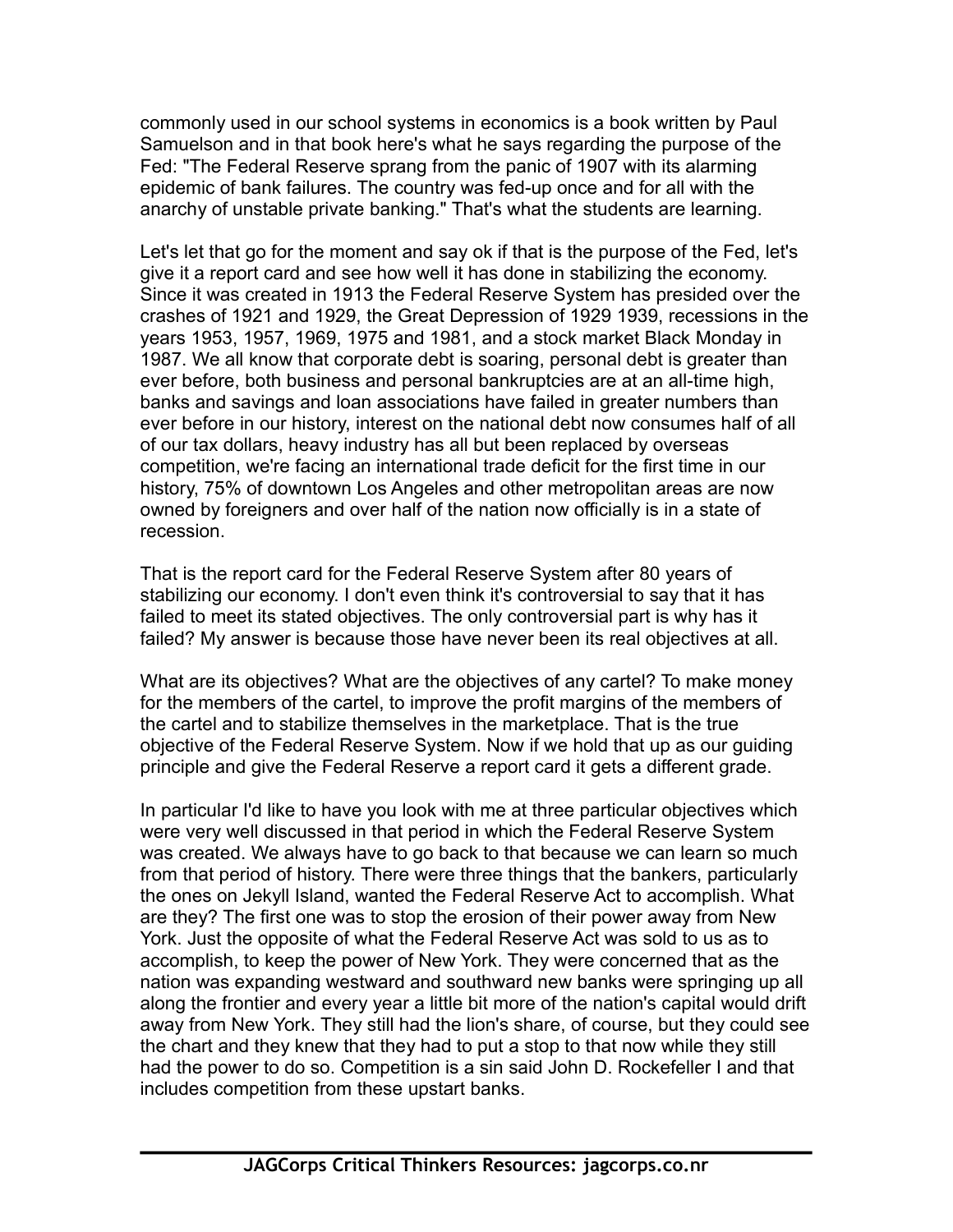It's a good point to mention that when I'm talking about the banking cartel I'm talking primarily about the big New York banks and not the local bank down the street that's struggling under the system. One of the purposes of the Federal Reserve System was to keep the lid on those new competitive banks so they could never grow and become large like the ones on Wall Street. The small banks have always been the target in this system and needed to be kept in line, to be regulated out of existence, a process which you've noticed has been going on for many, many years. There is objective number one, to keep control over the money markets in New York.

Objective number two was to reverse the trend of what is called private capital formation. That's banker language for a process in which an individual or a corporation uses their own savings to pay for something instead of going to the bank and borrowing it, if you can imagine that happening. It was happening at the turn of the century. The trend was that businesses in particular were withholding some of their dividends each quarter and putting that money into a sinking fund and then as the money accumulated or as the capital formed, then they finally had enough that they could use their own money to build that new factory or to launch a research & development project or whatever instead of going to the banks and borrowing for it. The banks were very concerned over this trend because this is their life-blood. Loaning money is what they do so how do you loan money when people don't want to borrow it? The answer they knew, and th

ey talked a lot about this, was to lower interest rates, get those rates down so that they were so attractive that people would be crazy not to come to the banks and borrow money at those good interest rates.

How do you lower interest rates? Today it's easy when you've got the lever at the Federal Reserve you just throw it up or down and interest rates go up or down; you have total control over it. In 1913 there was no lever. The money in those days was backed by gold and silver and they couldn't control it. They hated that. These guys hate gold and silver behind money because under those conditions interest rates are the result of the natural forces of supply and demand; they couldn't just create money out of nothing. It was the result of the interaction of millions of people bidding for products and services and digging money out of the ground, literally gold and silver and converting into money.

They were looking for a way to artificially push the interest rates down. How do you do that? They said the only way you can do that is with a flexible currency. That was the cry that they put up in those days. What the nation needs, they said, is a flexible currency to meet the demands of industry and agriculture. You still hear that phrase today--"flexible currency." What does that mean? You need a dictionary sometimes to look these phrases up. Flexible currency does not mean the paper stuff in our pockets that bends, it means moneycreated out of nothing. The trick here is not hard to figure out. If you can create money out of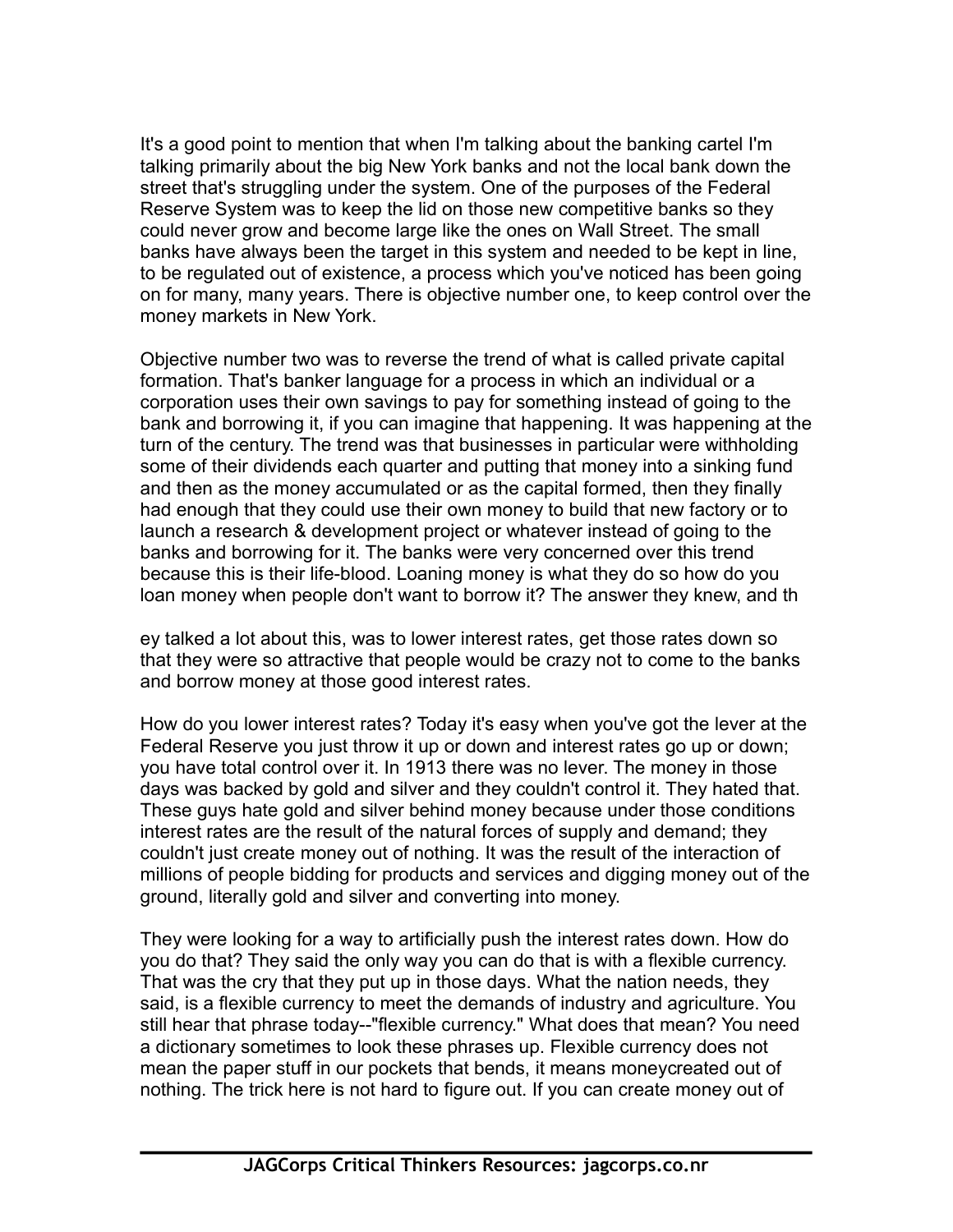nothing, you don't have to charge an awful lot of interest on it to show a profit. It's that simple. If you have a flexible currency you can in fact lower interest rates and still do pretty well, can't you? They wanted a flexible currency so they could lower interest rates and entice people back into the banks to borrow money and to reverse the trend toward private capital formation. Objective number two.

The third objective was to pass on the inevitable losses within the banking system on to the taxpayer in the name of protecting the people. Those were three of the major objectives at the time the Federal Reserve System was created. I say those are the true objectives of the Fed. On that basis, let's give it a report card.

Did it keep control in New York in the hands of the larger banks? The answer is a resounding yes. Anyone who knows about the financial markets knows that this is definitely what's happened. Yes we have big banks in the west and in the south but they're nothing compared to those banks in New York which are astride the world with offices in Peking and Moscow and Africa and everywhere; these are the giants and they have remained that way from the very beginning because of the Federal Reserve System.

A few years ago there was a book that was published by Simon & Schuster and it was called "Secrets of the Temple" written by William Grider(?). It was a bestseller and it was advertised as a scathing attack against the Federal Reserve System. When I heard that I couldn't believe my ears. A scathing attack against the Federal Reserve System published by Simon & Schuster? one of the big publishing houses? I thought, I don't have to finish my own book, they've done it. So I ran down and got a copy of the book and devoured it and read it in one day and I was totally amazed on two points. First of all, much to my surprise, I did not expect this, Grider's history was, I thought, excellent. I thought it would be a whitewash but his history was right-on. He had all the gory details and I couldn't believe it but I knew these things were true because I was right then in the middle of researching them.

On the subject of the concentration of power in New York, I'd like to read to you an excerpt from Grider's book. He said: "At the time [he's talking about 1913] the conventional wisdom in Congress was that the government institution would finally harness the money trust, disarm its powers and establish broad democratic control over money and credit. The results were nearly the opposite. The money reforms enacted in 1913 in fact helped to preserve the status quo, to stabilize the old order. Money center bankers would not only gain dominance over the new central bank but would also enjoy new insulation against instability and their own decline. Once the Fed was in operation the steady diffusion of financial power halted. Wall Street maintained its dominant position and even enhanced it."

The other thing that amazed me was Grider's conclusion. He proved that the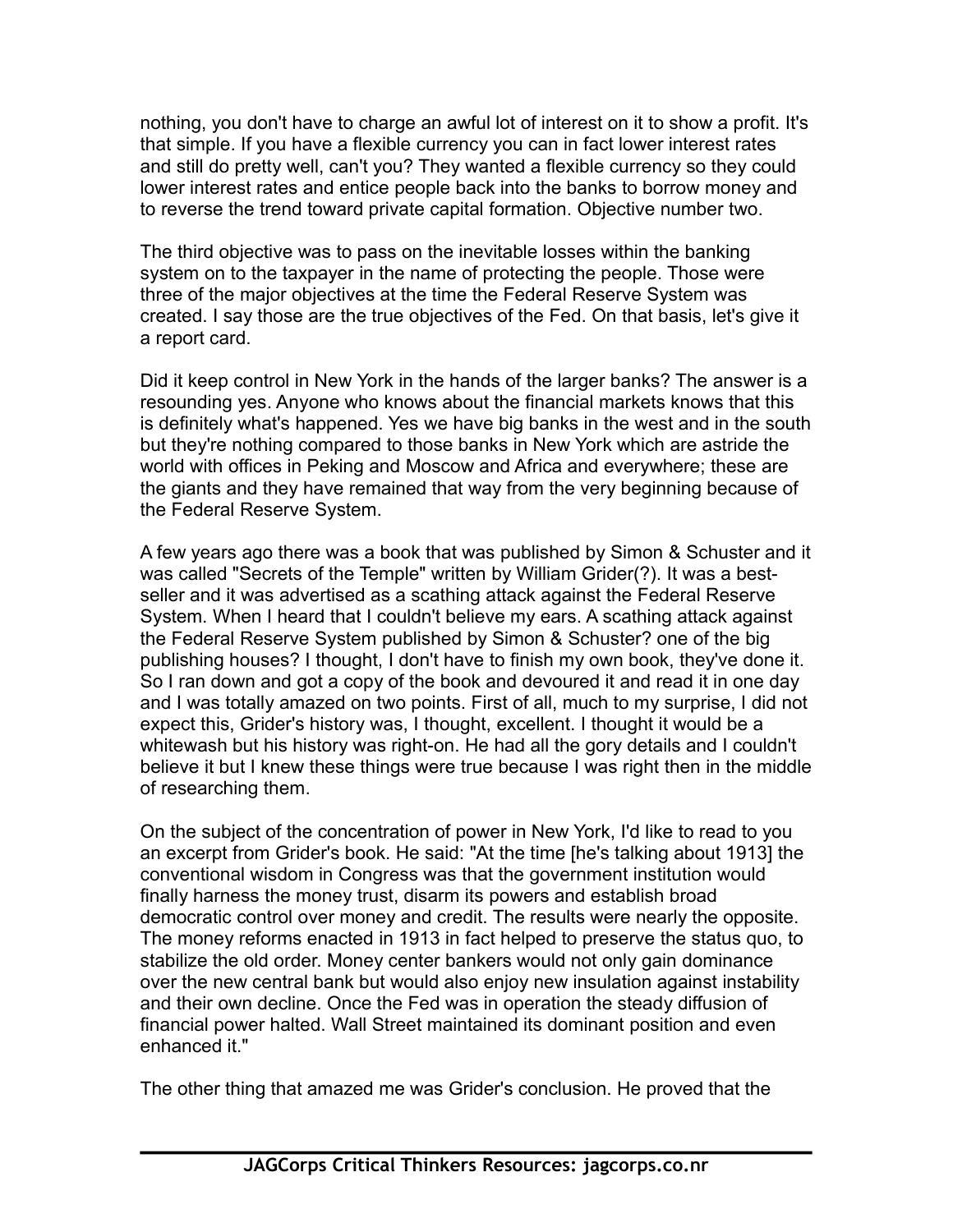Federal Reserve had always acted against the public interest. He proved that it was designed to do that from the very beginning so what do you suppose his conclusion was regarding a solution? that we abolish the Fed? No, nothing that extreme. How about a major overhaul? No, not necessary. What then? Grider said, you see it's all so complicated, we're learning as we go, we've made a lot of mistakes but don't worry folks we're on it now, relax, it's under control, all we need now is wiser men.

That is the kind of powderpuff criticism it takes to be published by Simon & Schuster or any of the other major publishing houses which are firmly interlocked in the investment web on Wall Street. It doesn't make any difference how accurate your history is; it doesn't make any difference how much you point with alarm or how righteous you may sound if you have no realistic solution to the problem then who cares? They like that because it gives the people the impression that something's being done, somebody is really calling attention to the problem. But they have no solution or they're carefully selected so that the ones with the real solutions do not get the media, do not get the major publishing houses.

This is a tactic which we have to better understand especially in these critical days ahead. A tactic of controlled opposition. It makes no difference how accurate you are when you're pointing to the problems in America. If you don't have a solution what difference does it make? If your solution is put wiser men in there or if your solution is vote Republican and don't ask questions about what kind of Republican then you are controlled opposition and this is something we have to be very, very alert to in these critical days ahead.

Back to the topic. The Federal Reserve System gets an A on its report card for maintaining control over the financial markets in New York. What about reversing the trend toward private capital formation. Boy, did they ever. Periodically they get those interest rates down so low and everybody is lured into the banks. Borrow like crazy and then the economy crunches down and they're all stuck with this overhead and they can't make their interest payments.

We've seen businesses go out of existence because they cannot service their debt. You've seen people lose their homes and their cars because they cannot service their debt. There are many giant corporations today that are just hanging in there by the skin of their teeth because of their debt overhead. The fact is that many of these companies now send more money to the banks every quarter in the form of interest payments on their loans than they send to their stockholders as dividends on their stock. Think about that for a minute. The banks which had no part in the operation of the company whatsoever, the banks which made this money out of nothing are making more money from these industries than the people who work for the money, save the money, invested the money and risked the money to own those corporations. This is because they quite successfully reversed the trend toward private capital formation and they did it with a flexible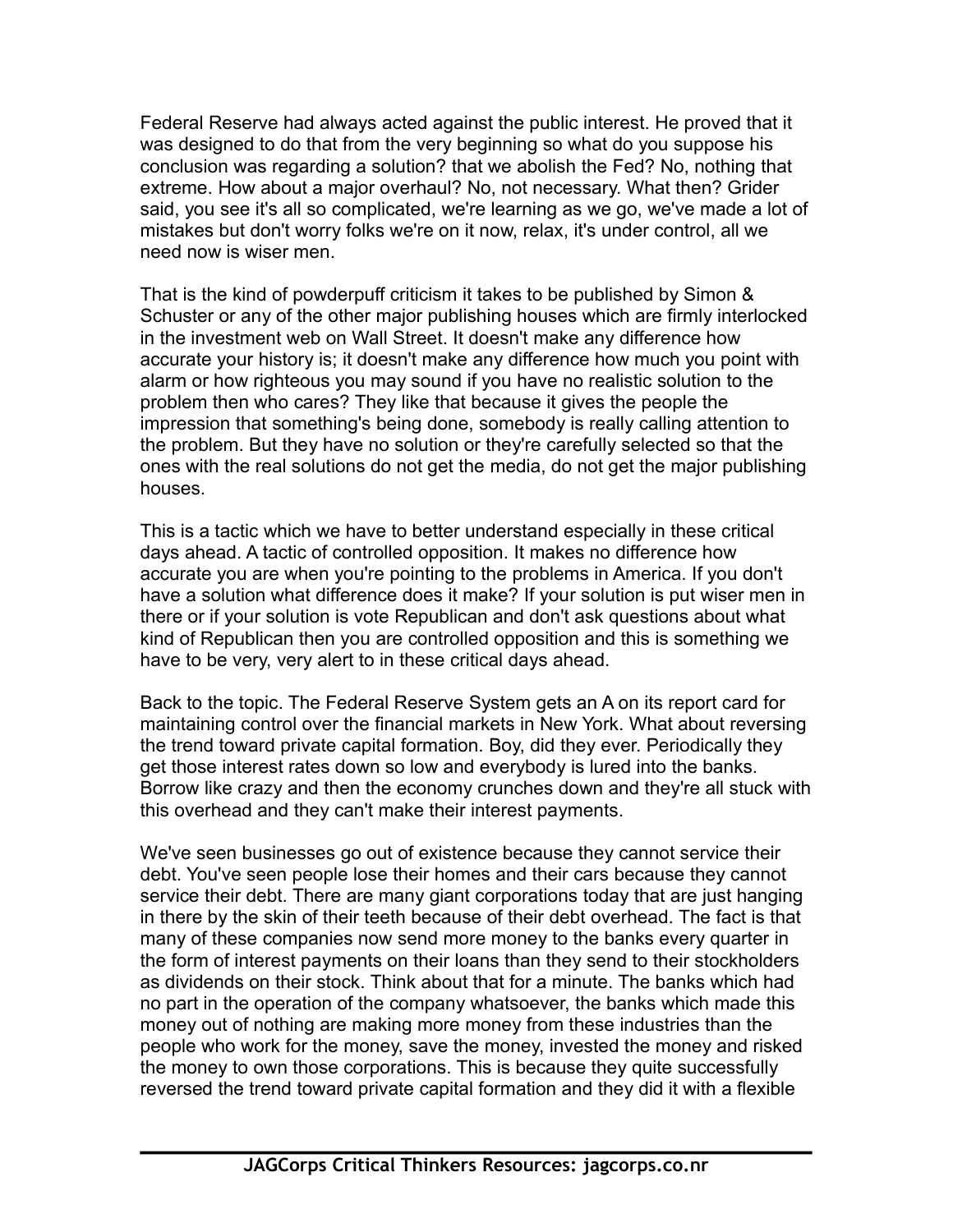currency. The Federal Reserve System gets an A+ on its report card for objective number two.

Finally, did they pass along their inevitable loses to the taxpayer in the name of protecting the people? This is what I call "Operation Bail-Out." Every time one of the big banks gets into trouble, not the small banks remember, they're the competition, the big banks get into trouble and they are bailed out at taxpayers' expense. Always in the name of protecting the people. If a large corporation is in trouble because it can't make its interest payments to the bank anymore, they go to Congress and say "we can't let this corporation fold; look at the thousands of jobs that would be lost; look how the people would suffer." When a third world country can no longer make its interest payments to a large bank in New York, what happens? The bank goes to Congress and says "you know, you'd better do something about this because if we have to write that loan off of our books we may be bankrupt, we could fold. And look at all of the depositors, good Americans, who have their accounts with us who would lose their deposit. Maybe the FDIC won't be able to cover; we could have a crisis on our hands. If our bank falls maybe the other banks will fall too and we'll have a national recession. Look how the people will suffer." So Congress dutifully steps forward, remember it's a partner in this, and votes the funds to guarantee the loans or in some way to pass the payments on directly or indirectly in some very ingenious methods to the taxpayer. That money is raised primarily through the Federal Reserve System and we pay it through the Mandrake Mechanism.

So the Federal Reserve System has done pretty well on that. In case you have missed a few of the more memorable games, I'd like to review them for you. Penn Central Railroad was bailed out in 1970. That was a good year because Lockheed Corporation was bailed out the same year. Commonwealth Bank of Detroit was bailed in 1972; New York City in 1975; Chrysler in 1978; First Pennsylvania Bank in 1980; Continental Illinois, the largest of the banks so far, in 1982. And look at all of these third world countries which cannot pay their interest payments. They are paying their interest payments and you're doing it for them because the Federal Reserve System creates the money that we send to the International Monetary Fund and the World Bank and then they give it to those countries so that they can pay the interest to the banks. Maybe you've missed that little trail but that's how it works.

The Federal Reserve System gets an A+++ on all of these points and it has surely been a huge success in terms of the people who created it.

Actions have consequences and one of the consequences of this scam is what we call a "national debt." Its rapidly approaching 5 trillion dollars that we know about, it's much higher than that if you include the unfunded debt and all of the things that are off-budget and all of the funny stuff that they do with the accounting in Washington. With all honest accounting you'd find it was much, much higher than that.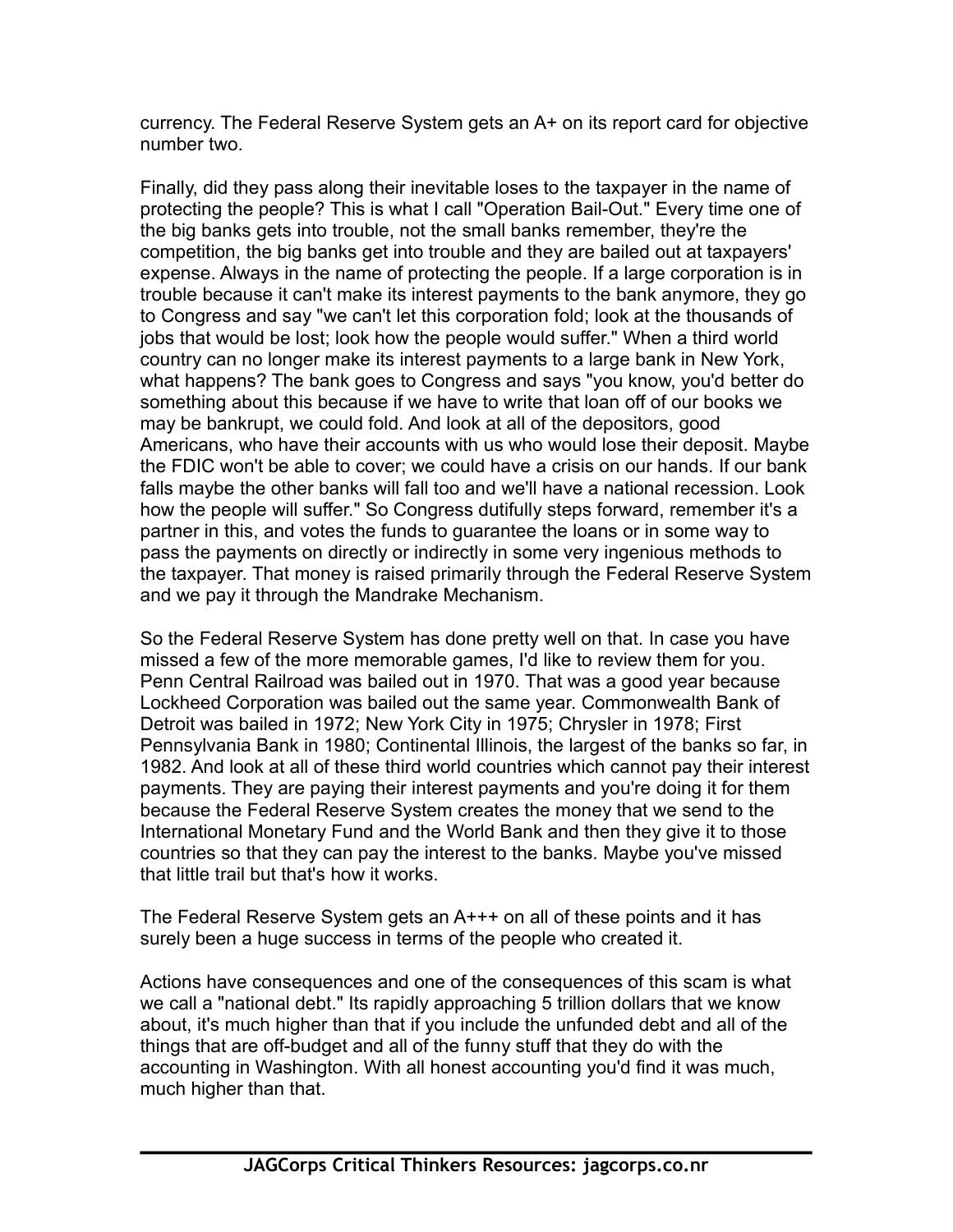But even at 5 trillion dollars it's a staggering figure. I'm told if we had a stack of \$100 bills about 40 incheshigh we'd be a millionaire. A stack of \$100 bills equaling 5 trillion dollars would rise into space 3,350 miles. That's a lot of money and it all came from us and it's earning perpetual interest.

Another way of measuring that is that we've had a known inflation of 1,000% since the Federal Reserve System was created. Another way of phrasing that is that a dollar in 1913 today buys about nine cents worth of goods. That's how much money has been taken from us, taxed from us, through this hidden process.

I say 1,000% inflation that is known because it's much more than that. Have you ever wondered, as I used to, why don't we have more inflation than we have had? I knew they were creating this money like crazy, why only this inflation? And then I found out. Have you ever heard the expression that we're "exporting our inflation." Every once in a while you find that phrase in the financial section of the newspaper. It used to drive me crazy--how can you export inflation? It's one of those phrases that people use and I'm not sure most of the people who use the phrases know what they mean. Like the other day I read that the Federal Reserve System bought dollars today to bolster up the dollar. How can you buy dollars? What do you buy it with? They buy it with other currencies, the Federal Reserve holds a lot of different currencies, yens and deutsch marks and that kind of thing so they just swap currencies around.

This expression of exporting inflation--what does that mean? It means 70% of the American currency that has been created by our Federal Reserve System is no longer in America, it's overseas. Other nations use American dollars as their unofficial money supply. Especially those countries which have no realistic money of their own. These countries that undergo inflation rates of 5,000 and 10,000% a year, you can't work with money like that. Women have to take wheelbarrows full of paper money to the grocery store to buy a bottle of milk. You can't carry on any serious economic transaction with money like that and they don't, they use American dollars.

All the banks in those systems have dual types of money. American dollars are the mainstay of economic transactions in most of those countries. That's where a lot of our money went. We have been spared the inflationary impact of all that money because had it stayed here, it would've bid against the existing money here and would have diluted our pot even more and we would've known what the inflation should've been.

What happens when the day comes when for whatever reason these countries can no longer, or no longer wish to, use American dollars? What are they going to do with those dollars? They'll send them back. They'll buy something with them while they can. It'll be a big rush. It'll be our refrigerators, our automobiles, our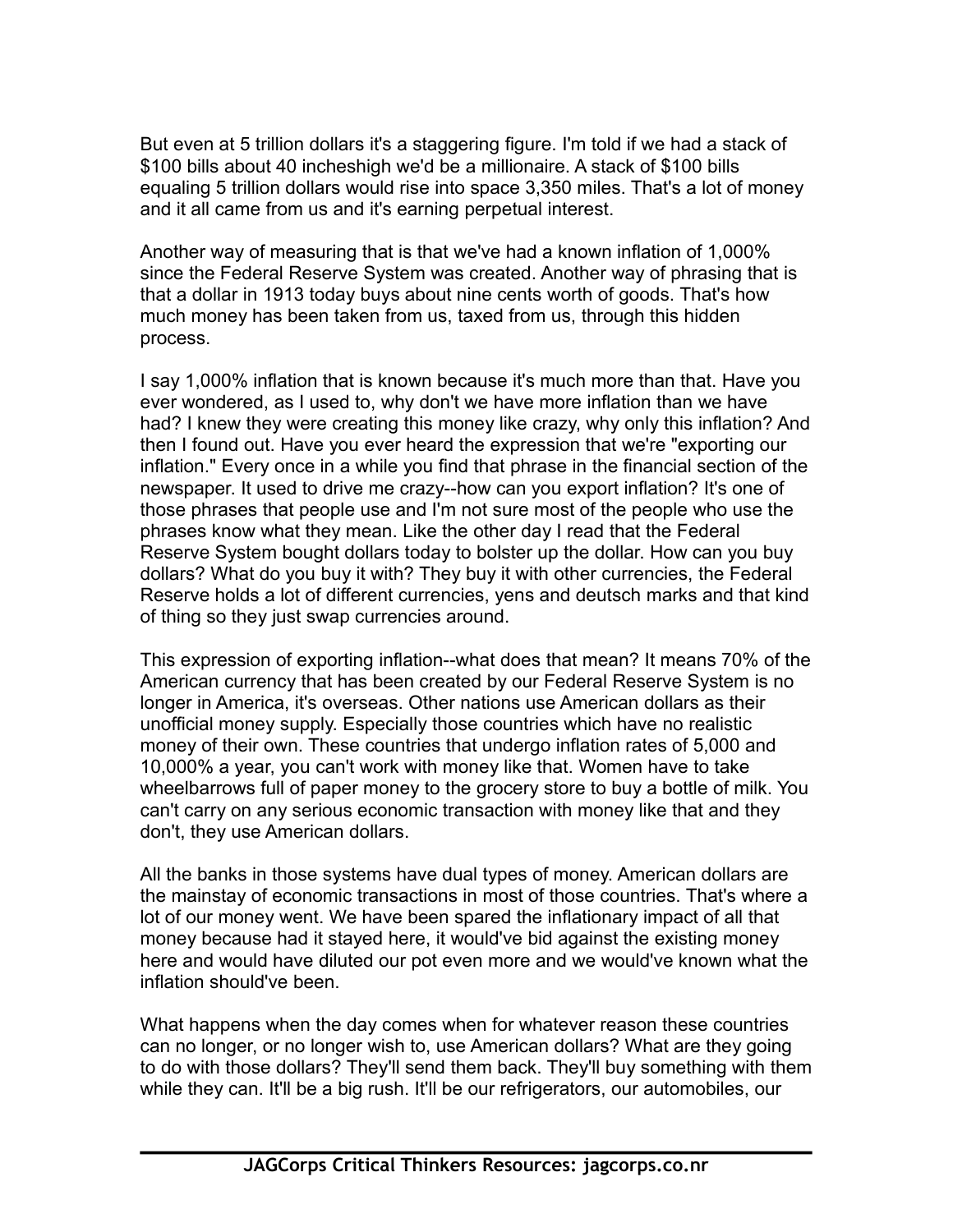real estate, our high-rise buildings, our corporate stock, our politicians, whatever's for sale. All of this money will come in and then we'll find out in a very short period of time what the true inflation rate really should have been all of these years.

Incidentally, if you've followed in the newspapers the talk about the new money that they're going to release, they're talking about two-tiered money, one for overseas and one for here. It will probably be a different color. Frankly I think they're recognizing this fact that the money would return and they're going to make it illegal for all of this overseas money to come back by making it a different color so that they won't be able to bring it here or if you do bring it here you won't be able to spend it here, it won't be legal here. Those are some of the consequences of the actions of the Federal Reserve Scam. I have one last topic that I want to talk to you about and then I'll get to the conclusion. This is an extremely important topic and it has to do with usury. In ancient times usury was defined as interest on a loan, any interest on any loan. In modern times that has been redefined to mean excessive interest on a loan. Moderate interest seems logical to us in recognition of the fact that if we work hard for our money, we save it and surrender its use for a period of time being a sacrifice on our part and then loan it to somebody else for their venture, we're entitled to a reasonable return on that sacrifice. A reasonable interest rate is a concept that very few people have problems with, it seems logical and fair.

But what is this thing called excessive interest? Thomas Edison said, "People who will not turn a shovel-full of dirt on the project nor contribute a pound of materials will collect more money than will the people who will supply all the materials and do all the work." I wondered when I read that if Tom was exaggerating so I got my calculator out. I assumed that there was going to be a \$100,000 house built. I assumed that \$30,000 would have to go for land, architect's fees and permits and that kind of thing. \$70,000 would go for the actual construction of the house, building materials and labor. I assumed that the buyer would go to the bank and put 20% down and then borrow the balance at 10% over 30 years. I punched in the numbers and discovered that the borrower will pay to the bank in interest \$172,741 compared to \$70,000 paid for the construction of the house. In other words, about 2 1/2 times as much money will be paid to the bank in interest than will be paid to those who provide all the labor and all the materials. And you may say to yourself, yes but that's fair, after all a 30 year loan is a long loan and people work for their money and sacrifice its use and loan it and so forth and deserve to be compensated. No. Not this money. Nobody worked for this money, nobody saved this money. There was no sacrifice of any kind for this money. This money was created out of nothing and I suggest that \$172,741 interest on nothing is excessive!

I think it's time for a new definition of usury as follows: any interest on any loan of fiat money (meaning money made out of nothing). This example of a \$100,000 home, as shocking as it is, producing \$172,741 unearned interest, this is just a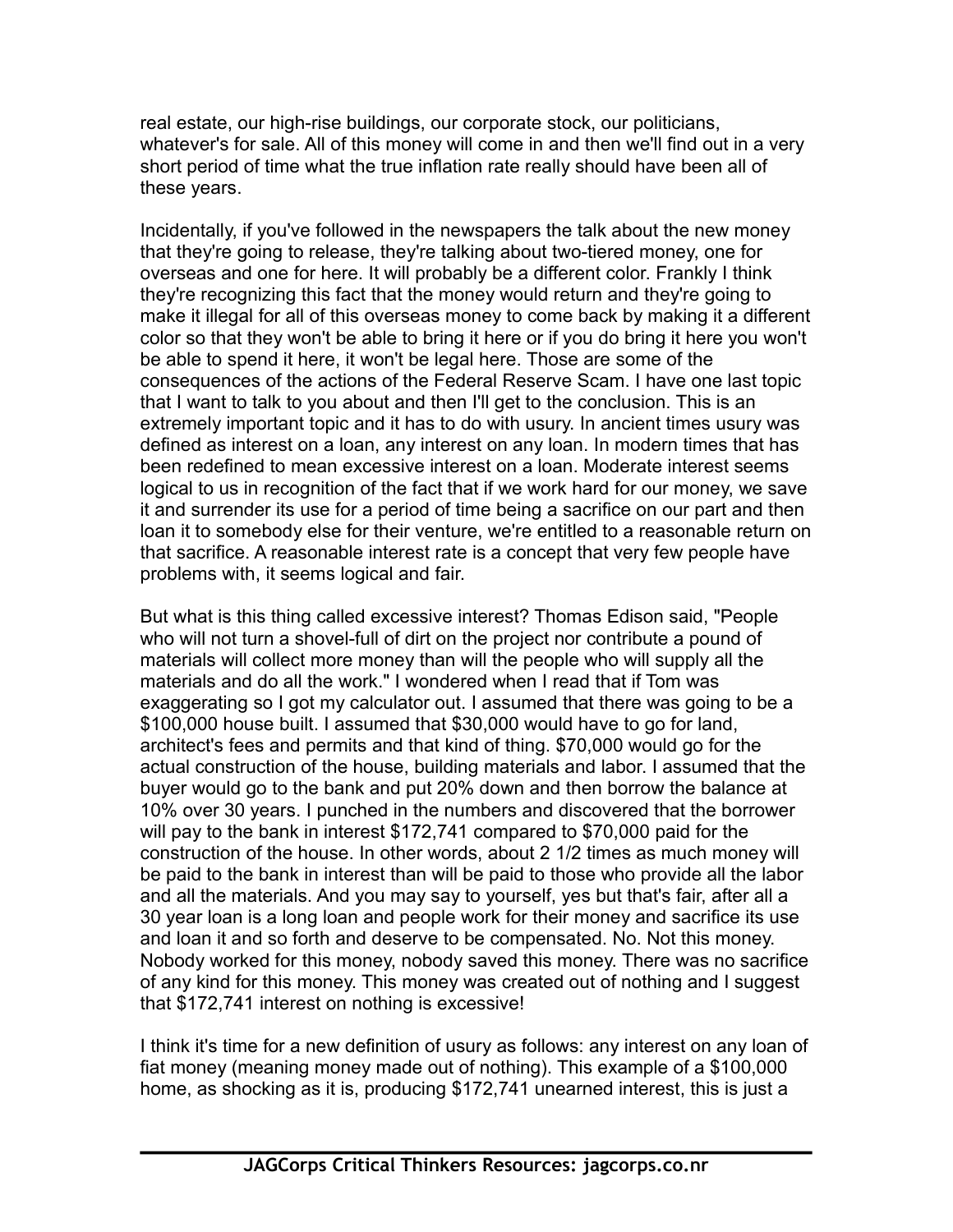grain of sand in the Sahara. You have to multiply that by all the homes in America, by all of these hotels in America, all the high-rise buildings, all the factories, all the airplanes, automobiles, farm equipment, schools, everything, all the physical assets of America. You apply this same ratio and can you see it in your mind? We're talking about a river of unearned wealth that is so wide you can't even think of crossing it, flowing perpetually into the banking cartel. A dead short across the productive element of society. Money being taken from people who are working hard providing the material and the labor. They don't even know that this is being taken from them and it's in this huge river of wealth flowing into the banking cartel. It's a staggering thought.

You are led to the question of where is this river flowing? Where's it going? Get a picture of this that it's all going into a lake somewhere and maybe there's a dam and the wealth is building up and somewhere they're getting it all. Getting it no, they're spending it. They're not accumulating it at all. What are they spending it for? The answer may surprise you. They're not buying more yachts and mansions with this money, they've already got all of those they possibly want. In fact they got rid of the mansions on Jekyll Island a long time ago because they were bored with that. That's not it. When a person has all the wealth that you could possibly want for the material pleasures of life, what is left? Power. They are using this river of wealth to acquire power over you and me and our children.

They are spending it to acquire control over the power centers of society. The power centers are those groups and institutions through which individuals live and act and rely on for their information. They are literally buying up the world but not the real estate and the hardware, they're buying control over the organizations, the groups and institutions that control people. In other words, to be specific, they are buying control over politicians, political parties, television networks, cable networks, newspapers, magazines, publishing houses, wire services, motion picture studios, universities, labor unions, church organizations, trade associations, tax exempt foundations, multi-national corporations, boy scouts, girl scouts, you name it. Make your own list of organizations and you will find that this is where those people have been for many decades spending this river of wealth to acquire operational control particularly over those institutions and individuals, those organizations that represent opposition to themselves. That's a critical area for expenditure on their part.

This process has gone on not only to a marked degree in America and in the other industrialized nations of the world, but it has gone on in the so-called third world or underdeveloped nations to such a degree that I would say the process is now complete. They own these countries already. Have you ever wondered what's going on there at the International Monetary Fund and the World Bank? Kind of an obscure operation isn't it? you don't read much about it except once in a while on the back page of the newspaper you find out that Congress at the insistence of the President authorized another \$100 billion for the International Monetary Fund. And then the article tells you that this money will be used to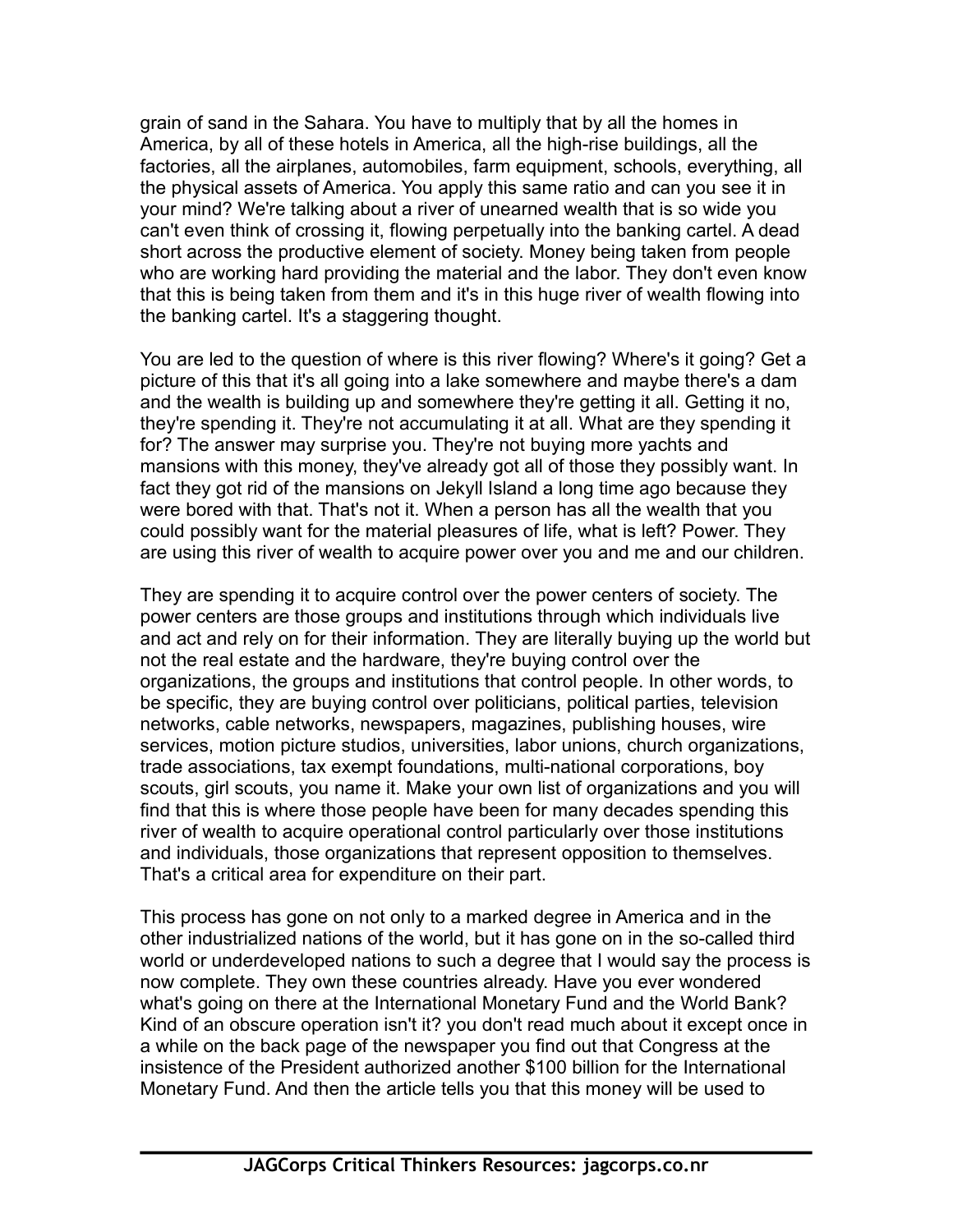make loans to underdeveloped nations or grants to them to raise their standard of living. Do you believe that? That's one of those appearances of the fourth kind if you ever saw one. If the money is to be used to raise the standard of living of these countries they're not doing a very good job of it because after all of these decades, after all of these hundreds of billions of dollars, you cannot point to one country that has had its standard of living raised one iota by that. In fact in most cases it's the other way around and that's not an accident because the money has not been used to raise the standard of living. The money does not go to the people in those countries. It goes to the politicians of those countries, to their governments and the money is designed and spent to strengthen their power structures, their ability to control their populations. They usually start off as inefficient dictatorships but by the time they get all this money from the IMF, they are now efficient dictatorships. They have a well-equipped army, a better bureaucracy, total control of their subjects. That's where the money's being spent.

These countries have been purchased because the politicians in those countries are now totally addicted to this money. We talk about welfare families in America that are third and fourth generation welfare, they're on the dole forever, they cannot dream of anything else. The politicians in these countries are the same way and it's now second, third and in some cases fourth generation international welfare from the United Nations funding. They have no ideology--communism, socialism, capitalism, fascism, what difference does it make? where's the money? As long as they live well, they have their mansions, their yachts, their limousines, they go to New York to the UN and have their suites at the Waldorf-Asoria and that's all they care about.

These countries have been purchased through this means and are now owned by this group at the UN andthey're firmly in place in the new world order where they're just waiting for you and me to show up. That's the other side of this coin. Not only does this transfer of wealth from America to these countries not raise their standard of living but it does lower ours. That too, believe it or not, is part of the plan. Just waste, get rid of money, get rid of productive power to reduce our standard of living. A strong nation is not a candidate to surrender its sovereignty but a weak nation is. If America can be brought to her knees where she is struggling for survival, if people are hungry, if we have riots in our streets, then Americans could possibly be grateful for any assistance we could get from the UN. Those wonderful blue helmeted peace-keeping forces could bring order back to our streets or international money, a new world money with purchasing power again might be welcomed by the unthinking, unknowing American public. That is what we're dealing with.

What I'm trying to say is that the name of the game out there is not wealth, it is power.

[conclusions omitted]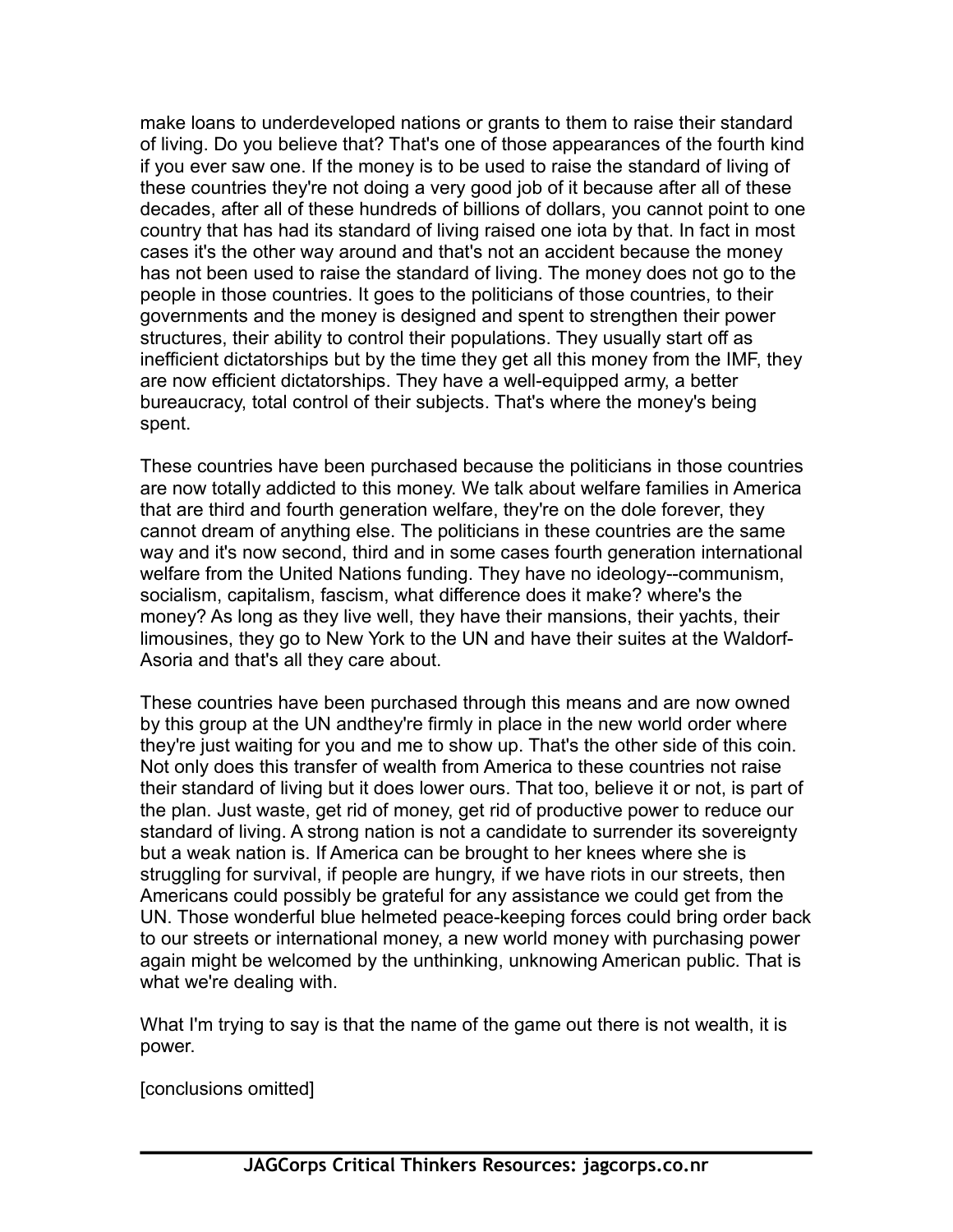[This was a transcription of a two tape set provided for free by Firefighters for Christ of a talk about the Federal Reserve System. Place and person names will probably be incorrect but the overall gist of what is going on is fascinating enough so that you will hopefully be able to overlook my errors. This work has been edited to make it more readable.--Moza] **<http://www.firefighters.org/>**

[Back to the top](http://www.theantechamber.net/UsHistDoc/CreatureJekyllIsland.html#top)

The Creature from Jekyll Island <http://www.biblebelievers.org.au/jekyll.htm>

> by G. Edward Griffin (Available from: [The Reality Zone\)](http://www.realityzone.com/)

> > Chapter 10

# **What is the Mandrake Mechanism?**

# **It's the most important financial lesson of your life!**

**THE MANDRAKE MECHANISM . . .** What is it? It is the method by which the Federal Reserve creates money out of nothing; the concept of usury as the payment of interest on pretended loans; the true cause of the hidden tax called inflation; the way in which the Fed creates boom-bust cycles.

In the 1940s, there was a comic strip character called Mandrake the Magician. His specialty was creating things out of nothing and, when appropriate, to make them disappear back into that same void. It is fitting, therefore, that the process to be described in this section should be named in his honor.

In the previous chapters, we examined the technique developed by the political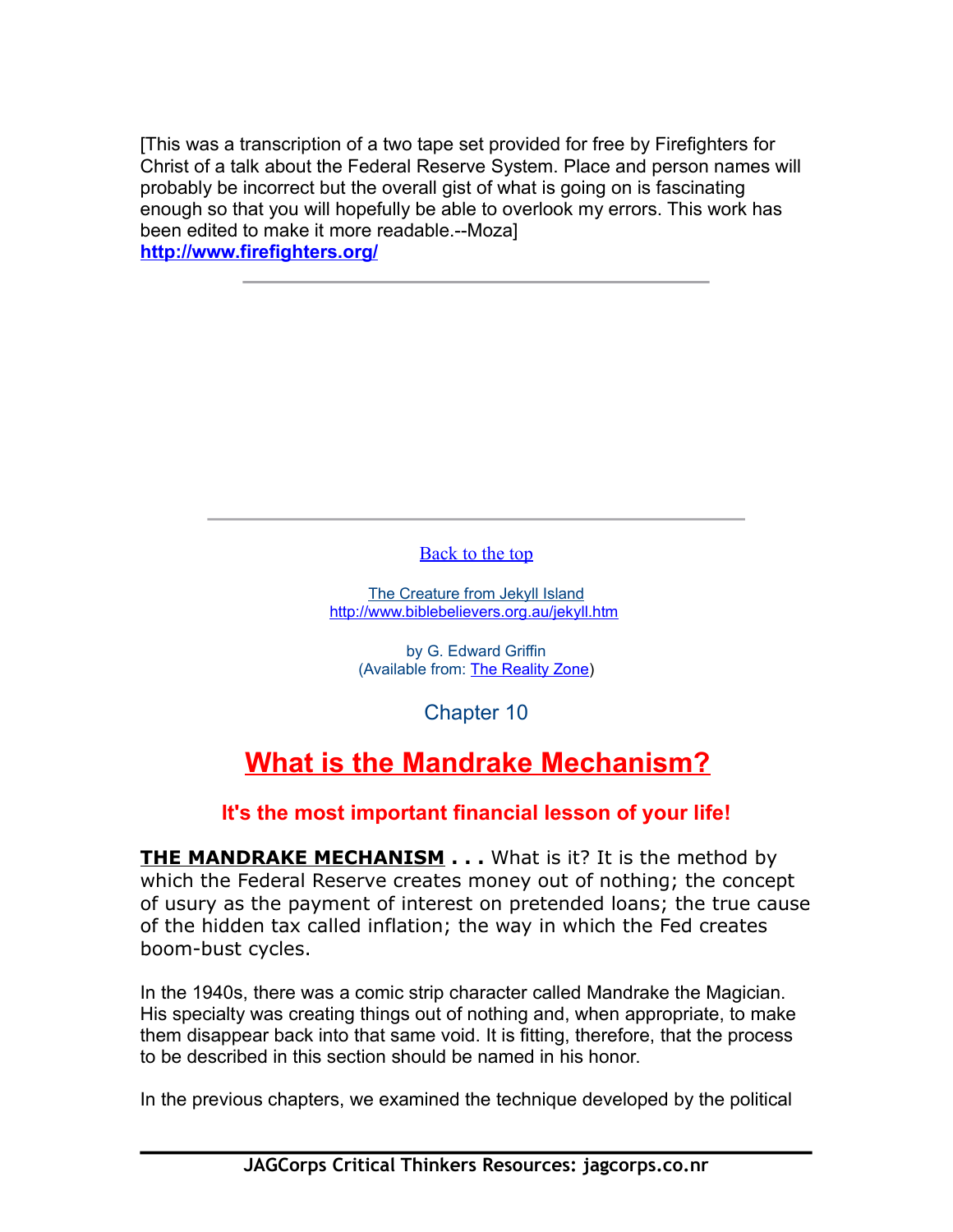and monetary scientists to create money out of nothing for the purpose of lending. This is not an entirely accurate description because it implies that money is created first and then waits for someone to borrow it.

On the other hand, textbooks on banking often state that money is created out of debt. This also is misleading because it implies that debt exists first and then is converted into money. In truth, money is not created until the instant it is borrowed. It is the act of borrowing which causes it to spring into existence. And, incidentally, it is the act of paying off the debt that causes it to vanish. There is no short phrase that perfectly describes that process. So, until one is invented along the way, we shall continue using the phrase "create money out of nothing" and occasionally add "for the purpose of lending" where necessary to further clarify the meaning.

So, let us now . . . see just how far this money/debt-creation process has been carried -- and how it works.

The first fact that needs to be considered is that our money today has no gold or silver behind it whatsoever. The fraction is not 54% nor 15%. It is 0%. It has traveled the path of all previous fractional money in history and already has degenerated into pure fiat money. The fact that most of it is in the form of checkbook balances rather than paper currency is a mere technicality; and the fact that bankers speak about "reserve ratios" is eyewash. The so-called reserves to which they refer are, in fact, Treasury bonds and other certificates of debt.

Our money is "pure fiat" through and through.

The second fact that needs to be clearly understood is that, in spite of the technical jargon and seemingly complicated procedures, the actual mechanism by which the Federal Reserve creates money is quite simple. They do it exactly the same way the goldsmiths of old did except, of course, the goldsmiths were limited by the need to hold some precious metals in reserve, whereas the Fed has no such restriction.

The Federal Reserve is candid.

The Federal Reserve itself is amazingly frank about this process.

A booklet published by the Federal Reserve Bank of New York tells us:

**"Currency cannot be redeemed, or exchanged, for Treasury gold or any other asset used as backing. The question of just what assets 'back' Federal Reserve notes has little but bookkeeping significance."**

Elsewhere in the same publication we are told: "Banks are creating money based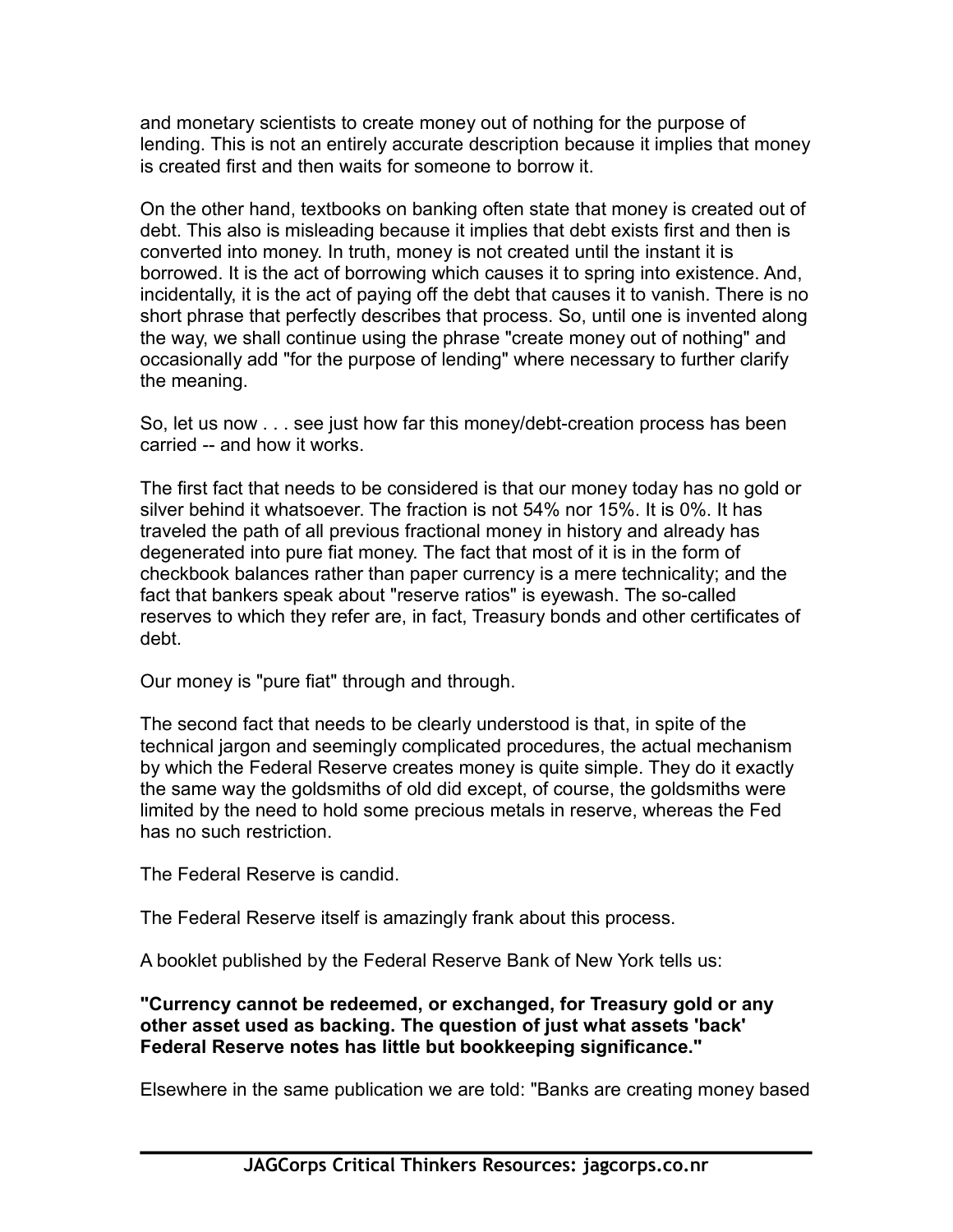on a borrower's promise to pay (the IOU) . . . Banks create money by 'monetizing' the private debts of businesses and individuals."

In a booklet entitled Modern Money Mechanics, the Federal Reserve Bank of Chicago says:

**In the United States neither paper currency nor deposits have value as commodities. Intrinsically, a dollar bill is just a piece of paper. Deposits are merely book entries. Coins do have some intrinsic value as metal, but generally far less than their face amount.**

What, then, makes these instruments -- checks, paper money, and coins -acceptable at face value in payment of all debts and for other monetary uses? Mainly, it is the confidence people have that they will be able to exchange such money for other financial assets and real goods and services whenever they choose to do so. This partly is a matter of law; currency has been designated "legal tender" by the government -- that is, it must be accepted.

In the fine print of a footnote in a bulletin of the Federal Reserve Bank of St. Louis, we find this surprisingly candid explanation:

**Modern monetary systems have a fiat base -- literally money by decree - with depository institutions, acting as fiduciaries, creating obligations against themselves with the fiat base acting in part as reserves. The decree appears on the currency notes: "This note is legal tender for all debts, public and private."**

While no individual could refuse to accept such money for debt repayment, exchange contracts could easily be composed to thwart its use in everyday commerce. However, a forceful explanation as to why money is accepted is that the federal government requires it as payment for tax liabilities. Anticipation of the need to clear this debt creates a demand for the pure fiat dollars.

#### **Money would vanish without debt.**

It is difficult for Americans to come to grips with the fact that their total moneysupply is backed by nothing but debt, and it is even more mind boggling to visualize that, if everyone paid back all that was borrowed, there would be no money left in existence.

That's right, there would not be one penny in circulation -- all coins and all paper currency would be returned to bank vaults -- and there would be not one dollar in any one's checking account. In short, all money would disappear.

Marriner Eccles was the Governor of the Federal Reserve System in 1941. On September 30 of that year, Eccles was asked to give testimony before the House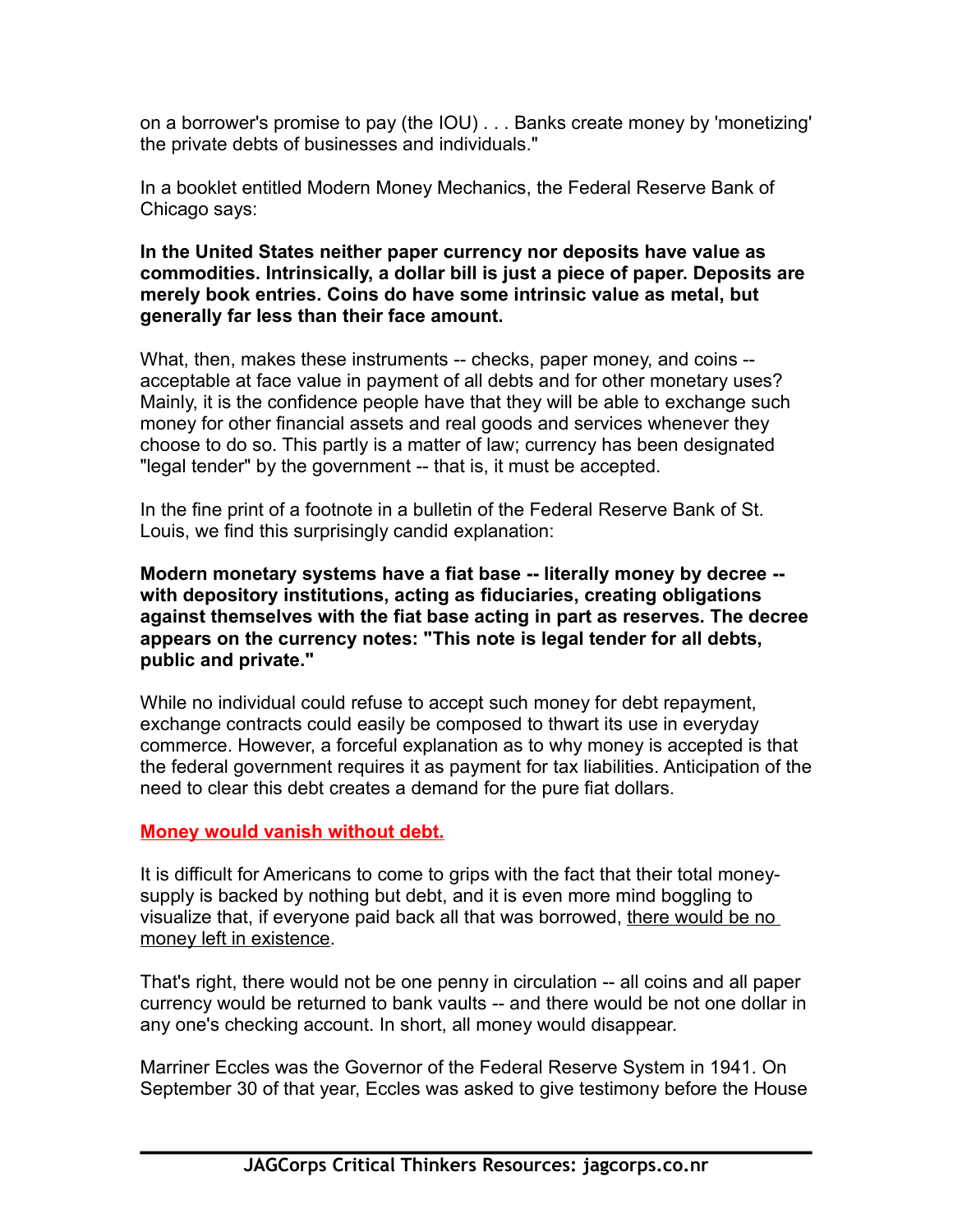Committee on Banking and Currency. The purpose of the hearing was to obtain information regarding the role of the Federal Reserve in creating conditions that led to the depression of the 1930s.

Congressman Wright Patman, who was Chairman of that committee, asked how the Fed got the money to purchase two billion dollars worth of government bonds in 1933.

This is the exchange that followed.

**Eccles:** We created it. **Patman: Out of what? Eccles:** Out of the right to issue credit money. Patman: And there is nothing behind it, is there, except our government's credit? **Eccles:** That is what our money system is. If there were no debts in our money system, there wouldn't be any money.

It must be realized that, while money may represent an asset to selected individuals, when it is considered as an aggregate of the total money supply, it is not an asset at all. A man who borrows \$1,000 may think that he has increased his financial position by that amount but he has not. His \$1,000 cash asset is offset by his \$1,000 loan liability, and his net position is zero. Bank accounts are exactly the same on a larger scale. Add up all the bank accounts in the nation, and it would be easy to assume that all that money represents a gigantic pool of assets which support the economy. Yet, every bit of this money is owed by someone. Some will owe nothing. Others will owe many times what they possess. All added together, the national balance is zero. What we think is money is but a grand illusion. **The reality is debt**.

Robert Hemphill was the Credit Manager of the Federal Reserve Bank in Atlanta. In the foreword to a book by Irving Fisher, entitled 100% Money, Hemphill said this:

**If all the bank loans were paid, no one could have a bank deposit, and there would not be a dollar of coin or currency in circulation. This is a staggering thought. We are completely dependent on the commercial banks. Someone has to borrow every dollar we have in circulation, cash, or credit. If the banks create ample synthetic money we are prosperous; if not, we starve. We are absolutely without a permanent money system. When one gets a complete grasp of the picture, the tragic absurdity of our hopeless situation is almost incredible -- but there it is.**

With the knowledge that money in America is based on debt, it should not come as a surprise to learn that the Federal Reserve System is not the least interested in seeing a reduction in debt in this country, regardless of public utterances to the contrary.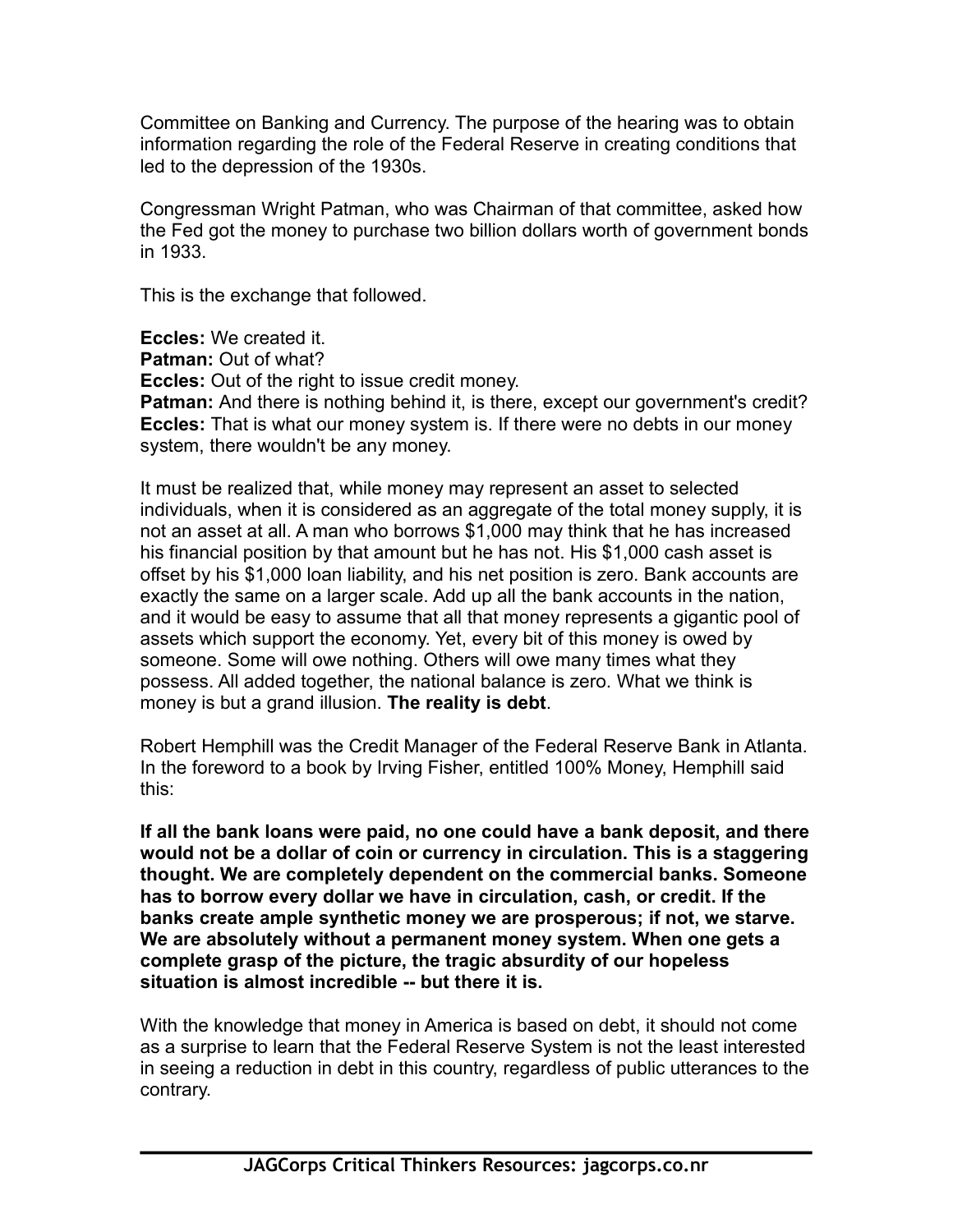Here is the bottom line from the System's own publications. The Federal Reserve Bank of Philadelphia says:

#### **"A large and growing number of analysts, on the other hand, now regard the national debt as something useful, if not an actual blessing . . . [They believe] the national debt need not be reduced at all."**

The Federal Reserve Bank of Chicago adds:

**"Debt -- public and private -- is here to stay. It plays an essential role in economic processes . . . What is required is not the abolition of debt, but its prudent use and intelligent management."**

# **What's wrong with a little debt?**

There is a kind of fascinating appeal to this theory. It gives those who expound it an aura of intellectualism, the appearance of being able to grasp a complex economic principle that is beyond the comprehension of mere mortals. And, for the less academically minded, it offers the comfort of at least sounding moderate. After all, what's wrong with a little debt, prudently used and intelligently managed? The answer is nothing, provided the debt is based on an honest transaction. There is plenty wrong with it if it is "based upon fraud".

An honest transaction is one in which a borrower pays an agreed upon sum in return for the temporary use of a lender's asset. That asset could be anything of tangible value. If it were an automobile, for example, then the borrower would pay "rent." If it is money, then the rent is called "interest." Either way, the concept is the same.

When we go to a lender -- either a bank or a private party -- and receive a loan of money, we are willing to pay interest on the loan in recognition of the fact that the money we are borrowing is an asset which we want to use. It seems only fair to pay a rental fee for that asset to the person who owns it. It is not easy to acquire an automobile, and it is not easy to acquire money -- real money, that is. If the money we are borrowing was earned by someone's labor and talent, they are fully entitled to receive interest on it. But what are we to think of money that is created by the mere stroke of a pen or the click of a computer key? Why should anyone collect a rental fee on that?

When banks place credits into your checking account, they are merely pretending to lend you money. In reality, they have nothing to lend. Even the money that non-indebted depositors have placed with them was originally created out of nothing in response to someone else's loan. So what entitles the banks to collect rent on nothing? It is immaterial that men everywhere are forced by law to accept these nothing certificates in exchange for real goods and services. We are talking here, not about what is legal, but what is moral. As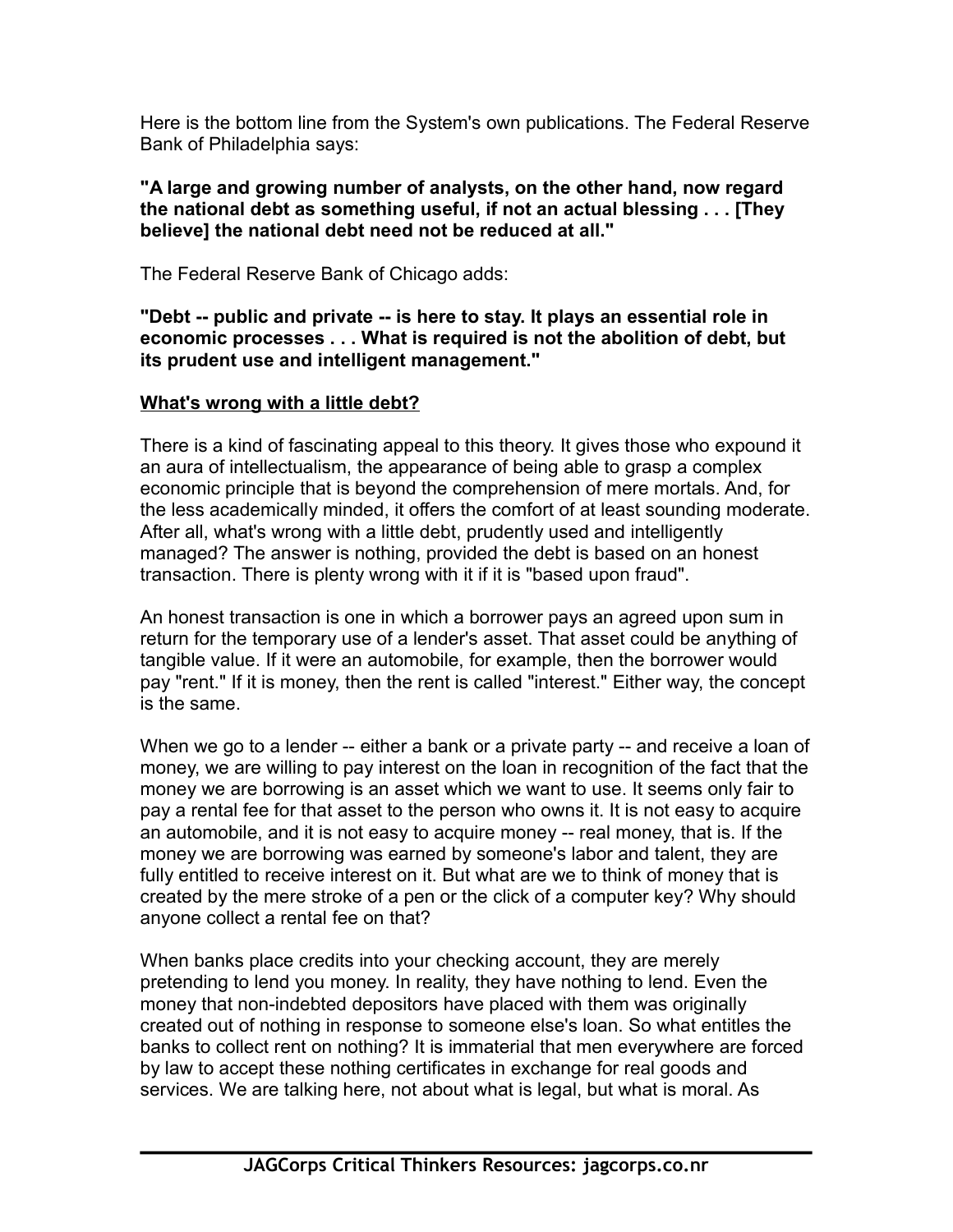Thomas Jefferson observed at the time of his protracted battle against central banking in the United States, **"No one has a natural right to the trade of money lender, but he who has money to lend."**

#### **Third reason to abolish the system.**

Centuries ago, usury was defined as any interest charged for a loan. Modern usage has redefined it as excessive interest. Certainly, any amount of interest charged for a pretended loan is excessive. The dictionary, therefore, needs a new definition.

# **Usury: The charging of any interest on a loan of fiat money.**

Let us, therefore, look at debt and interest in this light. Thomas Edison summed up the immorality of the system when he said:

#### **People who will not turn a shovel of dirt on the project [Muscle Shoals] nor contribute a pound of materials will collect more money . . . than will the people who will supply all the materials and do all the work.**

Is that an exaggeration? Let us consider the purchase of a \$100,000 home in which \$30,000 represents the cost of the land, architect's fee, sales commissions, building permits, and that sort of thing and \$70,000 is the cost of labor and building materials. If the home buyer puts up \$30,000 as a down payment, then \$70,000 must be borrowed. If the loan is issued at 11% over a 30 year period, the amount of interest paid will be \$167,806. That means the amount paid to those who loan the money is about 2 1/2 times greater than paid to those who provide all the labor and all the materials. It is true that this figure represents the time-value of that money over thirty years and easily could be justified on the basis that a lender deserves to be compensated for surrendering the use of his capital for half a lifetime. But that assumes the lender actually had something to surrender, that he had earned the capital, saved it, and then loaned it for construction of someone else's house. What are we to think, however, about a lender who did nothing to earn the money, had not saved it, and, in fact, simply created it out of thin air?

# **What is the time-value of nothing?**

As we have already shown, every dollar that exists today, either in the form of currency, checkbook money, or even credit card money -- in other words, our entire money supply -- exists only because it was borrowed by someone; perhaps not you, but someone.

**That means all the American dollars in the entire world are earning daily and compounding interest for the banks which created them.** A portion of every business venture, every investment, every profit, every transaction which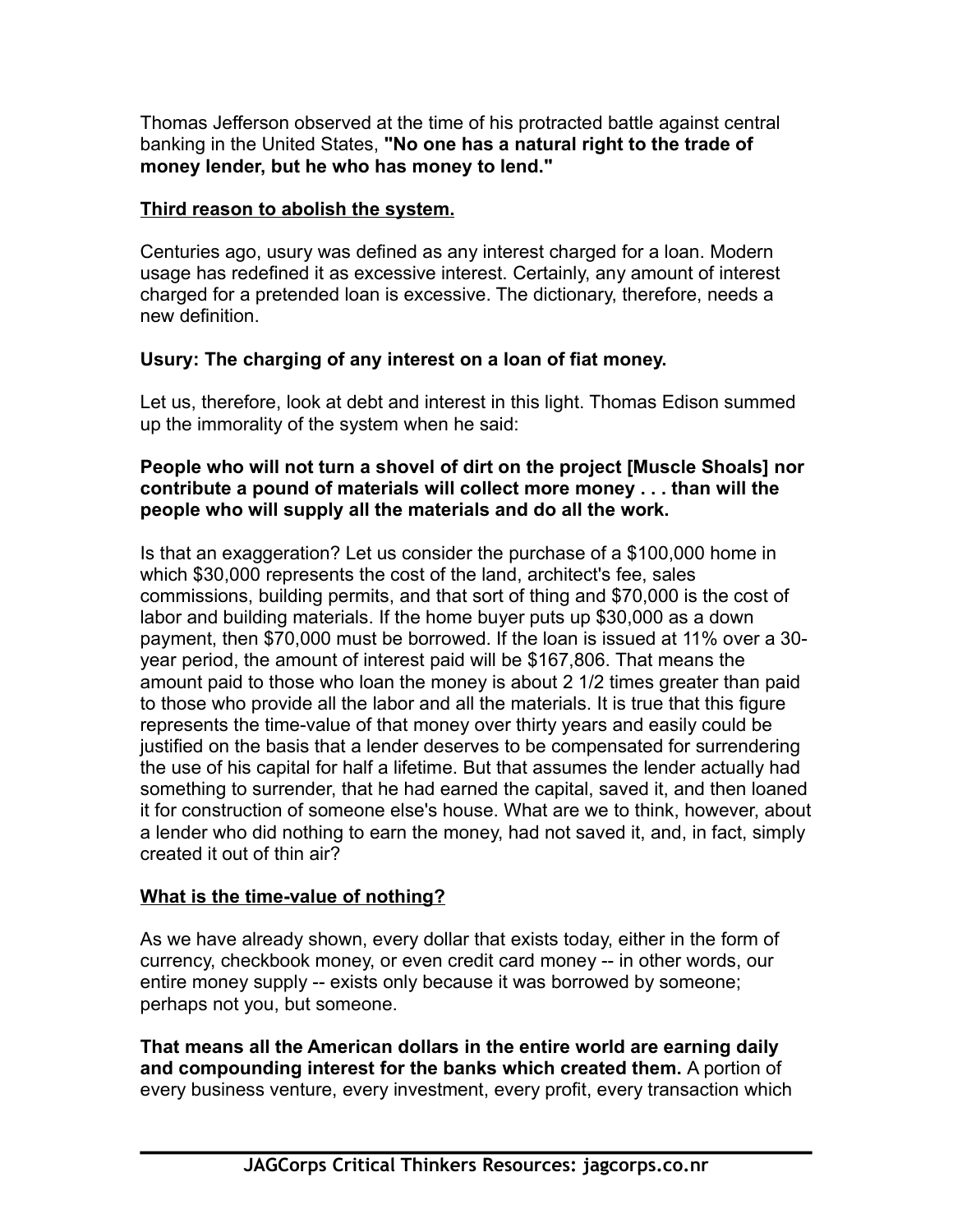involves money -- and that even includes losses and the payment of taxes -- a portion of all that is earmarked as payment to a bank.

And what did the banks do to earn this perpetually flowing river of wealth? Did they lend out their own capital obtained through investment of stockholders? Did they lend out the hard-earned savings of their depositors? No, neither of these were their major source of income. They simply waved the magic wand called fiat money.

The flow of such unearned wealth under the guise of interest can only be viewed as usury of the highest magnitude. Even if there were no other reasons to abolish the Fed, the fact that it is the supreme instrument of usury would be more than sufficient by itself.

#### **Who creates the money to pay the interest?**

One of the most perplexing questions associated with this process is "Where does the money come from to pay the interest?" If you borrow \$10,000 from a bank at 9%, you owe \$10,900. But the bank only manufactures \$10,000 for the loan. It would seem, therefore, that there is no way that you -- and all others with similar loans -- can possibly pay off your indebtedness. The amount of money put into circulation just isn't enough to cover the total debt, including interest. This has led some to the conclusion that it is necessary for you to borrow the \$900 for interest, and that, in turn, leads to still more interest. The assumption is that, the more we borrow, the more we have to borrow, and that debt based on fiat money is a never ending spiral leading inexorably to more and more debt.

This is a partial truth. It is true that there is not enough money created to include the interest, but it is a fallacy that the only way to pay it back is to borrow still more. The assumption fails to take into account the exchange value of labor. Let us assume that you pay back your \$10,000 loan at the rate of approximately \$900 per month and that about \$80 of that represents interest. You realize you are hard pressed to make your payments so you decide to take on a part-time job.

The bank, on the other hand, is now making \$80 profit each month on your loan. Since this amount is classified as "interest," it is not extinguished as is the larger portion which is a return of the loan itself. So this remains as spendable money in the account of the bank. The decision then is made to have the bank's floors waxed once a week. You respond to the ad in the paper and are hired at \$80 per month to do the job. The result is that you earn the money to pay the interest on your loan, and -- this is the point -- the money you receive is the same money which you previously had paid. As long as you perform labor for the bank each month, the same dollars go into the bank as interest, then out of the revolving door as your wages, and then back into the bank as loan repayment.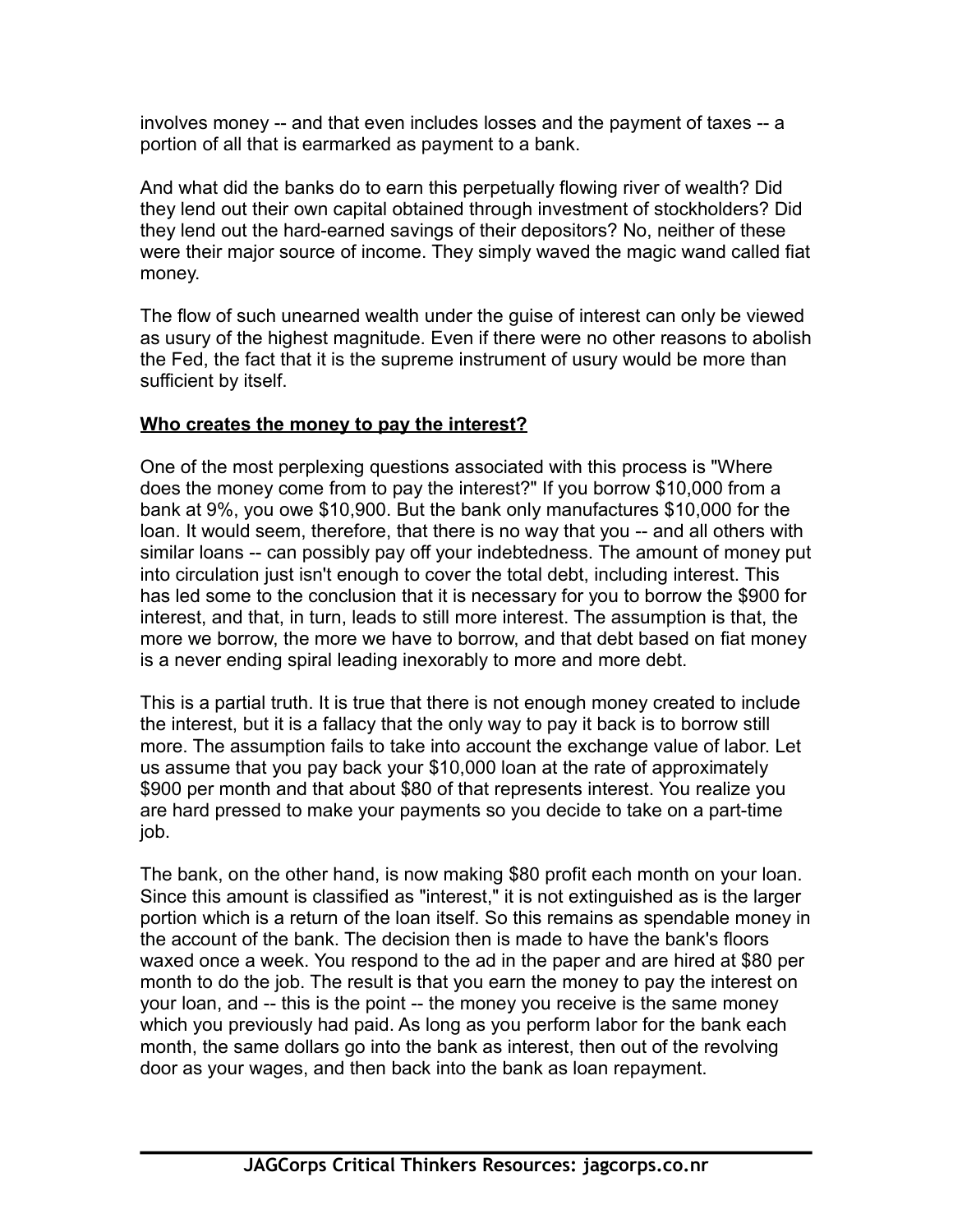It is not necessary that you work directly for the bank. No matter where you earn the money, its origin was a bank and its ultimate destination is a bank. The loop through which it travels can be large or small, but the fact remains all interest is paid eventually by human effort. And the significance of that fact is even more startling than the assumption that not enough money is created to pay back the interest. It is that the total of this human effort ultimately is for the benefit of those who create fiat money.

It is a form of modern serfdom in which the great mass of society works as indentured servants to a ruling class of financial nobility.

#### **Understanding the Illusion . . .**

That's really all one needs to know about the operation of the banking cartel under the protection of the Federal Reserve. But it would be a shame to stop here without taking a look at the actual cogs, mirrors, and pulleys that make the magical mechanism work. It is a truly fascinating engine of mystery and deception.

Let us, therefore, turn our attention to the actual process by which the magicians create the illusion of modern money. First we shall stand back for a general view to see the overall action.

Then we shall move in closer and examine each component in detail.

# **The Mandrake Mechanism: An Overview**

The entire function of this machine is to convert debt into money. It's just that simple. First, the Fed takes all the government bonds which the public does not buy and writes a check to Congress in exchange for them. (It acquires other debt obligations as well, but government bonds comprise most of its inventory.) There is no money to back up this check. These fiat dollars are created on the spot for that purpose. By calling those bonds "reserves," the Fed then uses them as the base for creating nine (9) additional dollars for every dollar created for the bonds themselves. The money created for the bonds is spent by the government, whereas the money created on top of those bonds is the source of all the bank loans made to the nation's businesses and individuals. The result of this process is the same as creating money on a printing press, but the illusion is based on an accounting trick rather than a printing trick.

The bottom line is that Congress and the banking cartel have entered into a partnership in which the cartel has the privilege of collecting interest on money which it creates out of nothing, a perpetual override on every American dollar that exists in the world.

Congress, on the other hand, has access to unlimited funding without having to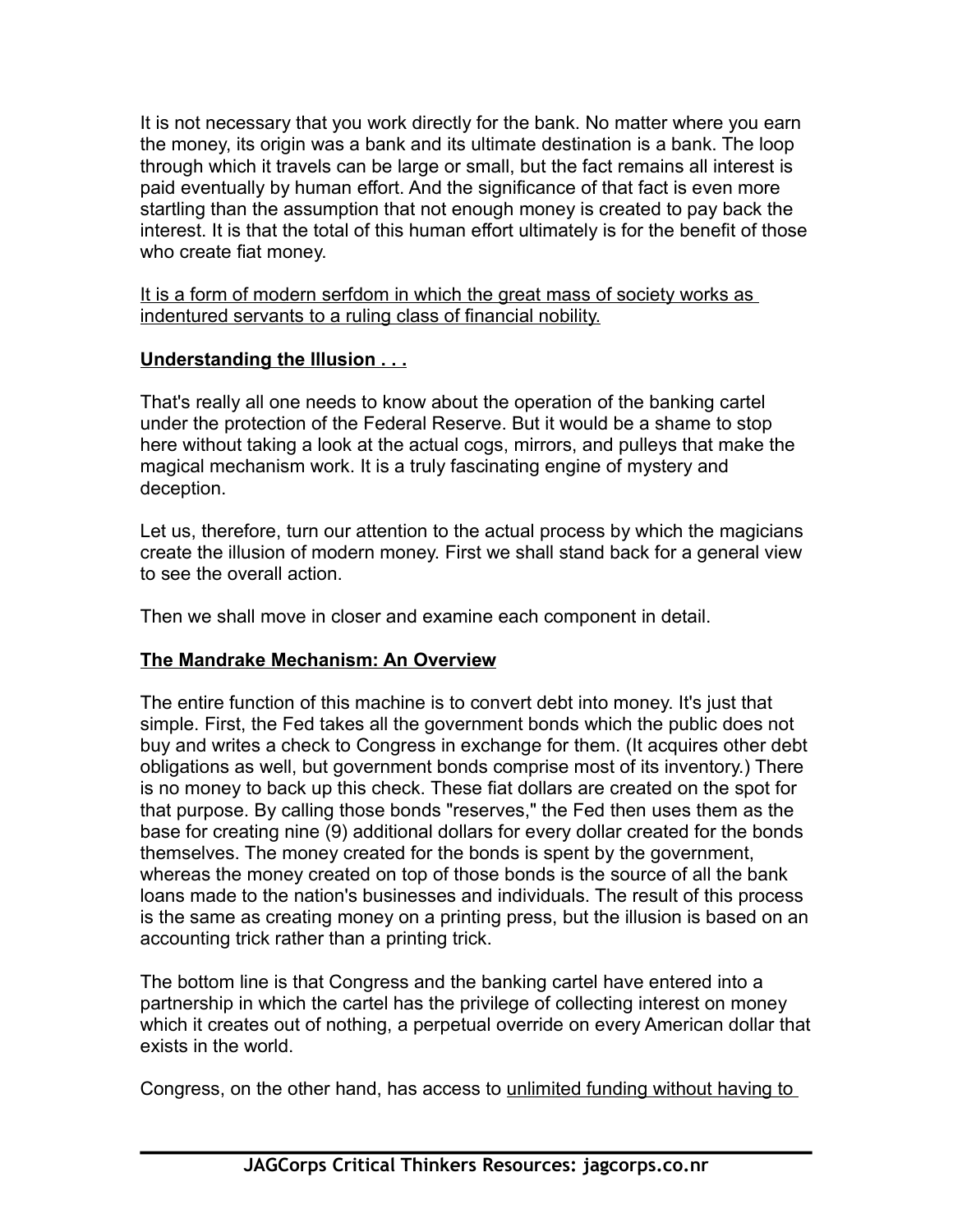tell the voters their taxes are being raised through the process of inflation. If you understand this paragraph, you understand the Federal Reserve System.

Now for a more detailed view. There are three general ways in which the Federal Reserve creates fiat money out of debt.

One is by making loans to the member banks through what is called the Discount Window.

The second is by purchasing Treasury bonds and other certificates of debt through what is called the Open Market Committee.

The third is by changing the so-called reserve ratio that member banks are required to hold. Each method is merely a different path to the same objective: taking IOUs and converting them into spendable money.

# **THE DISCOUNT WINDOW**

The Discount Window is merely bankers' language for the loan window. When banks run short of money, the Federal Reserve stands ready as the "bankers' bank" to lend it. There are many reasons for them to need loans. Since they hold "reserves" of only about one or two per cent of their deposits in vault cash and eight or nine per cent in securities, their operating margin is extremely thin. It is common for them to experience temporary negative balances caused by unusual customer demand for cash or unusually large clusters of checks all clearing through other banks at the same time. Sometimes they make bad loans and, when these former "assets" are removed from their books, their "reserves" are also decreased and may, in fact, become negative. Finally, there is the profit motive. When banks borrow from the Federal Reserve at one interest rate and lend it out at a higher rate, there is an obvious advantage. But that is merely the beginning.

When a bank borrows a dollar from the Fed, it becomes a one-dollar reserve.

Since the banks are required to keep reserves of only about ten per cent, they actually can loan up to nine dollars for each dollar borrowed.

Let's take a look at the math. Assume the bank receives \$1 million from the Fed at a rate of 8%. The total annual cost, therefore, is \$80,000 (.08 X \$1,000,000). The bank treats the loan as a cash deposit, which means it becomes the basis for manufacturing an additional \$9 million to be lent to its customers. If we assume that it lends that money at 11% interest, its gross return would be \$990,000 (.11 X \$9,000,000). Subtract from this the bank's cost of \$80,000 plus an appropriate share of its overhead, and we have a net return of about \$900,000. In other words, the bank borrows a million and can almost double it in one year. That's leverage! But don't forget the source of that leverage: the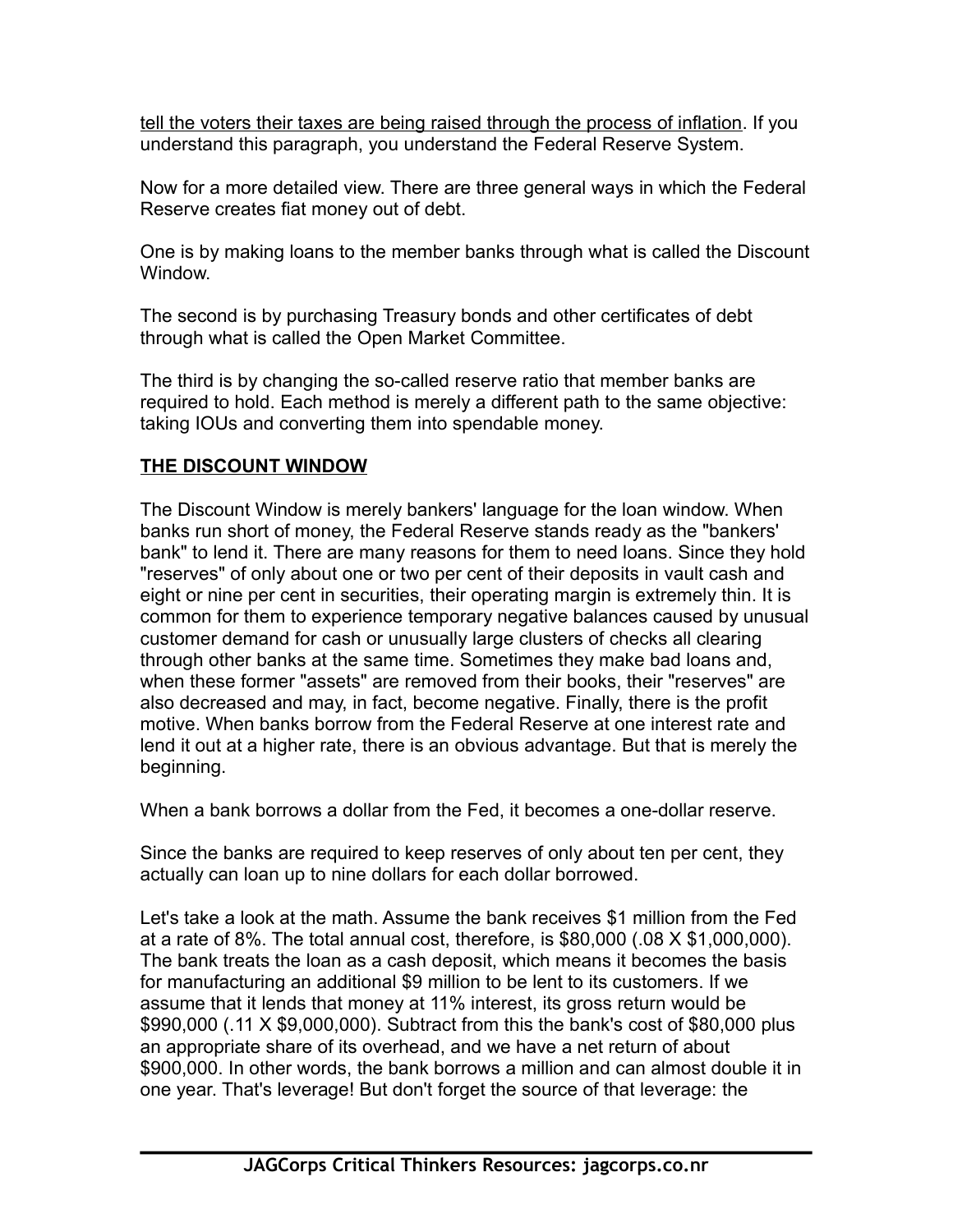manufacture of another \$9 million which is added to the nation's money supply.

# **THE OPEN MARKET OPERATION**

The most important method used by the Federal Reserve for the creation of fiat money is the purchase and sale of securities on the open market. But, before jumping into this, a word of warning. Don't expect what follows to make any sense. Just be prepared to know that this is how they do it.

The trick lies in the use of words and phrases which have technical meanings quite different from what they imply to the average citizen. So keep your eye on the words. They are not meant to explain but to deceive. In spite of first appearances, the process is not complicated. It is just absurd.

# **THE MANDRAKE MECHANISM: A DETAILED VIEW**

Start with . . .

# **GOVERNMENT DEBT**

The federal government adds ink to a piece of paper, creates impressive designs around the edges, and calls it a bond or Treasury note. It is merely a promise to pay a specified sum at a specified interest on a specified date. As we shall see in the following steps, this debt eventually becomes the foundation for almost the entire nation's money supply. In reality, the government has created cash, but it doesn't yet look like cash. To convert these IOUs into paper bills and checkbook money is the function of the Federal Reserve System. To bring about that transformation, the bond is given to the Fed where it is then classified as a . . .

#### **SECURITIES ASSET**

An instrument of government debt is considered an asset because it is assumed the government will keep its promise to pay. This is based upon its ability to obtain whatever money it needs through taxation. Thus, the strength of this asset is the power to take back that which it gives. So the Federal Reserve now has an "asset" which can be used to offset a liability. It then creates this liability by adding ink to yet another piece of paper and exchanging that with the government in return for the asset. That second piece of paper is a . . .

# **FEDERAL RESERVE CHECK**

There is no money in any account to cover this check. Anyone else doing that would be sent to prison. It is legal for the Fed, however, because Congress wants the money, and this is the easiest way to get it. (To raise taxes would be political suicide; to depend on the public to buy all the bonds would not be realistic, especially if interest rates are set artificially low; and to print very large quantities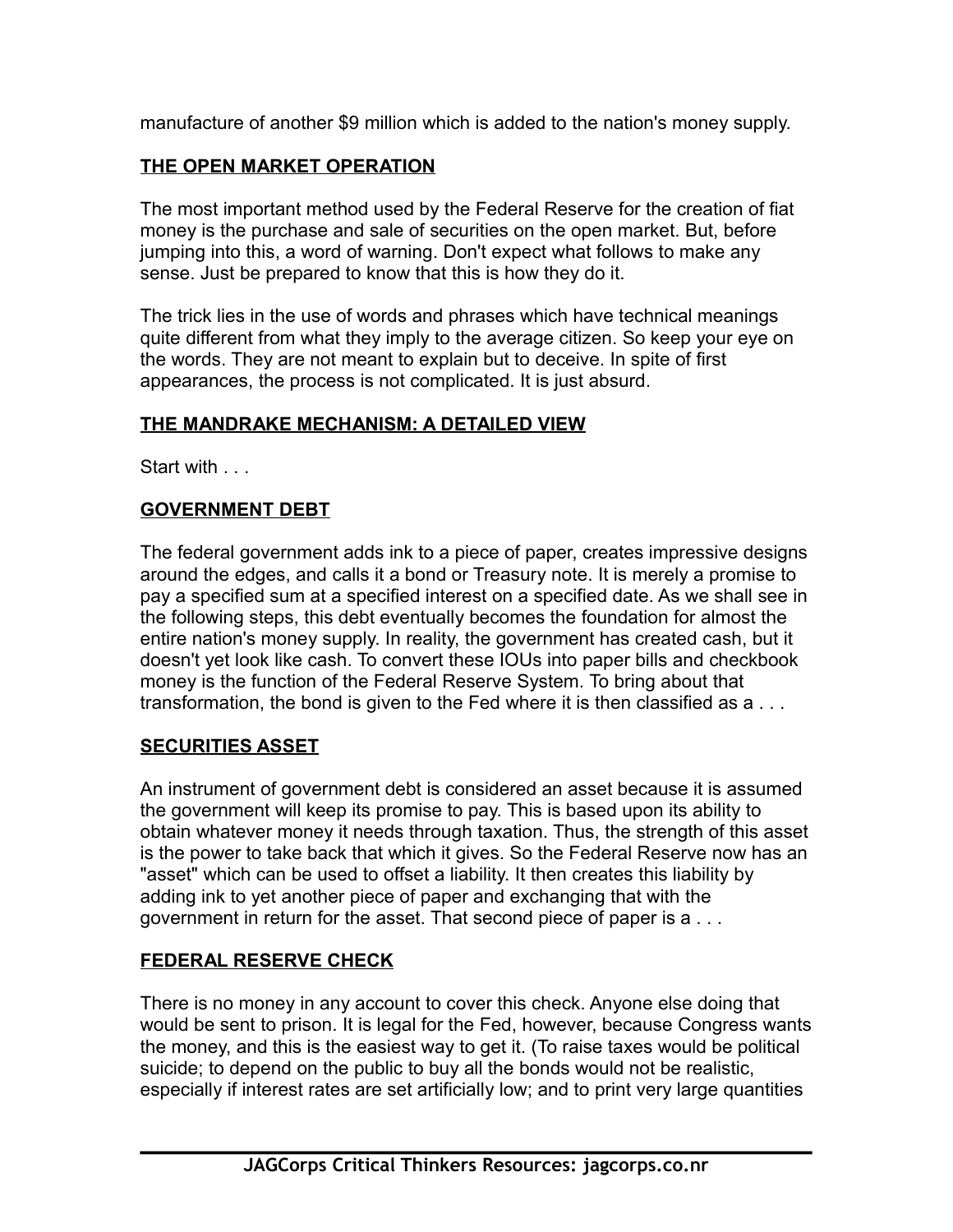of currency would be obvious and controversial.) This way, the process is mysteriously wrapped up in the banking system. The end result, however, is the same as turning on government printing presses and simply manufacturing fiat money (money created by the order of government with nothing of tangible value backing it) to pay government expenses. Yet, in accounting terms, the books are said to be "balanced" because the liability of the money is offset by the "asset" of the IOU. The Federal Reserve check received by the government then is endorsed and sent back to one of the Federal Reserve banks where it now becomes a

# **GOVERNMENT DEPOSIT**

Once the Federal Reserve check has been deposited into the government's account, it is used to pay government expenses and, thus, is transformed into many . . .

# **GOVERNMENT CHECKS**

These checks become the means by which the first wave of fiat money floods into the economy. Recipients now deposit them into their own bank accounts where they become . . .

# **COMMERCIAL BANK DEPOSITS**

Commercial bank deposits immediately take on a split personality.

On the one hand, they are liabilities to the bank because they are owed back to the depositors. But, as long as they remain in the bank, they also are considered as assets because they are on hand. Once again, the books are balanced: the assets offset the liabilities. But the process does not stop there. Through the magic of fractional-reserve banking, the deposits are made to serve an additional and more lucrative purpose. To accomplish this, the on-hand deposits now become reclassified in the books and called . . .

# **BANK RESERVES**

Reserves for what? Are these for paying off depositors should they want to close out of their accounts? No. That's the lowly function they served when they were classified as mere assets. Now that they have been given the name of "reserves," they become the magic wand to materialize even larger amounts of fiat money. This is where the real action is: at the level of the commercial banks. Here's how it works. The banks are permitted by the Fed to hold as little as 10% of their deposits in "reserve." That means, if they receive deposits of \$1 million from the first wave of fiat money created by the Fed, they have \$900,000 more than they are required to keep on hand (\$1 million less 10% reserve). In bankers' language, that \$900,000 is called . . .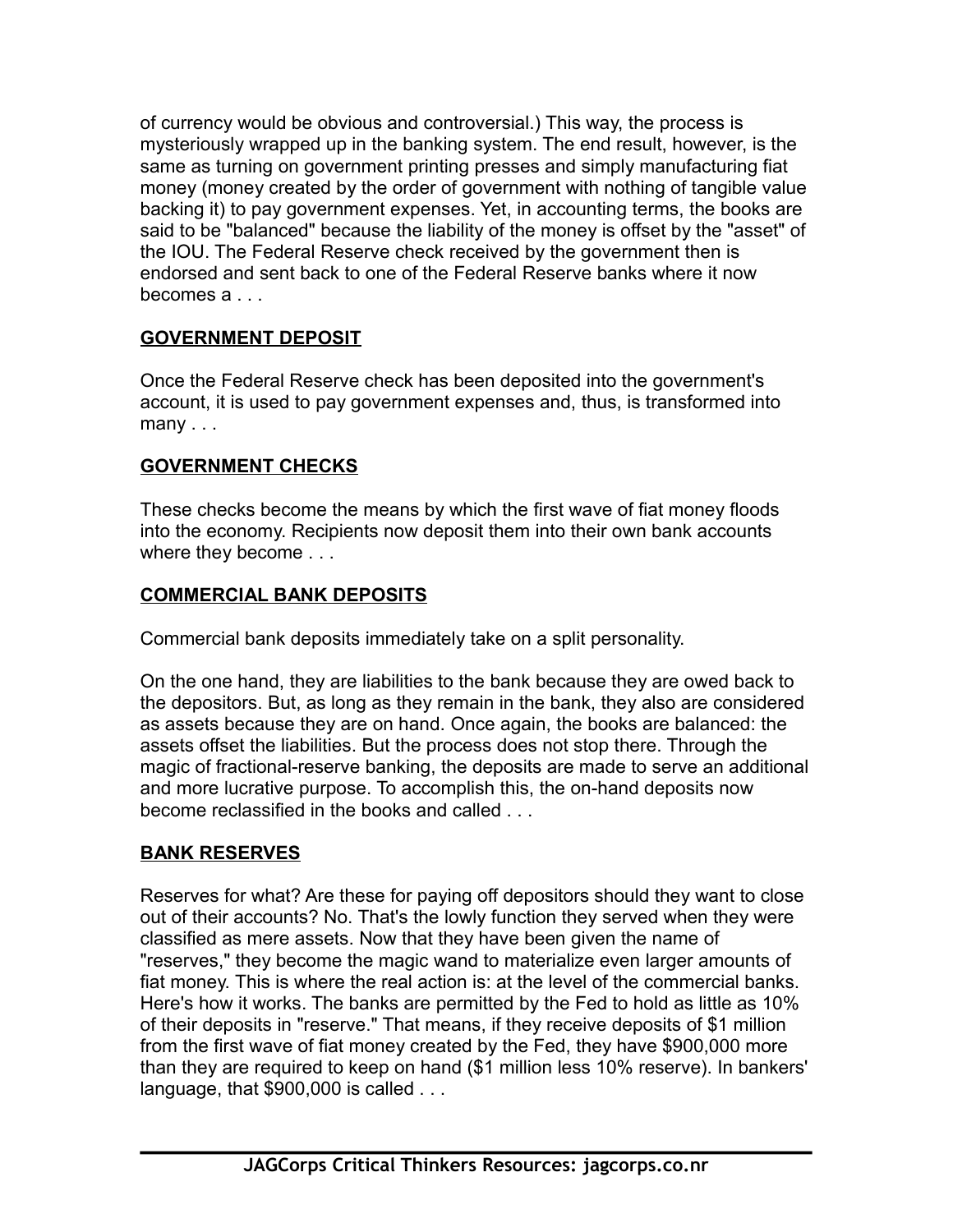#### **EXCESS RESERVES**

The word "excess" is a tip off that these so-called reserves have a special destiny. Now that they have been transmuted into an excess, they are considered as available for lending. And so in due course these excess reserves are converted into . . .

# **BANK LOANS**

But wait a minute. How can this money be loaned out when it is owned by the original depositors who are still free to write checks and spend it any time they wish? The answer is that, when the new loans are made, they are not made with the same money at all. They are made with brand new money created out of thin air for that purpose. The nation's money supply simply increases by ninety per cent of the bank's deposits. Furthermore, this new money is far more interesting to the banks than the old. The old money, which they received from depositors, requires them to pay out interest or perform services for the privilege of using it. But, with the new money, the banks collect interest, instead, which is not too bad considering it cost them nothing to make. Nor is that the end of the process. When this second wave of fiat money moves into the economy, it comes right back into the banking system, just as the first wave did, in the form of . . .

#### **MORE COMMERCIAL BANK DEPOSITS**

The process now repeats but with slightly smaller numbers each time around. What was a "loan" on Friday comes back into the bank as a "deposit" on Monday. The deposit then is reclassified as a "reserve" and ninety per cent of that becomes an "excess" reserve which, once again, is available for a new "loan." Thus, the \$1 million of first wave fiat money gives birth to \$900,000 in the second wave, and that gives birth to \$810,000 in the third wave (\$900,000 less 10% reserve). It takes about twenty-eight times through the revolving door of deposits becoming loans becoming deposits becoming more loans until the process plays itself out to the maximum effect, which is . . .

#### **BANK FIAT MONEY = UP TO 9 TIMES GOVERNMENT DEBT**

The amount of fiat money created by the banking cartel is approximately nine times the amount of the original government debt which made the entire process possible. When the original debt itself is added to that figure, we finally have . . .

#### **TOTAL FIAT MONEY = UP TO 10 TIMES GOVERNMENT**

The total amount of fiat money created by the Federal Reserve and the commercial banks together is approximately ten times the amount of the underlying government debt. To the degree that this newly created money floods into the economy in excess of goods and services, it causes the purchasing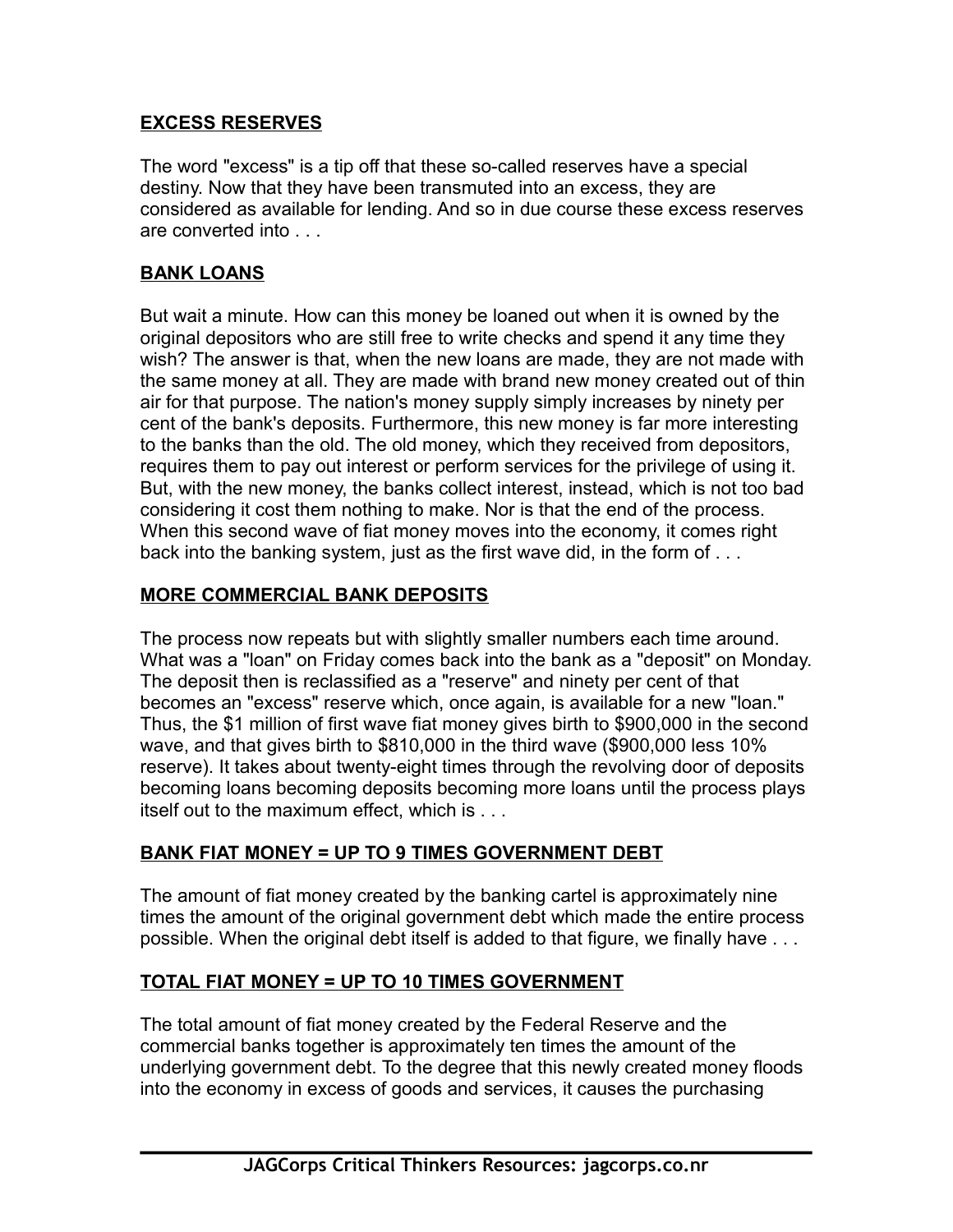power of all money, both old and new, to decline. Prices go up because the relative value of the money has gone down. The result is the same as if that purchasing power had been taken from us in taxes. The reality of this process, therefore, is that it is a . . .

#### **HIDDEN TAX = UP TO 10 TIMES THE NATIONAL DEBT**

Without realizing it, Americans have paid over the years, in addition to their federal income taxes and excise taxes, a completely hidden tax equal to many times the national debt! And that still is not the end of the process. Since our money supply is purely an arbitrary entity with nothing behind it except debt, its quantity can go down as well as up. When people are going deeper into debt, the nation's money supply expands and prices go up, but when they pay off their debts and refuse to renew, the money supply contracts and prices tumble. That is exactly what happens in times of economic or political uncertainty. This alternation between period of expansion and contraction of the money supply is the underlying cause of . . .

#### **BOOMS, BUSTS, AND DEPRESSIONS**

Who benefits from all of this? Certainly not the average citizen.

The only beneficiaries are the political scientists in Congress who enjoy the effect of unlimited revenue to perpetuate their power, and the monetary scientists within the banking cartel called the Federal Reserve System who have been able to harness the American people, without their knowing it, to the yoke of modern feudalism.

#### **RESERVE RATIOS**

The previous figures are based on a "reserve" ratio of 10% (a money-expansion ratio of 10-to-1). It must be remembered, however, that this is purely arbitrary. Since the money is fiat with no previous-metal backing, there is no real limitation except what the politicians and money managers decide is expedient for the moment. Altering this ratio is the third way in which the Federal Reserve can influence the nation's supply of money. The numbers, therefore, must be considered as transient.

At any time there is a "need" for more money, the ratio can be increased to 20-to-1 or 50-to-1, or the pretense of a reserve can be dropped altogether. There is virtually no limit to the amount of fiat money that can be manufactured under the present system.

#### **NATIONAL DEBT NOT NECESSARY FOR INFLATION**

Because the Federal Reserve can be counted on to "monetize" (convert into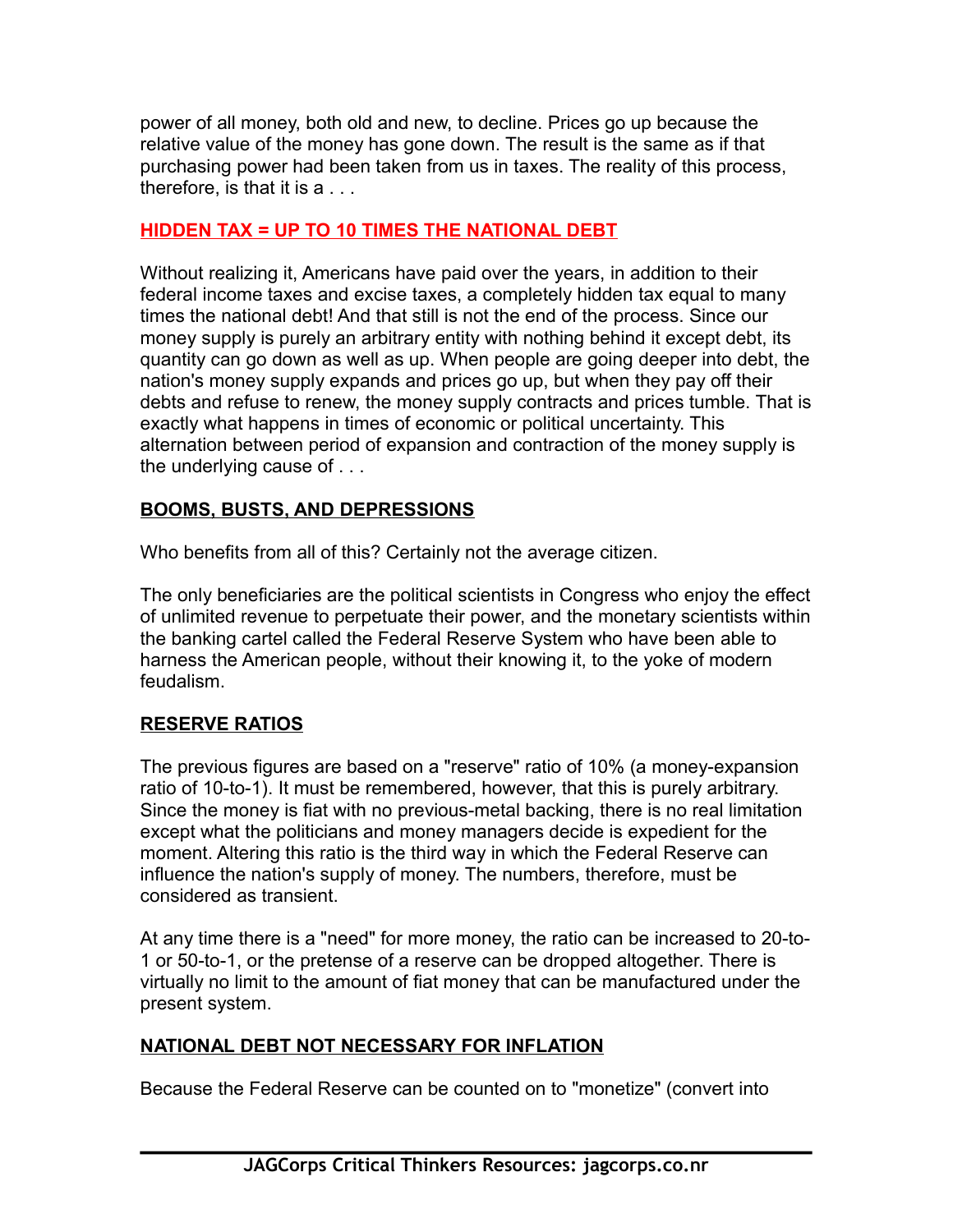money) virtually any amount of government debt, and because this process of expanding the money supply is the primary cause of inflation, it is tempting to jump to the conclusion that federal debt and inflation are but two aspects of the same phenomenon. This, however, is not necessarily true. It is quite possible to have either one without the other.

The banking cartel holds a monopoly in the manufacture of money. Consequently, money is created only when IOUs are "monetized" by the Fed or by commercial banks. When private individuals, corporations, or institutions purchase government bonds, they must use money they have previously earned and saved. In other words, no new money is created, because they are using funds that are already in existence. Therefore, the sale of government bonds to the banking system is inflationary, but when sold to the private sector, it is not. That is the primary reason the United States avoided massive inflation during the 1980s when the federal government was going into debt at a greater rate than ever before in its history. By keeping interest rates high, these bonds became attractive to private investors, including those in other countries. Very little new money was created, because most of the bonds were purchased with American dollars already in existence. This, of course, was a temporary fix at best.

Today, those bonds are continually maturing and are being replaced by still more bonds to include the original debt plus accumulated interest. Eventually this process must come to an end and, when it does, the Fed will have no choice but to literally buy back all the debt of the '80s -- that is, to replace all of the formerly invested private money with newly manufactured fiat money -- plus a great deal more to cover the interest. Then we will understand the meaning of inflation.

On the other side of the coin, the Federal Reserve has the option of manufacturing money even if the federal government does not go deeper into debt. For example, the huge expansion of the money supply leading up to the stock market crash in 1929 occurred at a time when the national debt was being paid off. In every year from 1920 through 1930, federal revenue exceeded expenses, and there were relatively few government bonds being offered. The massive inflation of the money supply was made possible by converting commercial bank loans into "reserves" at the Fed's discount window and by the Fed's purchase of banker's acceptances, which are commercial contracts for the purchase of goods.

Now the options are even greater. The Monetary Control Act of 1980 has made it possible for the Creature to monetize virtually any debt instrument, including IOUs from foreign governments. The apparent purpose of this legislation is to make it possible to bail out those governments which are having trouble paying the interest on their loans from American banks. When the Fed creates fiat American dollars to give foreign governments in exchange for their worthless bonds, the money path is slightly longer and more twisted, but the effect is similar to the purchase of U.S. Treasury Bonds. The newly created dollars go to the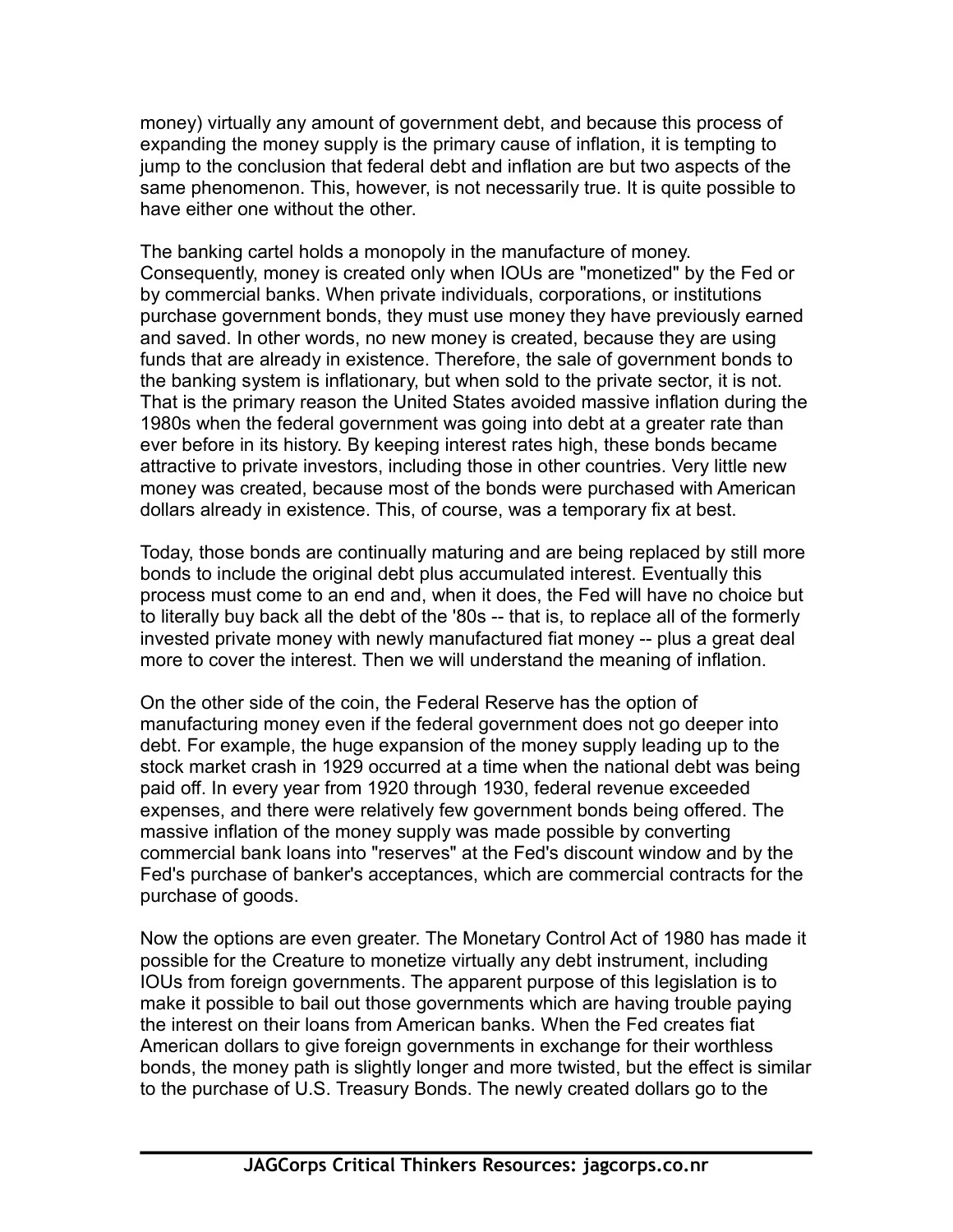foreign governments, then to the American banks where they become cash reserves. Finally, they flow back into the U.S money pool (multiplied by nine) in the form of additional loans. The cost of the operation once again is born by the American citizen through the loss of purchasing power. Expansion of the money supply, therefore, and the inflation that follows, no longer even require federal deficits. As long as someone is willing to borrow American dollars, the cartel will have the option of creating those dollars specifically to purchase their bonds and, by so doing, continue to expand the money supply.

We must not forget, however, that one of the reasons the Fed was created in the first place was to make it possible for Congress to spend without the public knowing it was being taxed. Americans have shown an amazing indifference to this fleecing, explained undoubtedly by their lack of understanding of how the Mandrake Mechanism works. Consequently, at the present time, this cozy contract between the banking cartel and the politicians is in little danger of being altered. As a practical matter, therefore, even though the Fed may also create fiat money in exchange for commercial debt and for bonds of foreign governments, its major concern likely will be to continue supplying Congress.

The implications of this fact are mind boggling. Since our money supply, at present at least, is tied to the national debt, to pay off that debt would cause money to disappear. Even to seriously reduce it would cripple the economy. Therefore, as long as the Federal Reserve exists, America will be, must be, in debt.

The purchase of bonds from other governments is accelerating in the present political climate of internationalism. Our own money supply increasingly is based upon their debt as well as ours, and they, too, will not be allowed to pay it off even if they are able.

# **EXPANSION LEADS TO CONTRACTION**

While it is true that the Mandrake Mechanism is responsible for the expansion of the money supply, the process also works in reverse. Just as money is created when the Federal Reserve purchases bonds or other debt instruments, it is extinguished by the sale of those same items. When they are sold, the money is given back to the System and disappears into the inkwell or computer chip from which it came. Then, the same secondary ripple effect that created money through the commercial banking system causes it to be withdrawn from the economy. Furthermore, even if the Federal Reserve does not deliberately contract the money supply, the same result can and often does occur when the public decides to resist the availability of credit and reduce its debt. A man can only be tempted to borrow, he cannot be forced to do so.

There are many psychological factors involved in a decision to go into debt that can offset the easy availability of money and a low interest rate: A downturn in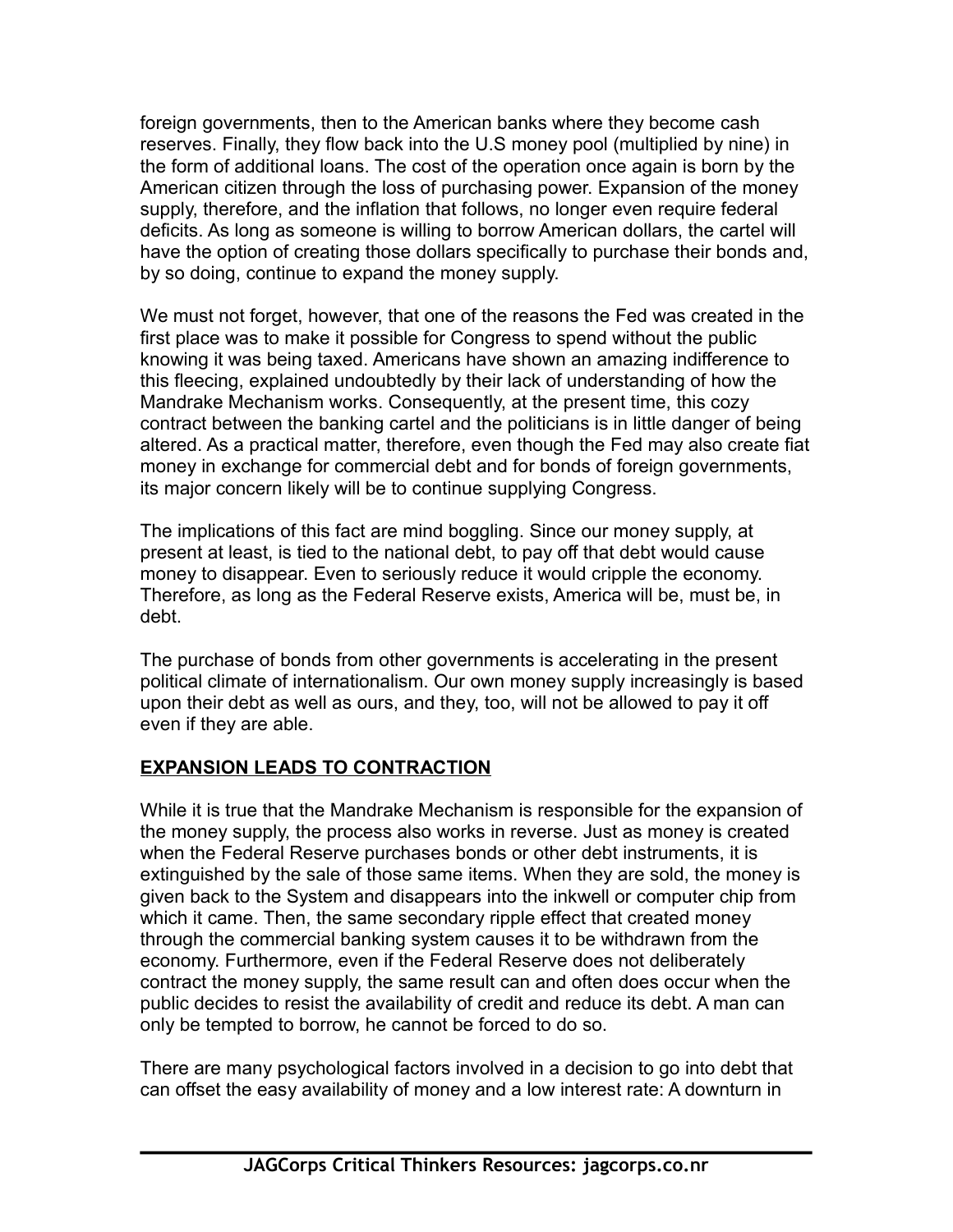the economy, the threat of civil disorder, the fear of pending war, an uncertain political climate, to name just a few. Even though the Fed may try to pump money into the economy by making it abundantly available, the public can thwart that move simply by saying no, thank you. When this happens, the old debts that are being paid off are not replaced by new ones to take their place, and the entire amount of consumer and business debt will shrink. That means the money supply also will shrink, because, in modern America, debt is money. And it is this very expansion and contraction of the monetary pool -- a phenomenon that could not occur if based upon the laws of supply and demand -- that is at the very core of practically every boom and bust that has plagued mankind throughout history.

In conclusion, it can be said that modern money is a grand illusion conjured by the magicians of finance in politics. We are living in an age of fiat money, and it is sobering to realize that every previous nation in history that has adopted such money eventually was economically destroyed by it. Furthermore, there is nothing in our present monetary structure that offers any assurances that we may be exempted from that morbid roll call.

Correction. There is one. It is still within the power of Congress to abolish the Federal Reserve System.

#### **SUMMARY**

The American dollar has no intrinsic value. It is a classic example of fiat money with no limit to the quantity that can be produced. Its primary value lies in the willingness of people to accept it and, to that end, legal tender laws require them to do so.

It is true that our money is created out of nothing, but it is more accurate to say that it is based upon debt. In one sense, therefore, our money is created out of less than nothing. The entire money supply would vanish into the bank vaults and computer chips if all debts were repaid.

Under the present System, therefore, our leaders cannot allow a serious reduction in either the national or consumer debt. Charging interest on pretended loans is usury, and that has become institutionalized under the Federal Reserve System.

The Mandrake Mechanism by which the Fed converts debt into money may seem complicated at first, but it is simple if one remembers that the process is not intended to be logical but to confuse and deceive. The end product of the Mechanism is artificial expansion of the money supply, which is the root cause of the hidden tax called inflation.

This expansion then leads to contraction and, together, they produce the destructive boom-bust cycle that has plagued mankind throughout history wherever fiat money has existed. jekyll.htm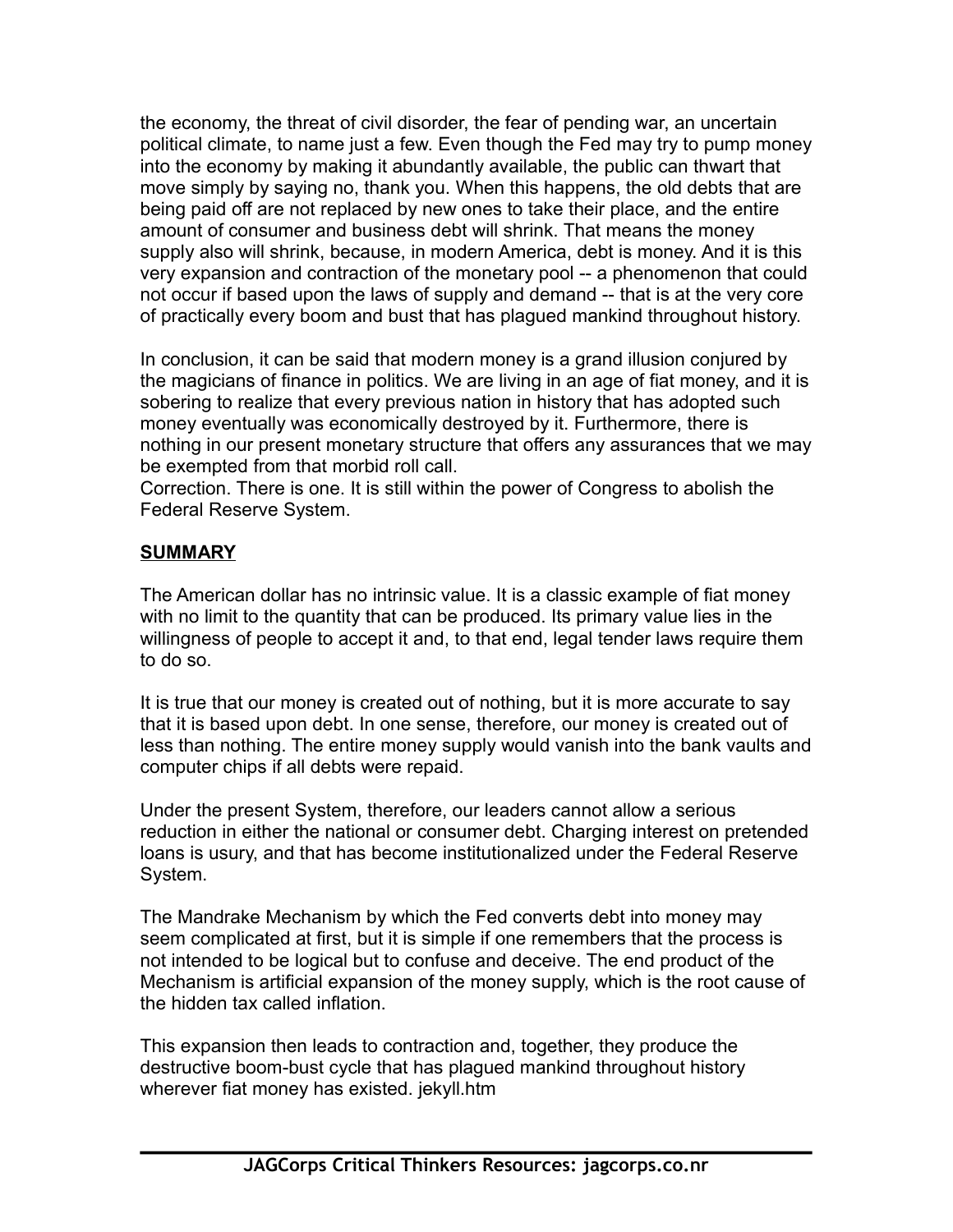*'The Creature from Jekyll Island'* is available from: [The Reality](http://www.realityzone.com/) Zone

Additional Reference:

**JEKYLL ISLAND PONZI SCHEME EXPOSED ??? Posted By: Questionnairy (RMN) 3.9.03 <http://www.rumormillnews.com/cgi-bin/archive.cgi?read=29651>**

**Documentaries by Edward G. Griffin: [NO PLACE TO HIDE 362.2M](http://88.191.22.53/Documentaries/Edward G. Griffin/Edward-Griffin_-_No-Place-To-Hide.avi) AVI [Edward G. Griffin](http://88.191.22.53/Documentaries/Edward G. Griffin/Edward-Griffin_-_No-Place-To-Hide.avi) [5.27.06](http://88.191.22.53/Documentaries/Edward G. Griffin/Edward-Griffin_-_No-Place-To-Hide.avi) [ANARCHY 415M](http://88.191.22.53/Documentaries/Edward G. Griffin/Edward Griffin - Anarchy USA/) AVI [Edward G. Griffin](http://88.191.22.53/Documentaries/Edward G. Griffin/Edward Griffin - Anarchy USA/) [5.8.06](http://88.191.22.53/Documentaries/Edward G. Griffin/Edward Griffin - Anarchy USA/) [SEDUCTION GENERATION 138M AVI](http://88.191.22.53/Documentaries/Edward G. Griffin/Edward Griffin - Seduction Of A Generation/) [Edward G. Griffin](http://88.191.22.53/Documentaries/Edward G. Griffin/Edward Griffin - Seduction Of A Generation/) [5.8.06](http://88.191.22.53/Documentaries/Edward G. Griffin/Edward Griffin - Seduction Of A Generation/) [THE SUBVERSION FACTOR 625M AVI](http://88.191.22.53/Documentaries/Edward G. Griffin/Edward Griffin - The Subversion Factor/) [Edward G. Griffin](http://88.191.22.53/Documentaries/Edward G. Griffin/Edward Griffin - The Subversion Factor/) [4.7.06](http://88.191.22.53/Documentaries/Edward G. Griffin/Edward Griffin - The Subversion Factor/) WORLD WITHOUT [CANCER 350M AVI](http://88.191.22.53/Documentaries/Edward G. Griffin/Edward Griffin - World Without Cancer/) [Edward G. Griffin](http://88.191.22.53/Documentaries/Edward G. Griffin/Edward Griffin - World Without Cancer/) [5.26.06](http://88.191.22.53/Documentaries/Edward G. Griffin/Edward Griffin - World Without Cancer/) [INFLATION \(Edward Griffin lecture 1969\) 128M AVI](http://88.191.22.53/Documentaries/Edward G. Griffin/Inflation (Edward Griffin lecture) (1969)/) [Edward G. Griffin](http://88.191.22.53/Documentaries/Edward G. Griffin/Inflation (Edward Griffin lecture) (1969)/) [5.23.06](http://88.191.22.53/Documentaries/Edward G. Griffin/Inflation (Edward Griffin lecture) (1969)/) [THE CAPITALIST CONSPIRACY](http://88.191.22.53/Documentaries/Edward G. Griffin/The Capitalist Conspiracy/) 219M AVI [Edward G. Griffin](http://88.191.22.53/Documentaries/Edward G. Griffin/The Capitalist Conspiracy/) [5.16.06](http://88.191.22.53/Documentaries/Edward G. Griffin/The Capitalist Conspiracy/) [THE HIDDEN AGENDA FOR WORLD GOVERNMENT](http://88.191.22.53/Documentaries/Edward G. Griffin/The Hidden Agenda.For World Government (G Edward Griffin)/) 244M AVI [Edward G. Griffin](http://88.191.22.53/Documentaries/Edward G. Griffin/The Hidden Agenda.For World Government (G Edward Griffin)/) [5.23.06](http://88.191.22.53/Documentaries/Edward G. Griffin/The Hidden Agenda.For World Government (G Edward Griffin)/)**

**FAIR USE NOTICE**